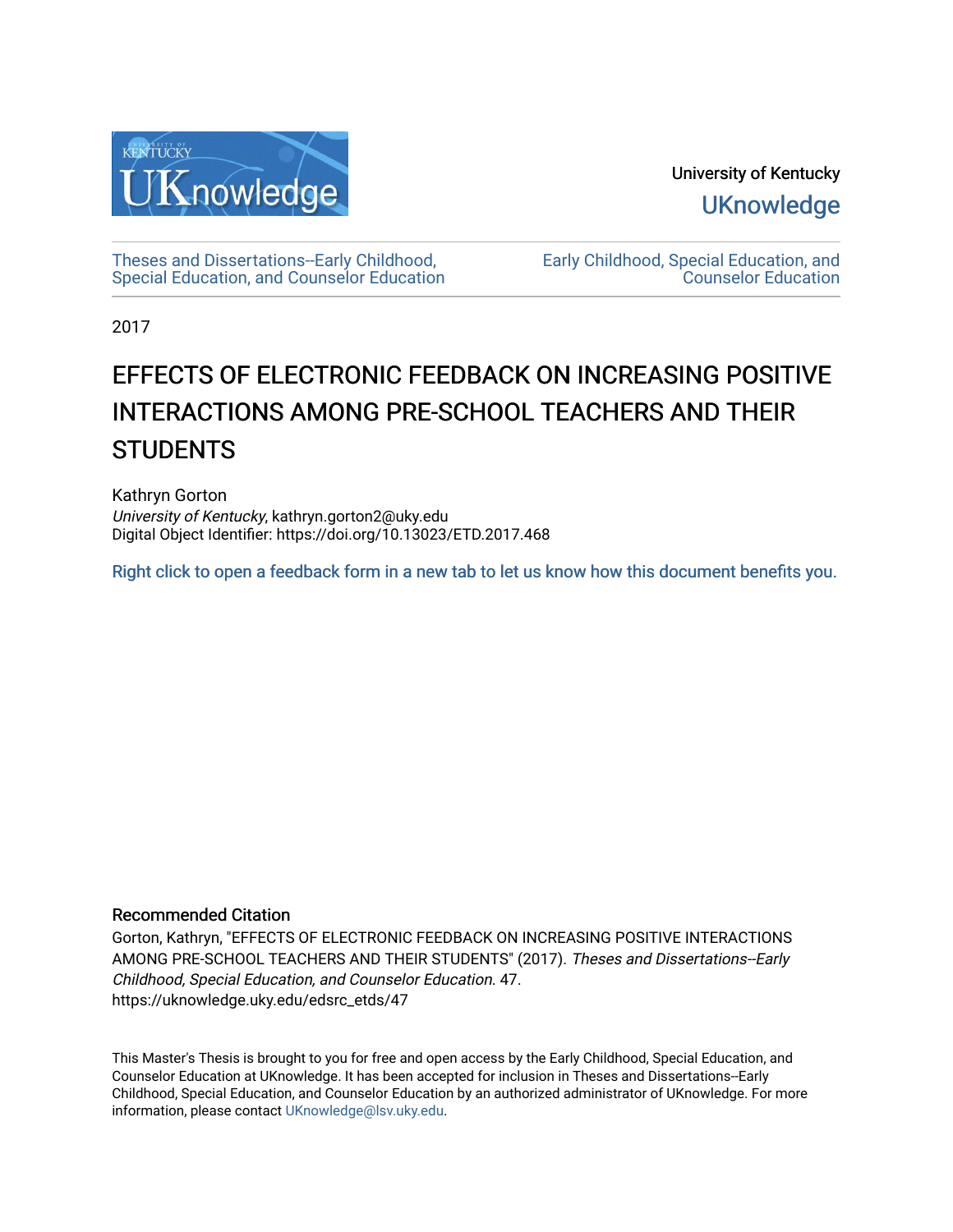### STUDENT AGREEMENT:

I represent that my thesis or dissertation and abstract are my original work. Proper attribution has been given to all outside sources. I understand that I am solely responsible for obtaining any needed copyright permissions. I have obtained needed written permission statement(s) from the owner(s) of each third-party copyrighted matter to be included in my work, allowing electronic distribution (if such use is not permitted by the fair use doctrine) which will be submitted to UKnowledge as Additional File.

I hereby grant to The University of Kentucky and its agents the irrevocable, non-exclusive, and royalty-free license to archive and make accessible my work in whole or in part in all forms of media, now or hereafter known. I agree that the document mentioned above may be made available immediately for worldwide access unless an embargo applies.

I retain all other ownership rights to the copyright of my work. I also retain the right to use in future works (such as articles or books) all or part of my work. I understand that I am free to register the copyright to my work.

### REVIEW, APPROVAL AND ACCEPTANCE

The document mentioned above has been reviewed and accepted by the student's advisor, on behalf of the advisory committee, and by the Director of Graduate Studies (DGS), on behalf of the program; we verify that this is the final, approved version of the student's thesis including all changes required by the advisory committee. The undersigned agree to abide by the statements above.

> Kathryn Gorton, Student Dr. R. Allan Allday, Major Professor Dr. Melinda Ault, Director of Graduate Studies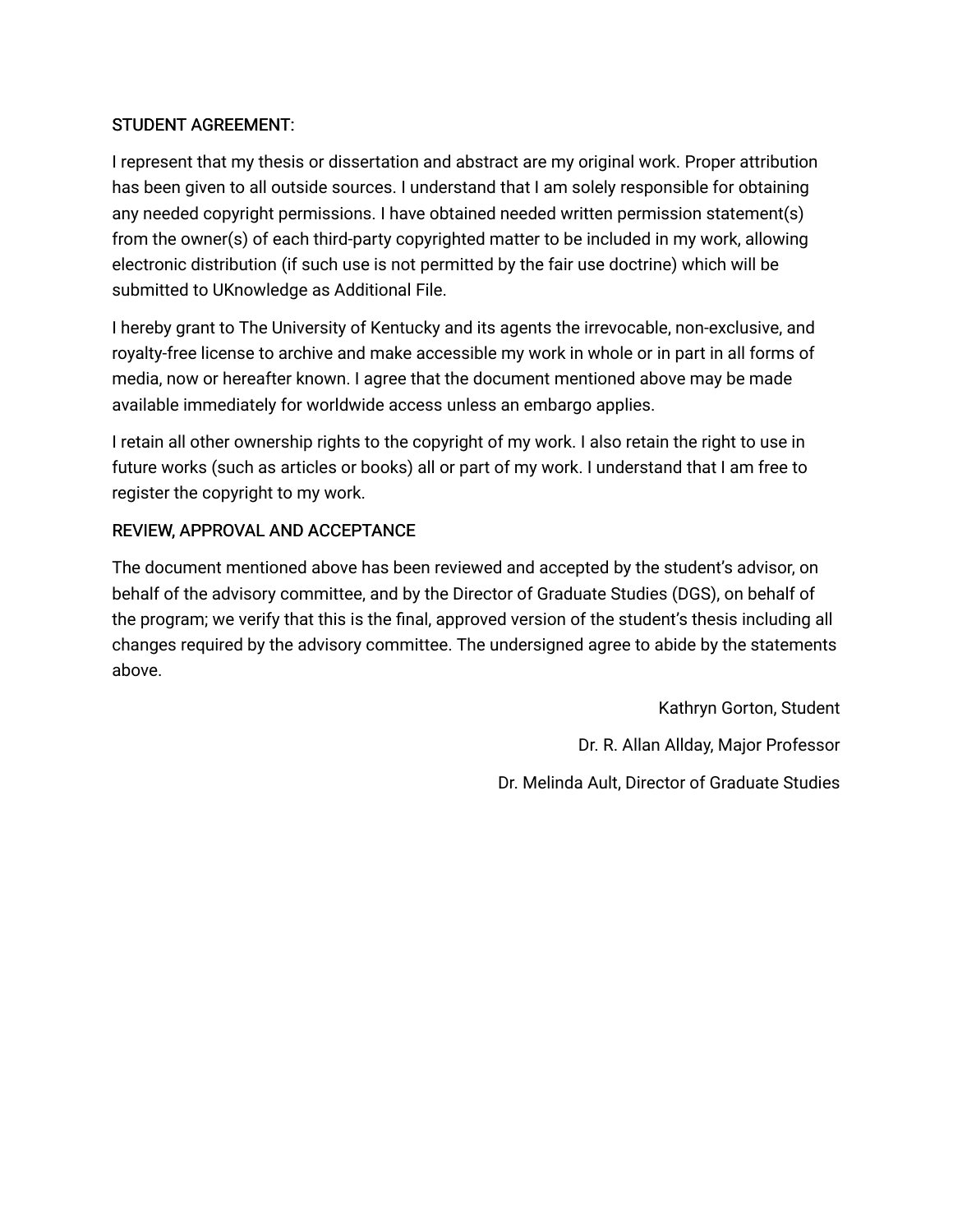# EFFECTS OF ELECTRONIC FEEDBACK ON INCREASING POSITIVE INTERACTIONS AMONG PRE-SCHOOL TEACHERS AND THEIR STUDENTS

THESIS  $\mathcal{L}_\text{max}$  and  $\mathcal{L}_\text{max}$  and  $\mathcal{L}_\text{max}$  and  $\mathcal{L}_\text{max}$  and  $\mathcal{L}_\text{max}$ 

 $\mathcal{L}_\text{max}$  and the contract of the contract of the contract of the contract of the contract of the contract of the contract of the contract of the contract of the contract of the contract of the contract of the contrac

A thesis submitted in partial fulfillment of the requirements for the degree of Master of Science in the College of Education at the University of Kentucky

By

Kathryn Gorton

Lexington, Kentucky

Director: Dr. Allan Allday, Professor of Special Education

Lexington, Kentucky

2017

Copyright© Kathryn L. Gorton 2017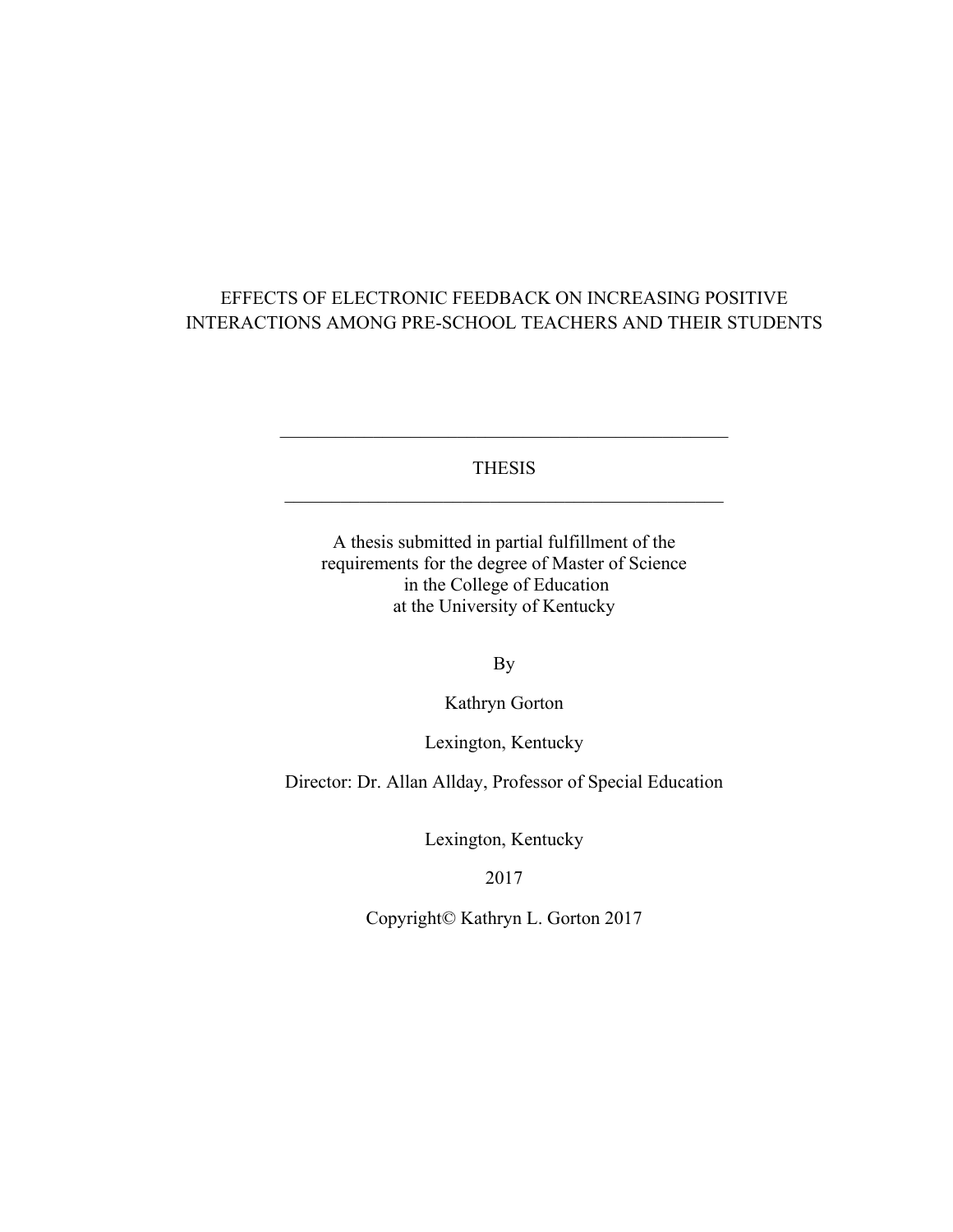### ABSTRACT OF THESIS

### EFFECTS OF ELECTRONIC FEEDBACK ON INCREASING POSITIVE INTERACTIONS AMONG PRE-SCHOOL TEACHERS AND THEIR STUDENTS

The purpose of this study was to examine the effects of e-mail specific performance feedback (ESPF) on increasing the quantity and quality of pre-school teacher behavior specific praise (BSP) using a multiple probe design across 4 general education pre-school classrooms which included students with and without disabilities. Researchers also wanted to examine the effects of the teacher's BSP on student's task engagement during class activities. Results indicated a functional relation between ESPF and increasing the quantity and quality of BSP statements. Results also indicated that increased quantity and quality of BSP statements increased average task engagement across all student participants.

KEYWORDS: E-mail performance feedback, teacher training, praise statements, behavior specific praise, voice inflection

Kathryn Gorton

December 8, 2017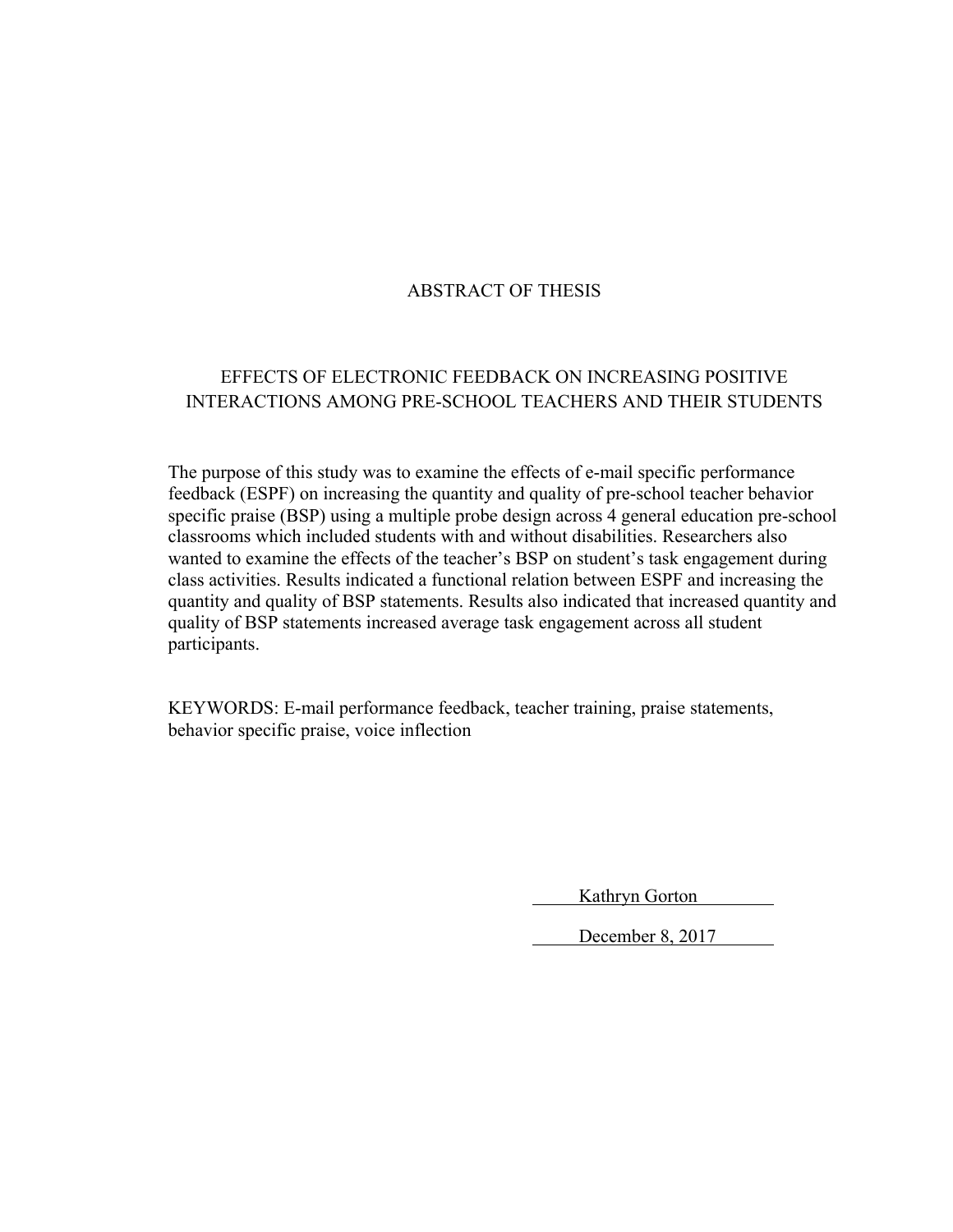# EFFECTS OF ELECTRONIC FEEDBACK ON INCREASING POSITIVE INTERACTIONS AMONG PRE-SCHOOL TEACHERS AND THEIR STUDENTS

By

Kathryn Gorton

 Dr. R. Allan Allday Director of Thesis

 Dr. Melinda Ault Director of Graduate Studies

December 7, 2017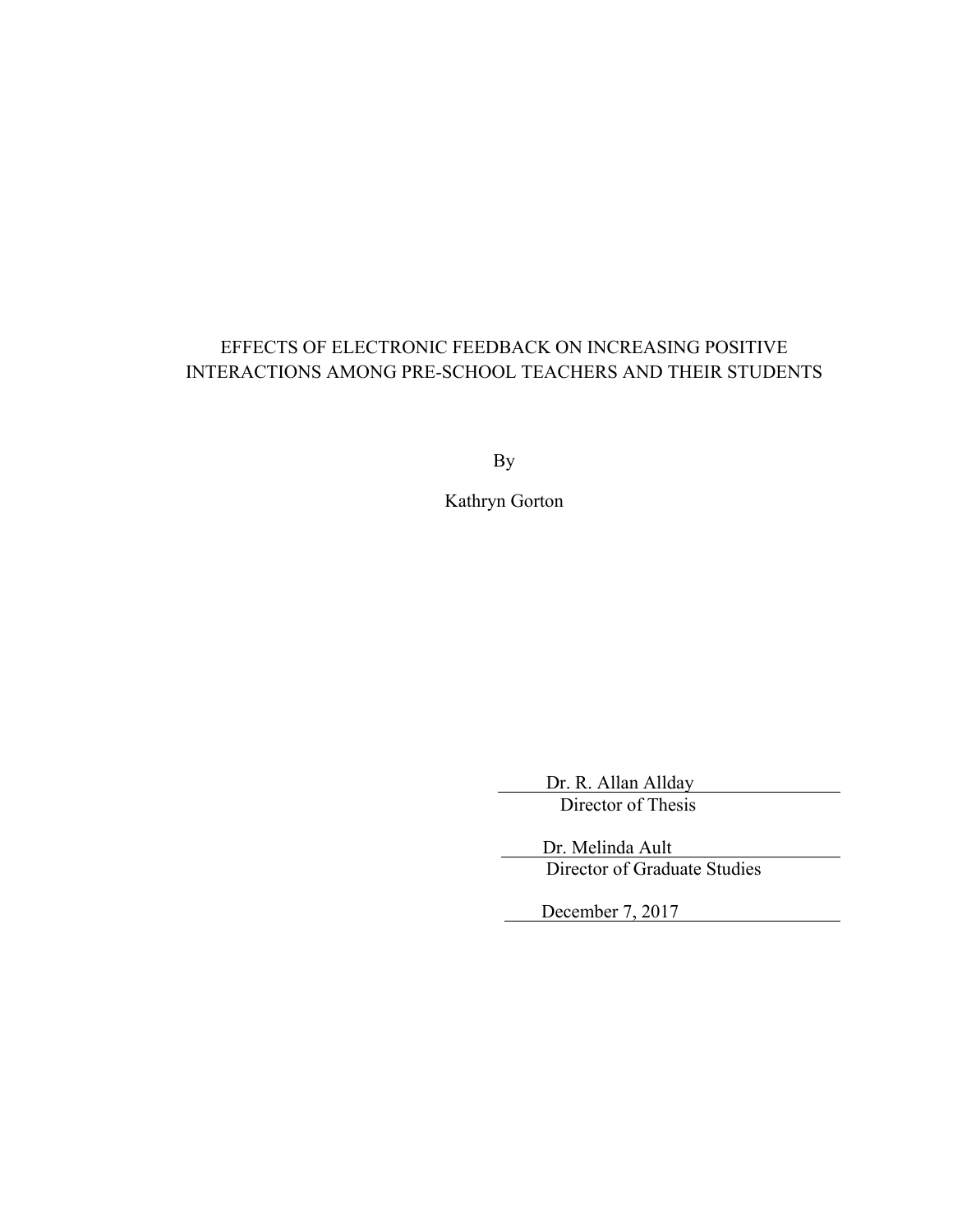# TABLE OF CONTENTS

| Ms. Rose | 25  |
|----------|-----|
|          | .25 |
|          |     |
|          |     |
|          |     |
|          | .27 |
|          |     |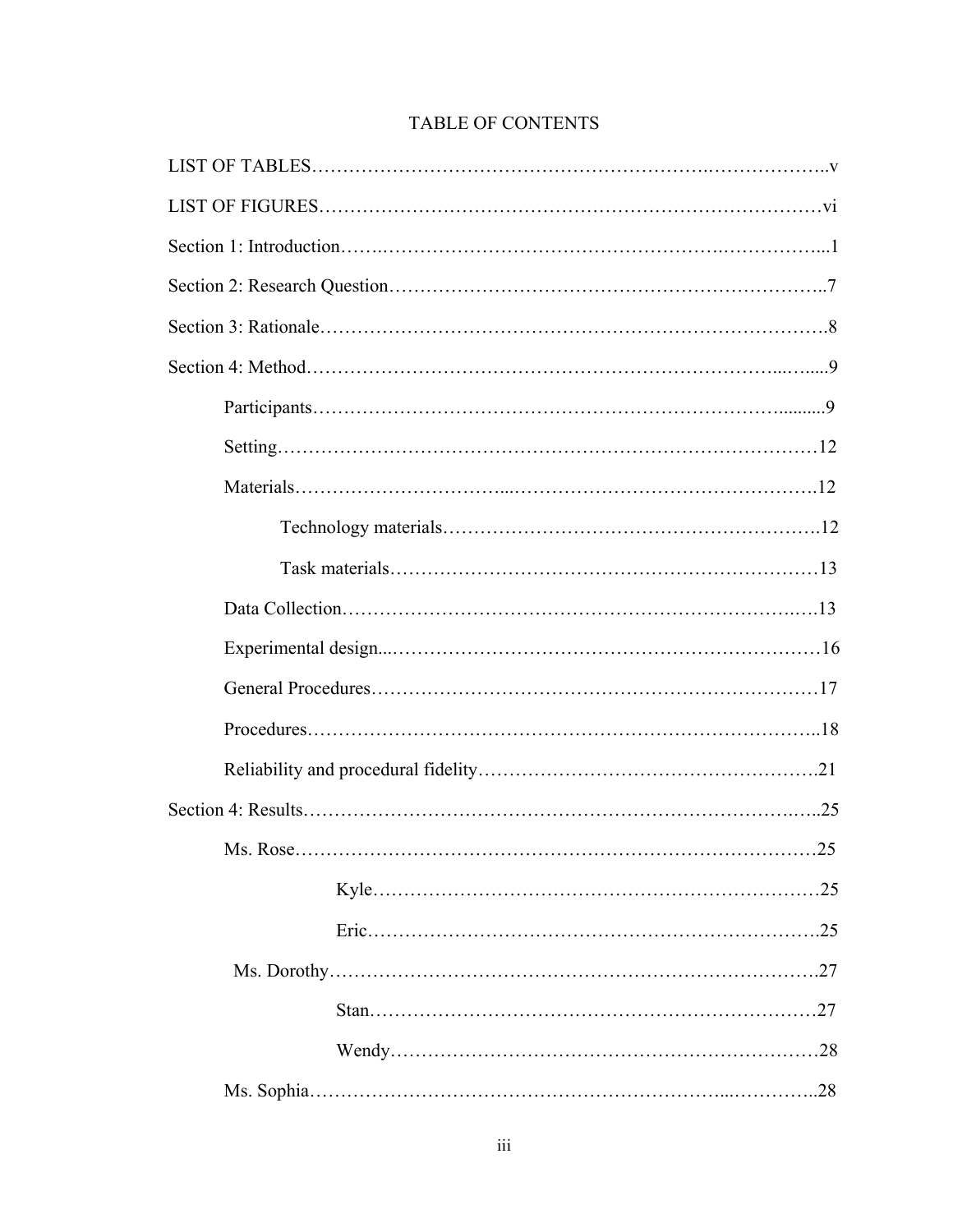| .29 |
|-----|
|     |
|     |
|     |
|     |
|     |
|     |
|     |
|     |
|     |
|     |
|     |
|     |
|     |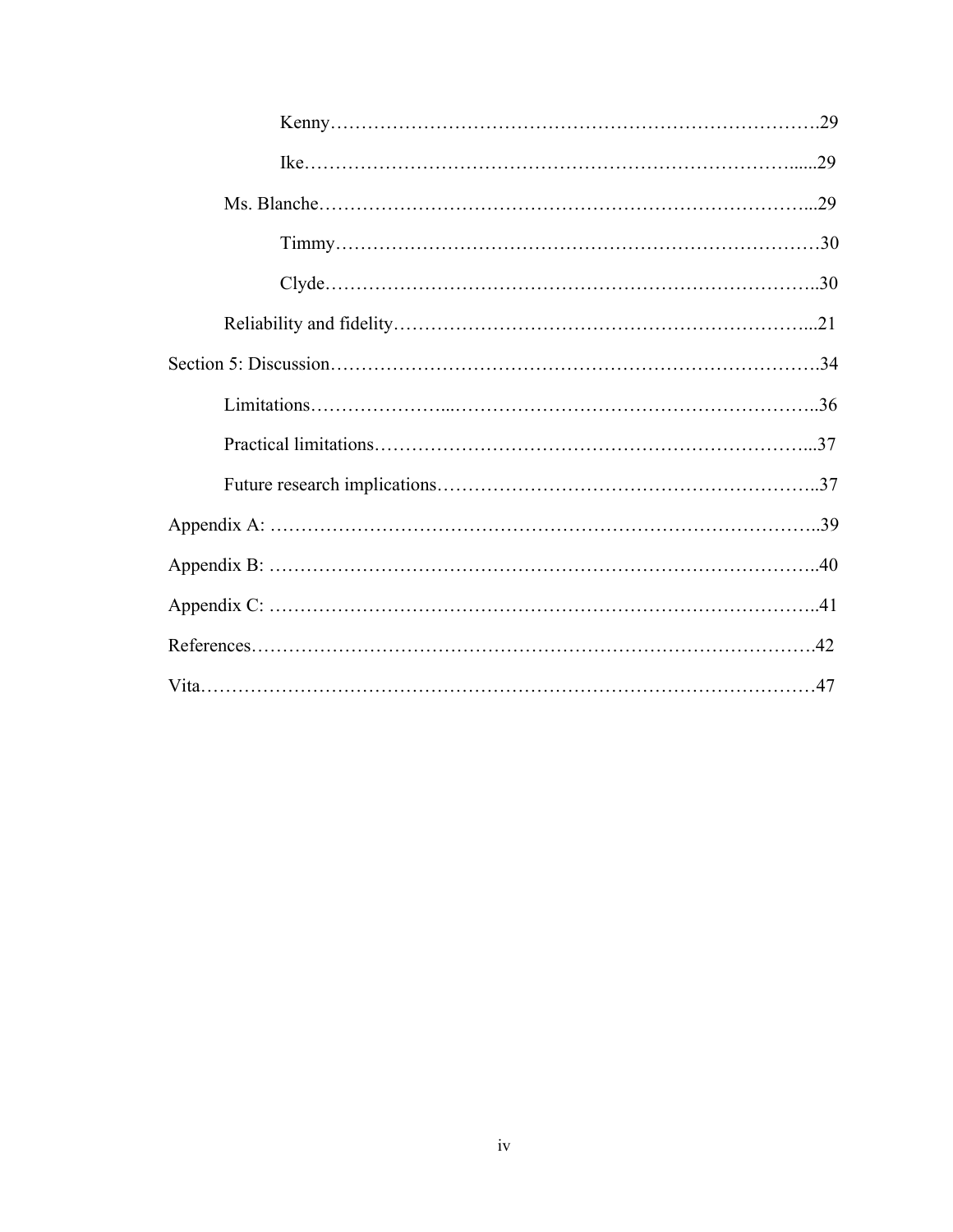# **LIST OF TABLES**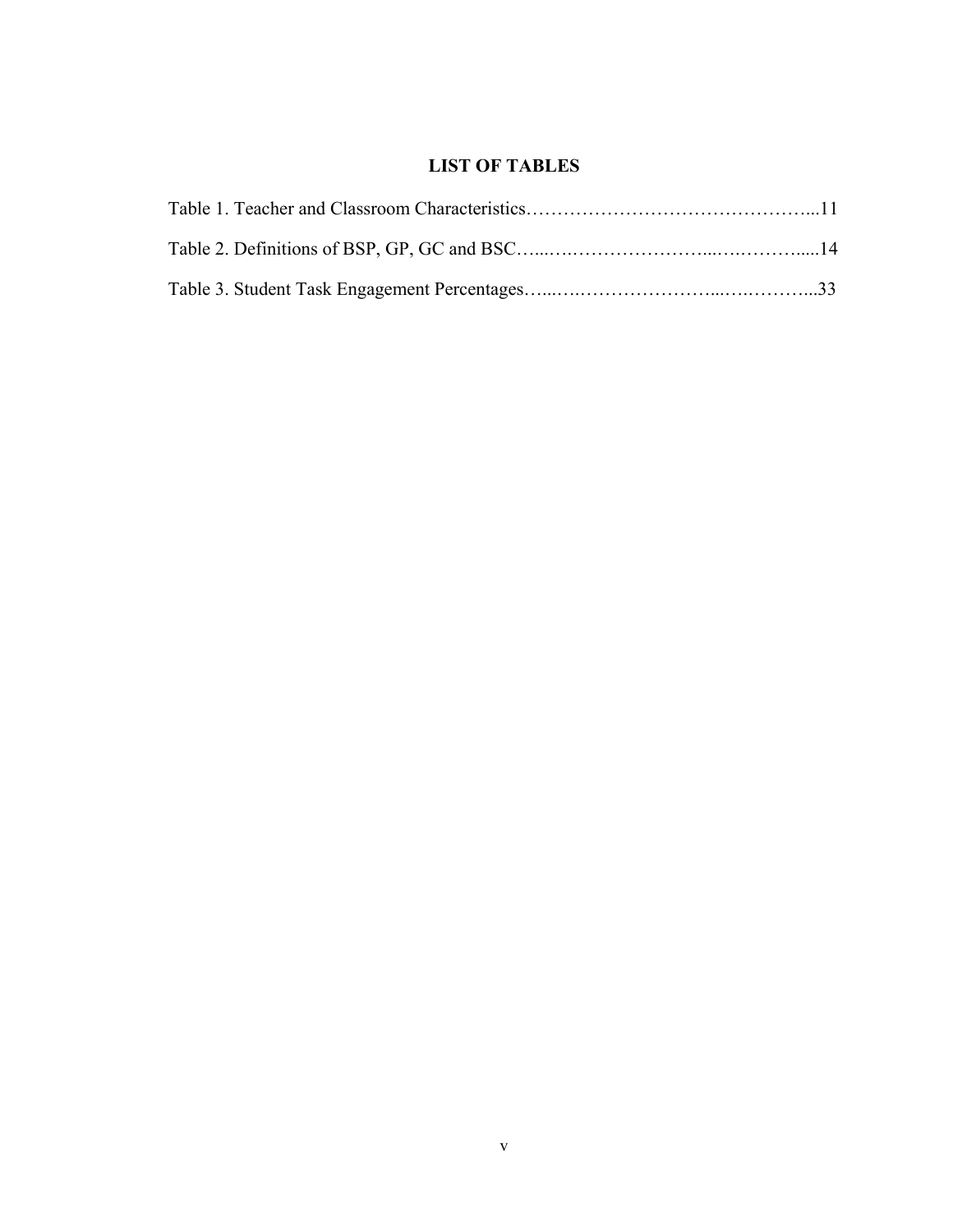# **LIST OF FIGURES**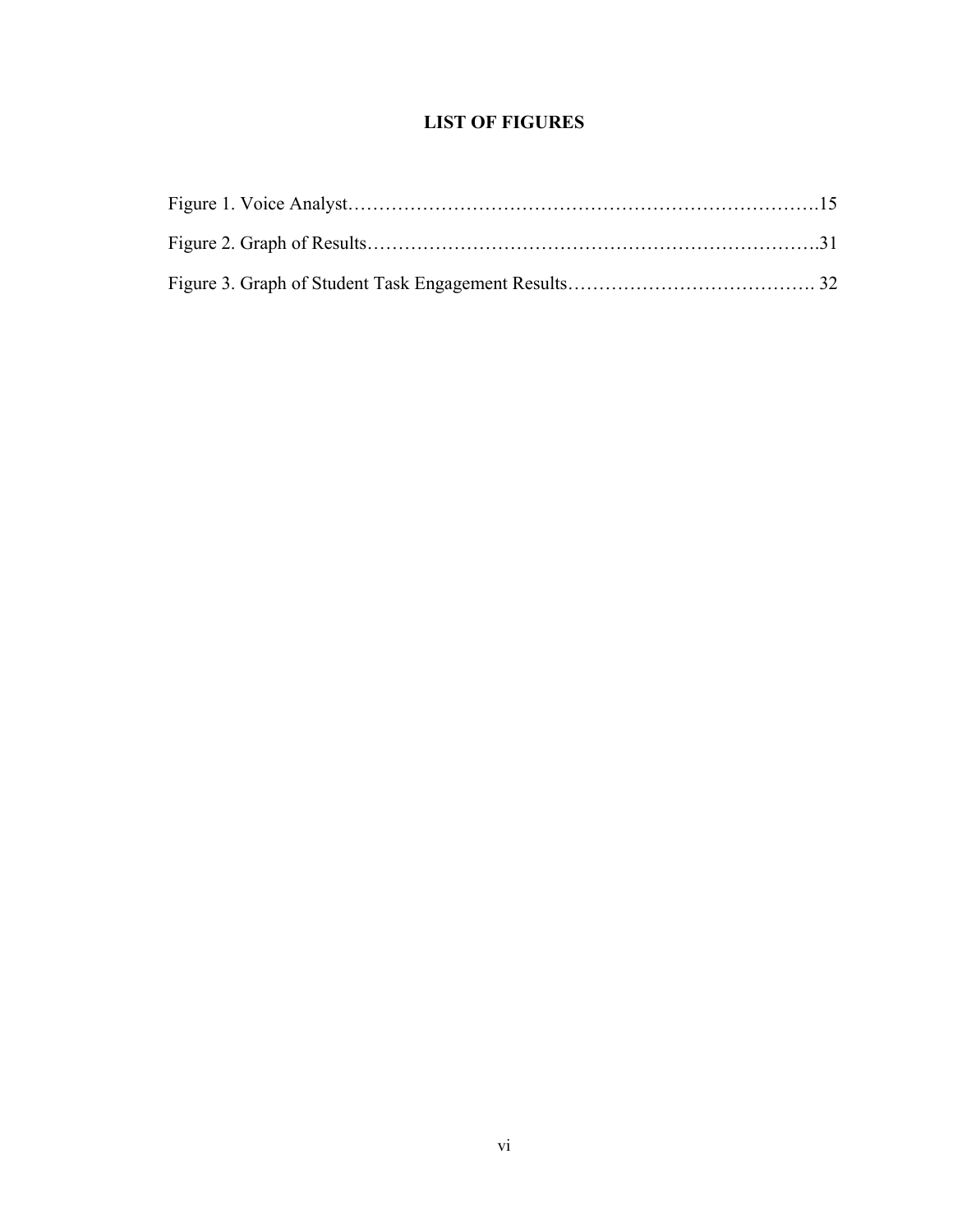### **Section 1: Introduction**

Inclusion rates for students with disabilities in the general education classroom have steadily increased over the past two decades (Cook, Cameron, & Tankersley, 2007). According to the Individuals with Disabilities Education Act (IDEA) database (U. S. Department of Education, 2016), it is estimated that 63% of students with disabilities spend 80% of their time inside the general education classroom. Increased inclusion has been met with increased academic accountability. Federal legislation, such as the No Child Left Behind Act of 2001introduced penalties for schools whose students perform poorly on mandated testing; consequently, classroom management became less of a priority due to an increased focus on academic success (Plank & Condliffe, 2013). The combination of high expectations for mandated testing along with students with challenging behavior can be straining for teacher-student relationships, which can cause negative effects in child learning and social development (Plank & Condliffe, 2013). Forlin, Loreman, Sharma, and Earle (2009) noted that teacher attitudes towards inclusion were surprisingly negative which caused concern with the quality of teacher-student relationships. Plank and Condliffe (2013) noted a direct correlation between quality of teacher-student interactions and the success of student academic and social skills.

Although federal policies have increased inclusion of students with disabilities in the general education classroom, general education teachers are still not receiving the appropriate training that equips them to manage problem behavior that may occur with this population (Allday, Hinkson-Lee, Hudson, Neilsen-Gatti, Kleinke, & Russel, 2012; Brown & McIntosh, 2012). Due to increased inclusion of students with disabilities, some researchers have suggested that problematic behavior also has increased (Parsons et. al.,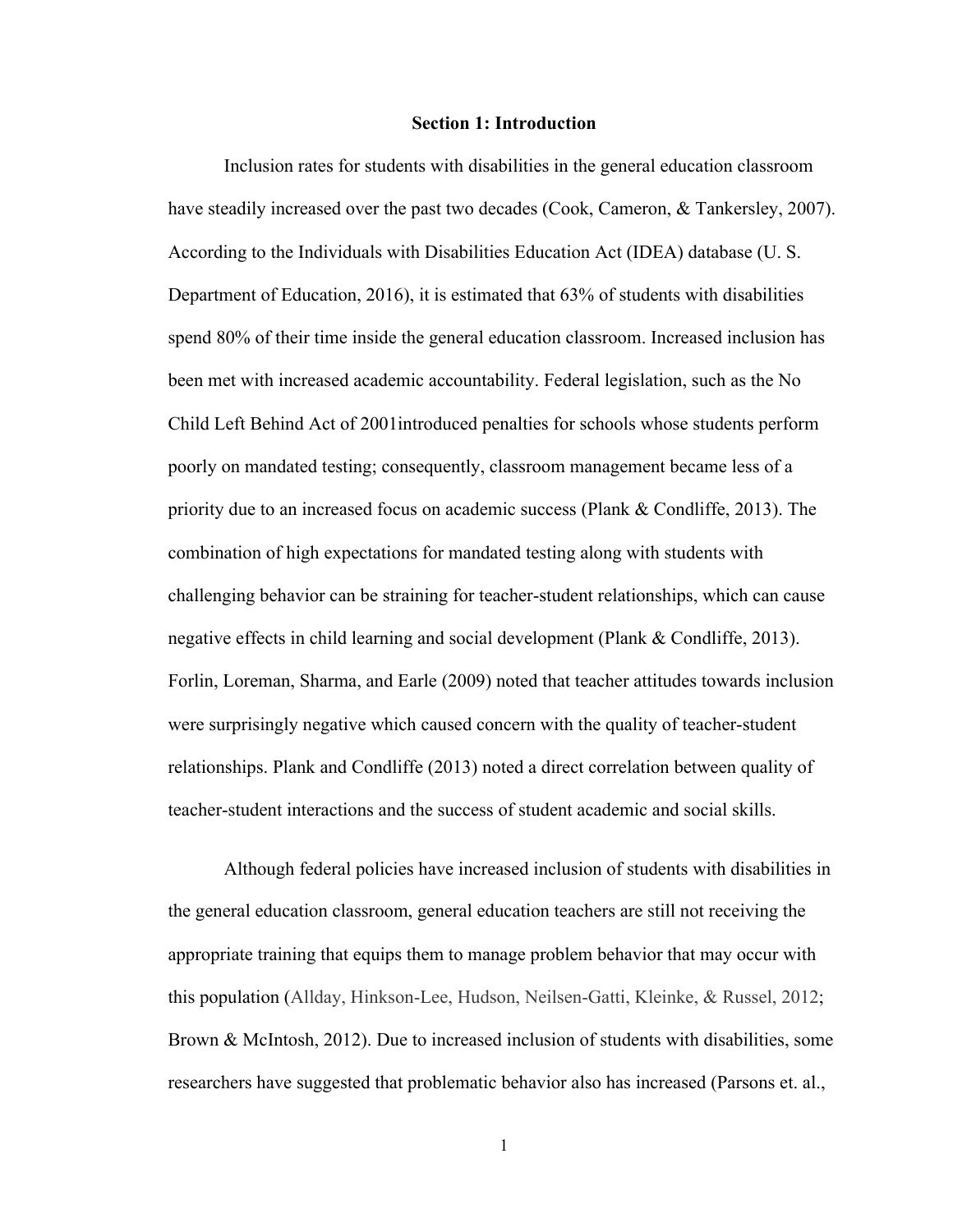2014) Research has suggested that teachers feel ill-equipped to teach and manage students with diverse learning and behavioral needs (Forlin & Chambers, 2011; Loreman, Earl & Forlin, 2007; Parsons, Miller, & Deris 2014). Freeman, Simonsen, Briere and Macsuga-Gage (2014) took a sample of 1,940 teacher preparation programs across all 50 states in the United States and found that 45 states required a classroom management course for elementary education, but only 28 states required that instruction that included research based practices. Teachers often can feel overwhelmed with classroom management and are not aware that their behaviors towards students can be used to change student behavior (Sutherland, 2000). When simple adjustments are made to teacher responses to student behavior, it can have a direct impact on students' disruptive behavior (Allday et. al., 2012).

Teachers often prefer an intervention that can easily be implemented, and also has lower rates of intrusive feedback that can be time consuming (Yeung et. al. 2015). Behavior specific praise (BSP) is one intervention that can be easily introduced and requires minimal intrusion in the classroom. BSP can be defined as specific verbal praise statements that indicates approval of the behavior being displayed by the person receiving praise. BSP has been proven to be a successful intervention to manage problem behavior in a classroom setting (Musti-Rao & Haydon, 2011; Sutherland, Wehby, & Copeland, 2000). Copious studies have investigated the effectiveness of BSP to increase social and academic behaviors and have reported promising results (Allday et. al., 2012; Sutherland & Wehby, 2001; Rathel, Drasgow, Brown, & Marshall, 2013). Allday et. al. (2012) showed that increased rates of BSP increased on task behavior for students with emotional behavior disorders (EBD). Allday and colleagues (2012) used a professional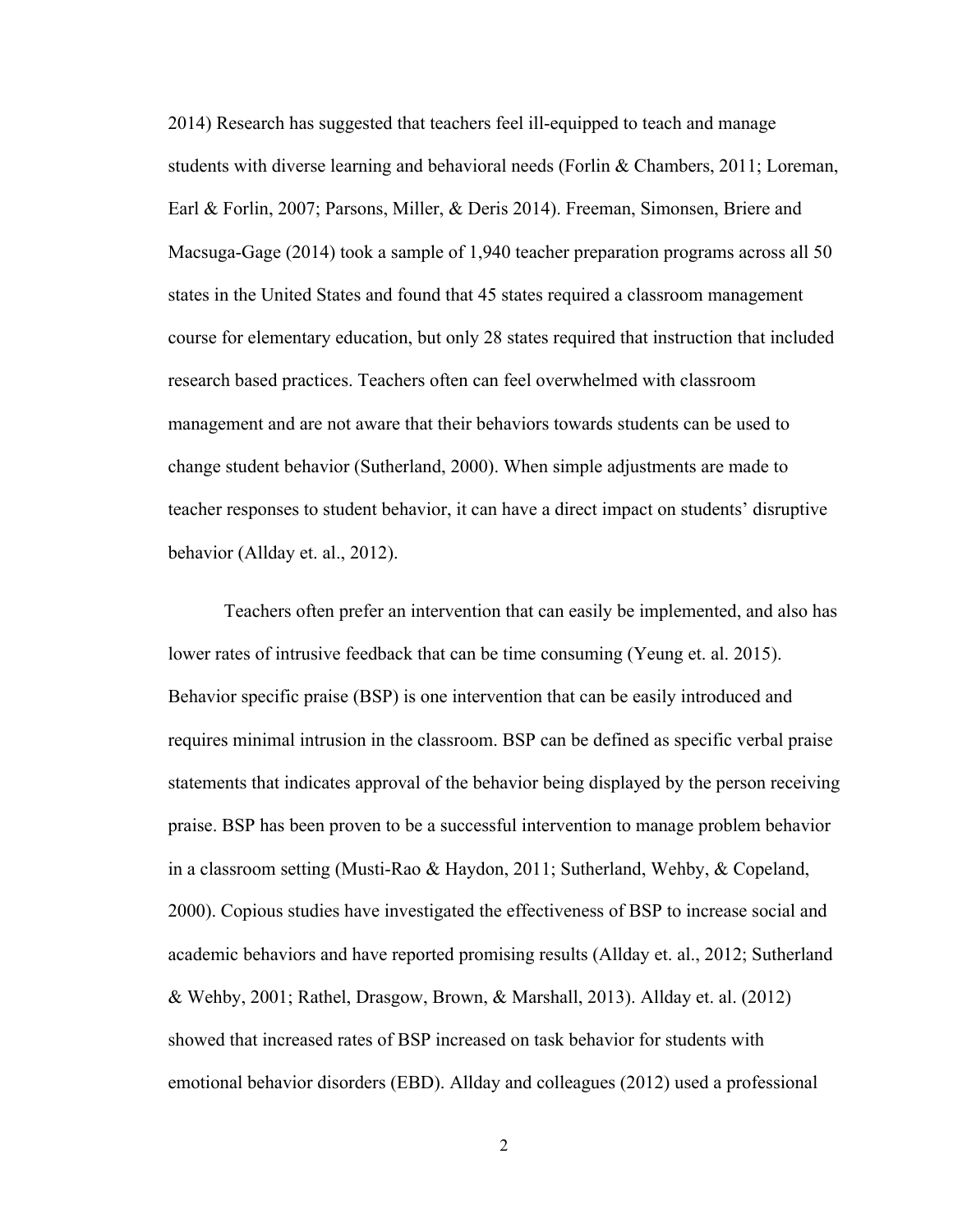development training on the implementation of BSP to teachers with difficulties managing problematic behavior in the classroom. Following the training, the teachers increased their rates of BSP and saw an increase in student task engagement. Haydon and Musti-Roa (2011) showed that an increase in BSP decreased disruptive behavior among students. This study used a teacher training on the implementation of BSP along with an interval timer to signal teachers to give BSP statements at higher rates compared to baseline. Results showed that increased rates of BSP lead to lower rates of disruptive behavior and a decrease in verbal reprimands from the teacher.

With, BSP, a teacher makes a verbal statement that acknowledges a specific academic or social behavior, (e.g., "Lucy, I like the way you raised your hand before speaking"). A non-example would take the form of a general praise statement (e.g., "Nice work" or "Good job"; Haydon and Musti- Roa, 2011). Not only does BSP benefit the students, but the consistent use of BSP can improve the working conditions of the teacher by decreasing stress levels and causing less frustration due to increased appropriate social and academic student behavior (Rathel & Drasgow, 2007; Musti-Rao & Haydon, 2011).

Although BSP is an effective and efficient intervention, it is still underused in the teaching profession (Reed, 2014). Some teachers may lack proper training in how to use BSP when teaching. Also, teachers may not be aware that student behavior can affect their own behavior. Teachers might inadvertently reinforce disruptive behavior with verbal reprimands which can provide attention and escape from work for the student (Rathel & Drasgow, 2007). Students may seek adult attention, whether it is a positive or negative interaction and sometimes negative interactions can be more reinforcing to a student because receiving any attention from the teacher is better than receiving no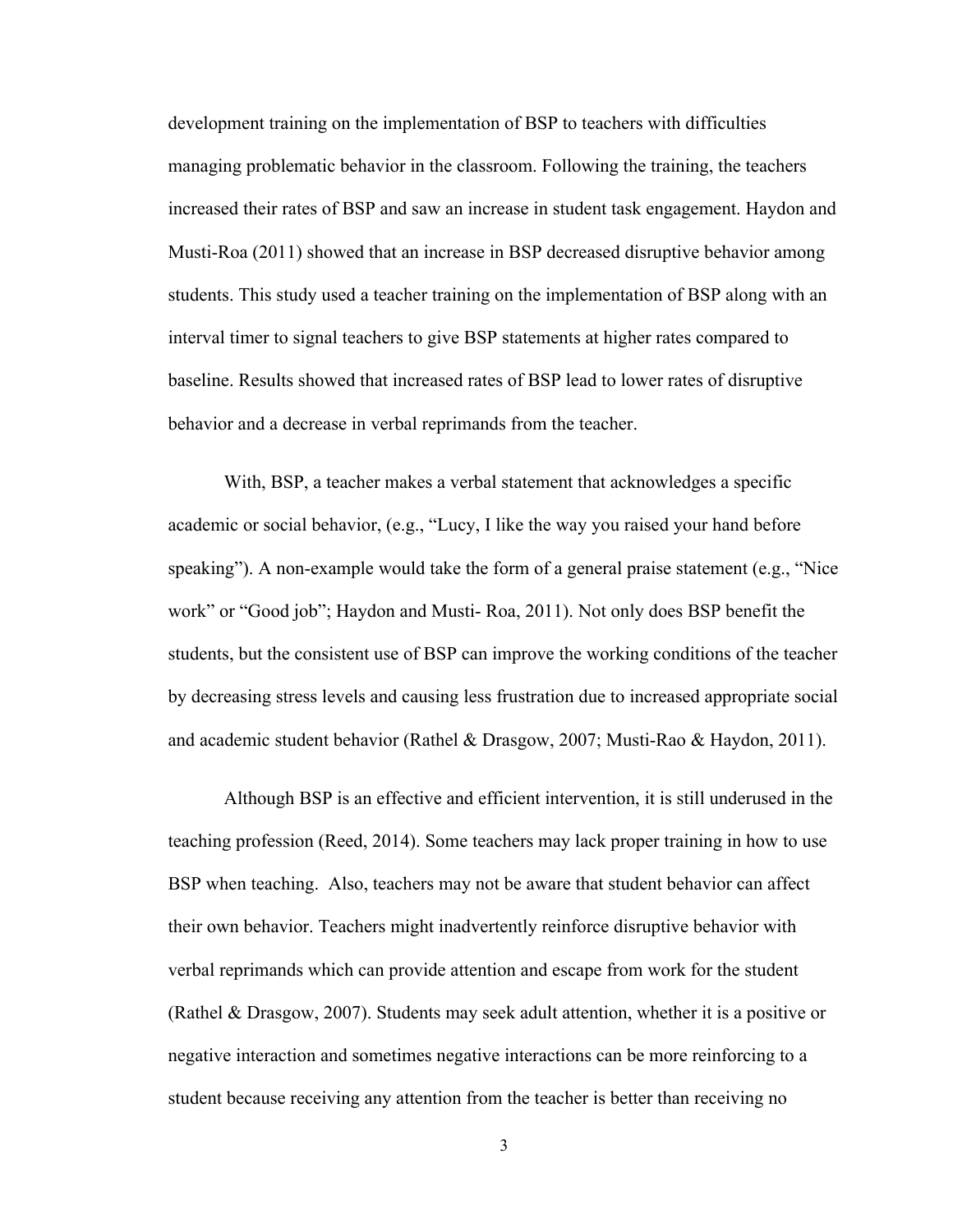attention (Allday, 2011). This is why it is important for teachers to understand the significance of their behavior, which can be used as a reinforcing tool that benefits their teaching and students' learning.

Studies have shown that the positive to negative ratio of teacher to student interaction should be at least 3:1(Shores, Gunter & Jack 1993; Wong & Wong, 1998). For example, for every negative statement made by a teacher, at least three positive statements should be made as well. Unfortunately, this ratio is usually 1:4 (Shores, Gunter, & Jack, 1993; Van Acker, Grant, & Henry, 1996). Oftentimes, teachers believe that students do not need to receive praise for on task behavior or for following directions, because those behaviors are naturally expected of them and can negatively affect the child's intrinsic motivation (Rathel et al., 2014; Lepper, Keavney, & Drake 1996; Ryan & Deci,1996).

How teachers communicate their praise and reprimands also may affect student behavior; however, there is little research to support this claim. Research has not tested the effects of voice inflection that conveys enthusiasm in praise statements. Enthusiastic praise statements might seem more genuine, which may have a greater effect on student behavior than praise statements that seem less enthusiastic. O'Reiley, Renzaglia, and Lee (1994) conducted a study providing immediate feedback to pre-service teachers. The teachers were scored on their tone of voice which had to convey enthusiasm through voice inflection along with appropriate voice volume when providing praise statements based off of the observer's discretion. This was a requirement that their participants had to perform in order for their lesson to be considered effective. The Council of Exceptional Children published a study conducted by Lampi, Fenty, & Beunae (2005),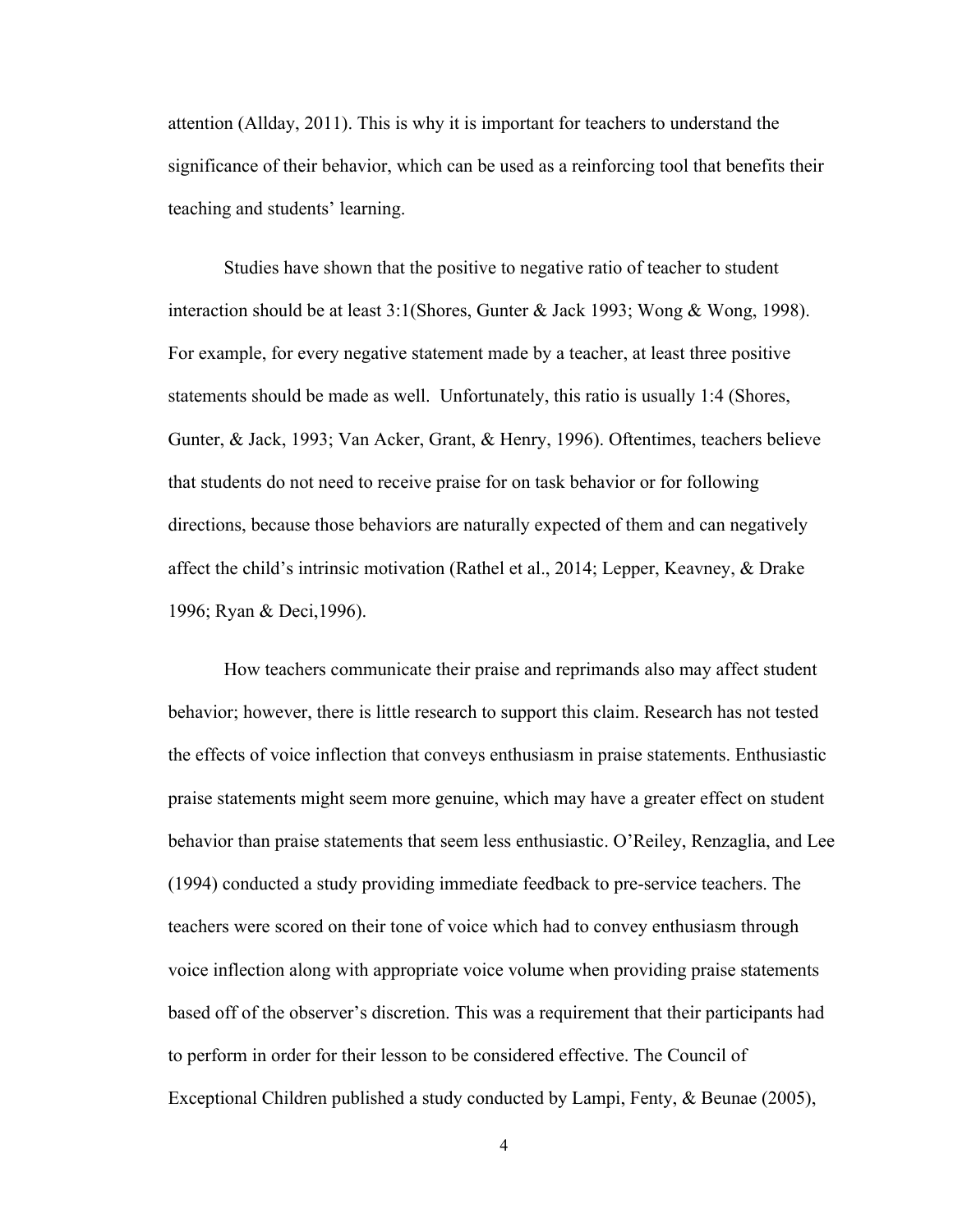emphasizing the importance of using praise statements as a way of classroom management, especially with students who have disabilities. The article compiled a list of what was considered quality praise according to various sources (Gootman 2001; Hall & Hall 1998; Mercer & Mercer 1998). Different methods of providing praise were suggested such as (a) determining which students might react positively to public praise, (b) providing praise only when the student is engaging in the desired behavior, (c) praise should be behavior specific, (d) praise should vary and not sound identical across students, (e) praise should be incorporated in the lesson and should not be disruptive, and finally (f) praise should sound genuine so that it sounds like the teacher really meant it. The study emphasized that students will know whether the teacher was being truthful when giving praise which might cause distrust from the student if the praise did not sound genuine. Further research is needed to expand the importance of both the quantity and quality of BSP.

Learning how to increase the use of BSP is quite simple, but managing the effectiveness during intervention can become invasive and time consuming. Studies have tested the effects of written and oral feedback given to teachers proceeding intervention sessions (Allday et. al., 2012; Reinke, Lewis-Palmer, & Martin, 2007; Sharpe, So, Mavi, & Brown, 2002), but few studies have investigated the effects of e-mail and online feedback. One such study was Barton and Wolery (2007) in which e-mail specific performance feedback (ESPF) was provided to pre-service teachers trying to expand their expansions which consisted of expanding the student's target language by verbally repeating what the child said and adding 1 to 2 more words as a model and providing BSP during instruction. These two behaviors are used for two completely different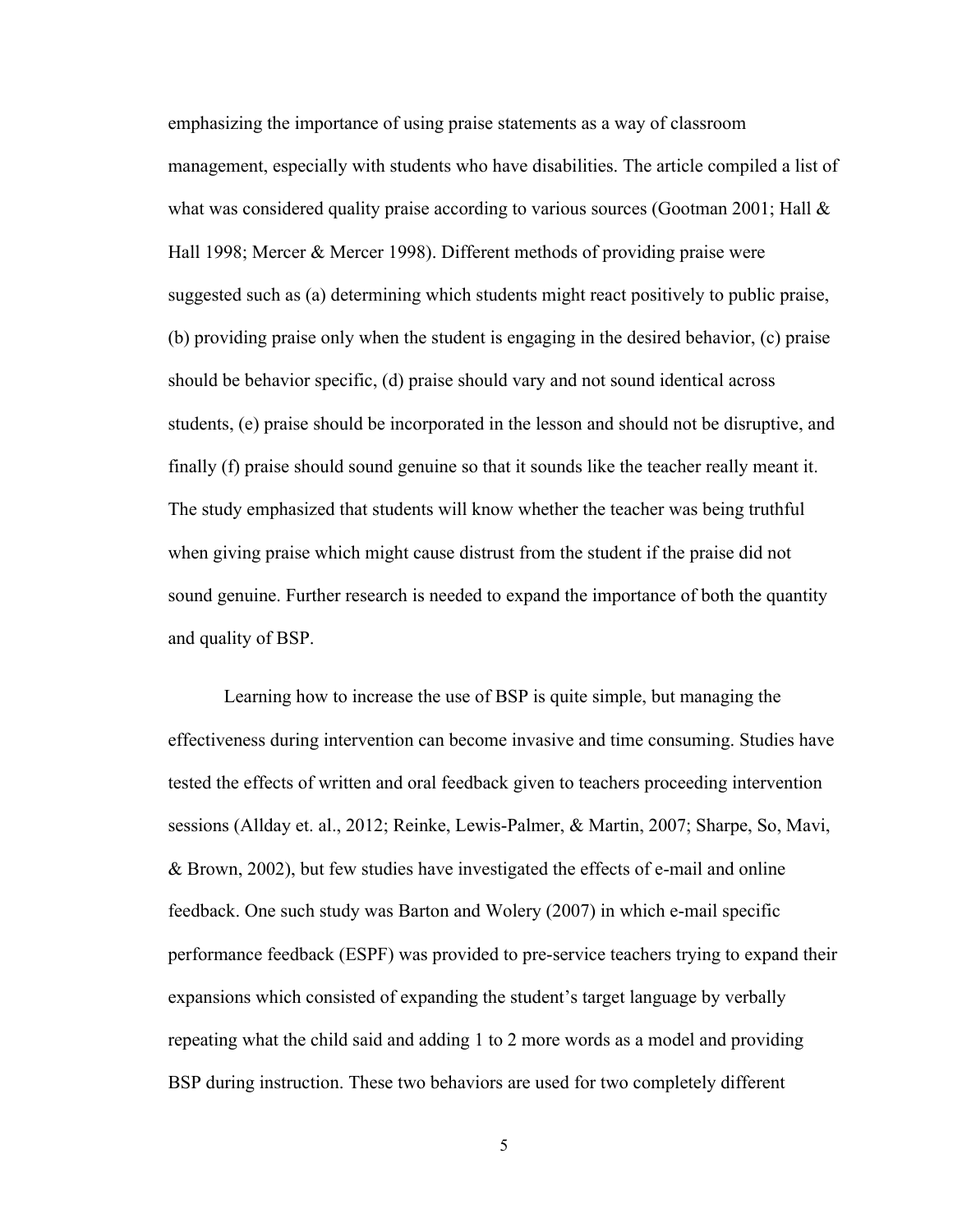purposes. Expanding the student's target language is used as naturalistic way to model target language for the student. BSP is used to verbally acknowledge approval of the student's behavior. ESPF was successful in increasing the pre-service teacher's expansions, but there was not a functional relation in increasing BSP statements. Rathel et. al. (2014) used ESPF to increase the ratio of BSP statements to verbal reprimands with pre-service teachers. Data indicated functional relation between the implementation of EPSF and higher rates of BSP. There are several benefits to using e-mail as a specific performance feedback method. E-mail specific performance feedback can be sent to the teacher being observed immediately after the observation session. It also saves both the teacher and researcher time and avoids having to remove the teacher from the classroom and disrupting instruction. E-mailing can also create a dialog between researcher and the teacher to ask questions or to expand on certain ideas. Having a written record can be useful for the teacher to monitor his or her progress and can also be used for data collection purposes (Barton & Wolery, 2007). Further investigation is needed to determine whether ESPF is an effective intervention on increasing BSP. The purpose of this study was to expand the literature on e-mail specific performance feedback as a form of communication between researcher and teacher and its effect on increasing the quantity and quality of praise statements.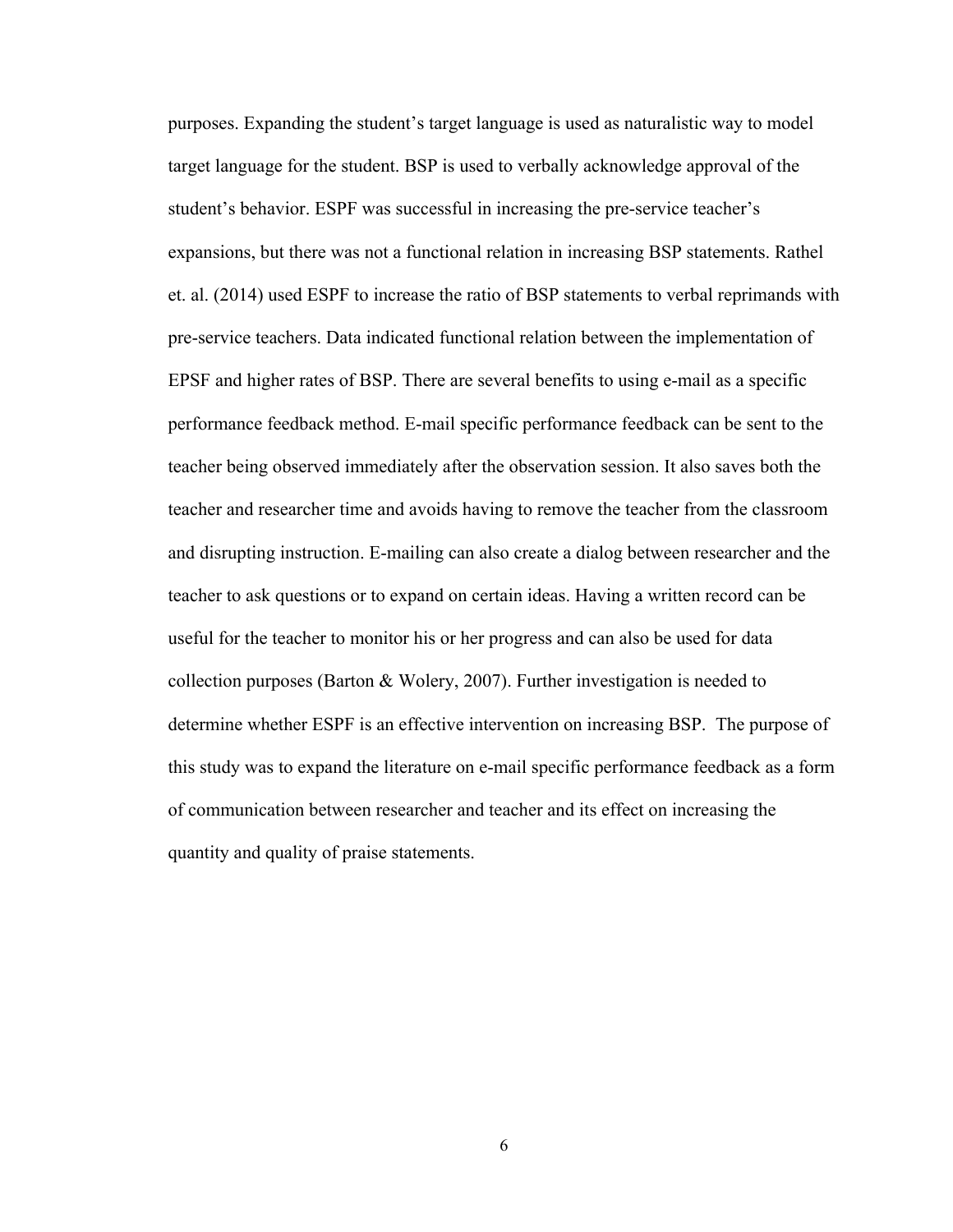### **Section 2: Research Question**

The following research questions drove the study:

- 1. Is there a functional relation between e-mail specific performance feedback and the increase of the quantity and quality of behavior specific praise statements of pre-school teachers?
- 2. Does increasing a pre-school teacher's quantity and quality of behavior specific praise statements increase task engagement for teacher-selected students identified as being off task?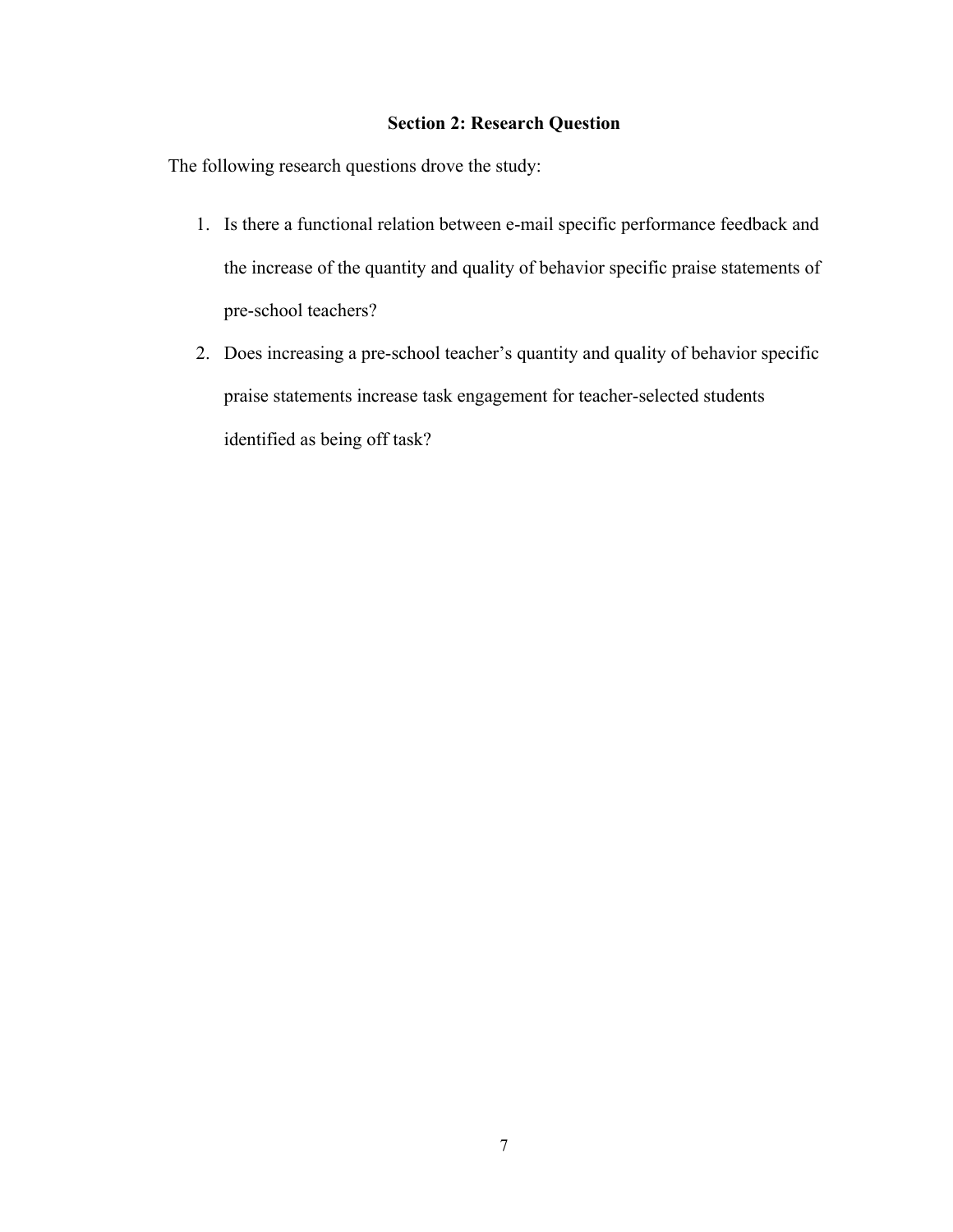#### **Section 3: Rationale**

A sufficient number of studies have examined the effects of performance feedback for teachers on increasing their BSP and reported promising results (Allday et. al., 2012, Haydon & Musti-Rao, 2011; Reinke, Lewis-Palmer, & Martin, 2007; Sharpe, So, Mavi, & Brown, 2002), but few studies have examined the effects of e-mail performance feedback as a form of performance feedback (Barton & Wolery 2007; Rathel et. al., 2014). E-mail performance feedback might be a preferred method of providing teachers with feedback because it is less intrusive and allows teachers to receive their feedback on their own time instead of having to take time away from instruction. Teachers receiving training and feedback on BSP is important because it is a relatively simple intervention to implement and can have positive effects on student task engagement (Allday et. al., 2011). Not only is increasing the quantity of BSP important, but it is important to also increase the quality of BSP. Little to no research has been conducted to examine teachers' voice inflection while giving praise, which is important because if praise does not sound enthusiastic or genuine, the praise statement might not be reinforcing (Filcheck, McNeil, & Herschell, 2001).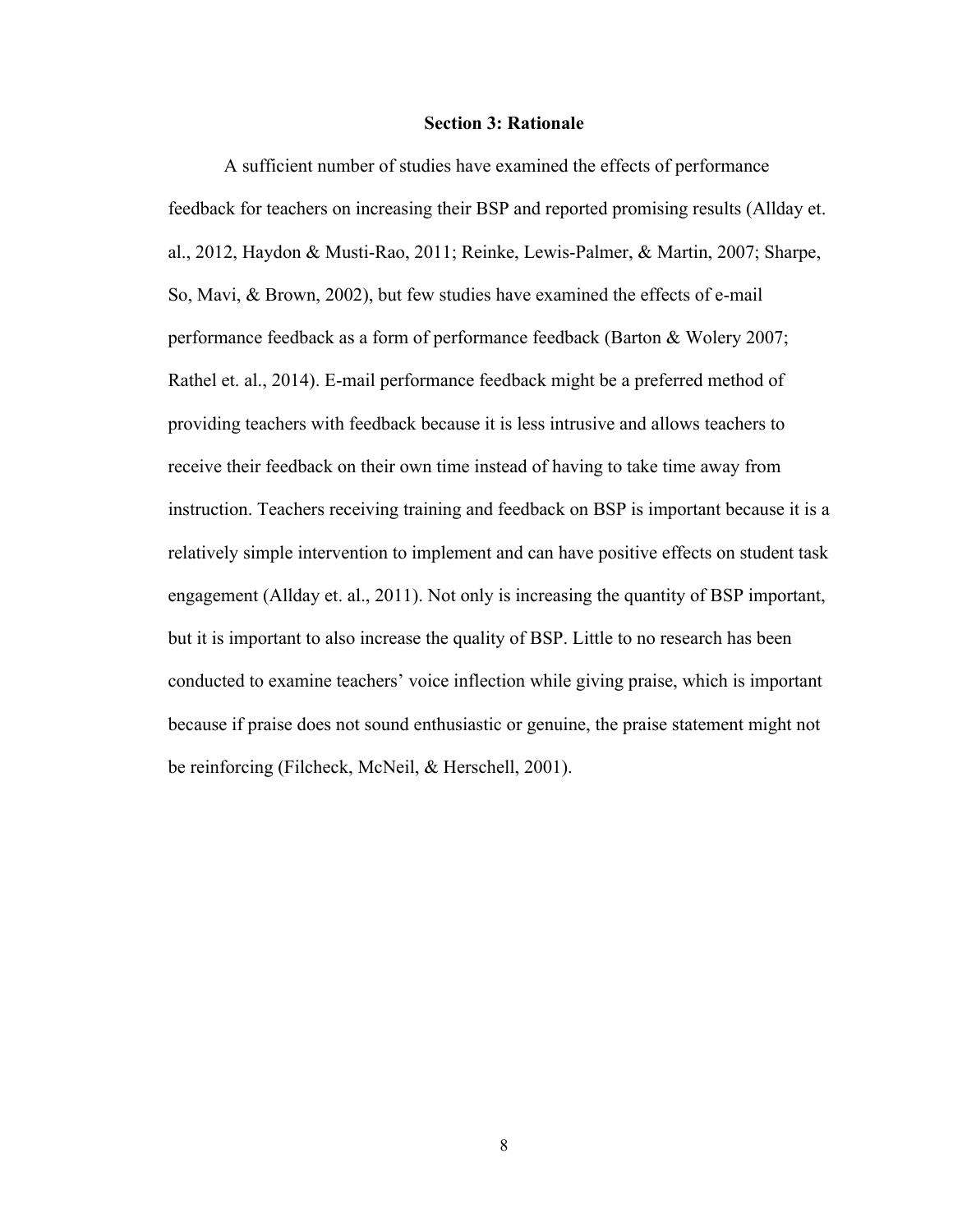### **Section 4: Method**

### **Participants**

General education preschool teachers were selected to participate by the school's executive director. The lead researcher gave an extensive interview explaining the purpose of the study which included, explaining what BSP is by giving examples and non-examples, voice inflection when giving BSP, needing participants with relatively low rates of BSP and difficulty managing problem behavior, needing students with difficulties staying on task and testing whether ESPF can increase rates and quality of BSP. The executive director agreed that she had 4 teachers who would benefit from the study and had been want to focus on increasing BSP her teachers. Teacher selections were based on the executive director's recommendations of teachers who were observed as having (a) difficulty managing problematic behavior and (b) having low rates of praise during instruction. Information on each teacher participant can be found in Table 1. Teacher names are pseudonyms to ensure confidentiality.

Student selection consisted of each teacher nominating two students per class who were considered by the teacher to engage in low rates of task engagement. Student participants were not required to have a disability diagnosis to participate in the study, but had to be identified by the teacher as having problems with task engagement. Ms. Rose nominated two 4-year-old Caucasian male students Eric and Kyle, who were not diagnosed with a disability. Based off the lead- researcher's observations and conversation with the teacher, Eric and Kyle were both able to complete tasks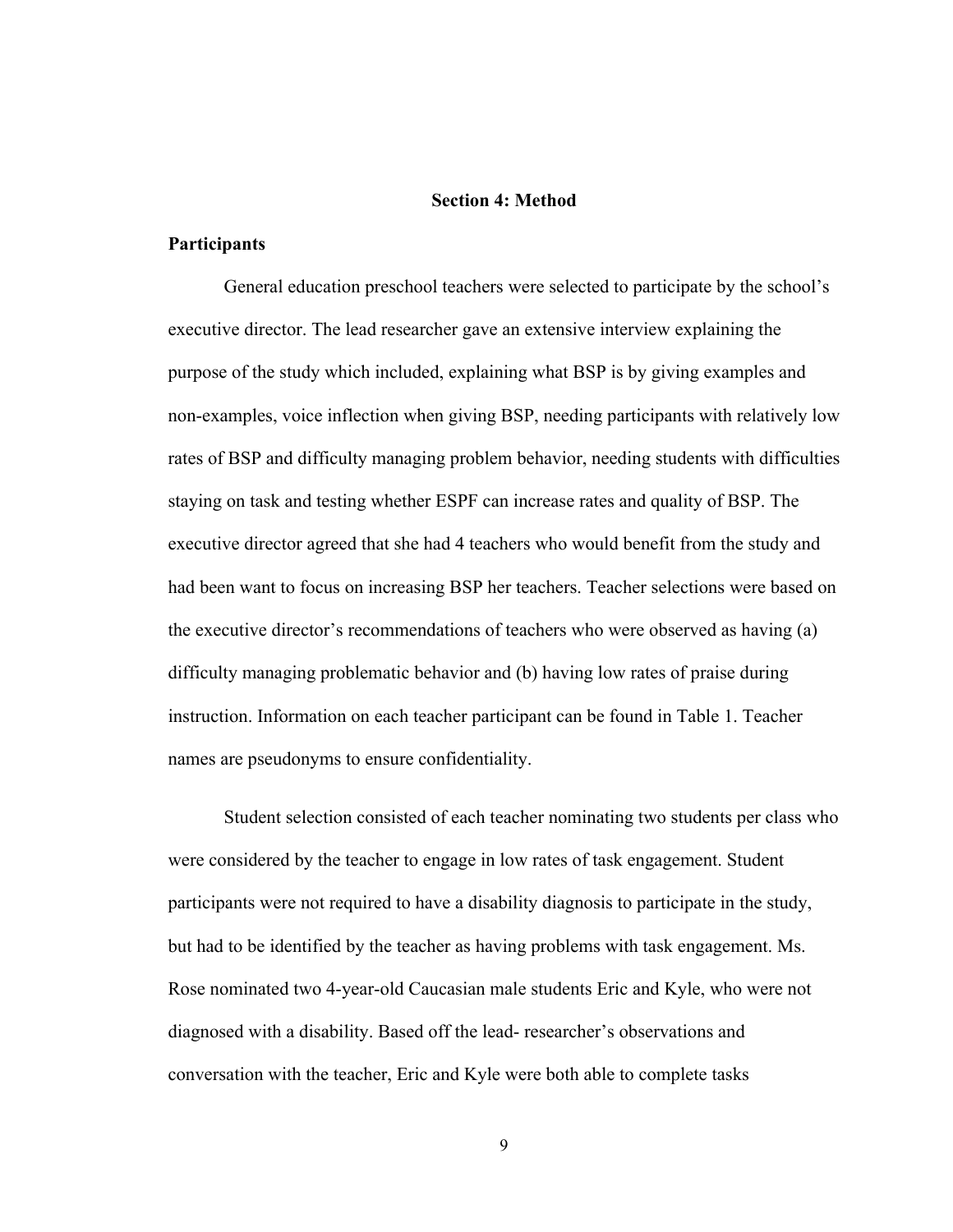independently, engaged with other peers, and were able to communicate at age appropriate levels. Ms. Dorothy nominated one Caucasian 4-year-old male student and one Caucasian 4-year-old female student, Stan and Wendy. Stan was diagnosed with a sensory processing disorder and often needed extra support from the teacher to complete his work, needed teacher support to engage with his peers appropriately, but had no problems communicating at age appropriate levels. Wendy was not diagnosed with a disability and was able to complete tasks independently, interacted with her peers appropriately, and was able to communicate at age appropriate levels. Ms. Sophia nominated two Caucasian 4-year-old male students, Kenny and Ike. Kenny was diagnosed with Attention Deficit Hyperactivity Disorder (ADHD) and needed full teacher support to complete tasks independently and following directions, interacted with peers appropriately and was able to communicate at age appropriate levels. Ike was not diagnosed with a disability and was able to complete tasks independently, interacted with peers appropriately and was able to communicate at age appropriate levels. Ms. Blanche nominated two Caucasian 4-year-old male students, Timmy and Clyde, who were not diagnosed with a disability. Timmy and Clyde needed extra support from teachers to complete tasks independently, needed support from the teacher to interact with peers appropriately, and were able to communicate at age appropriate levels.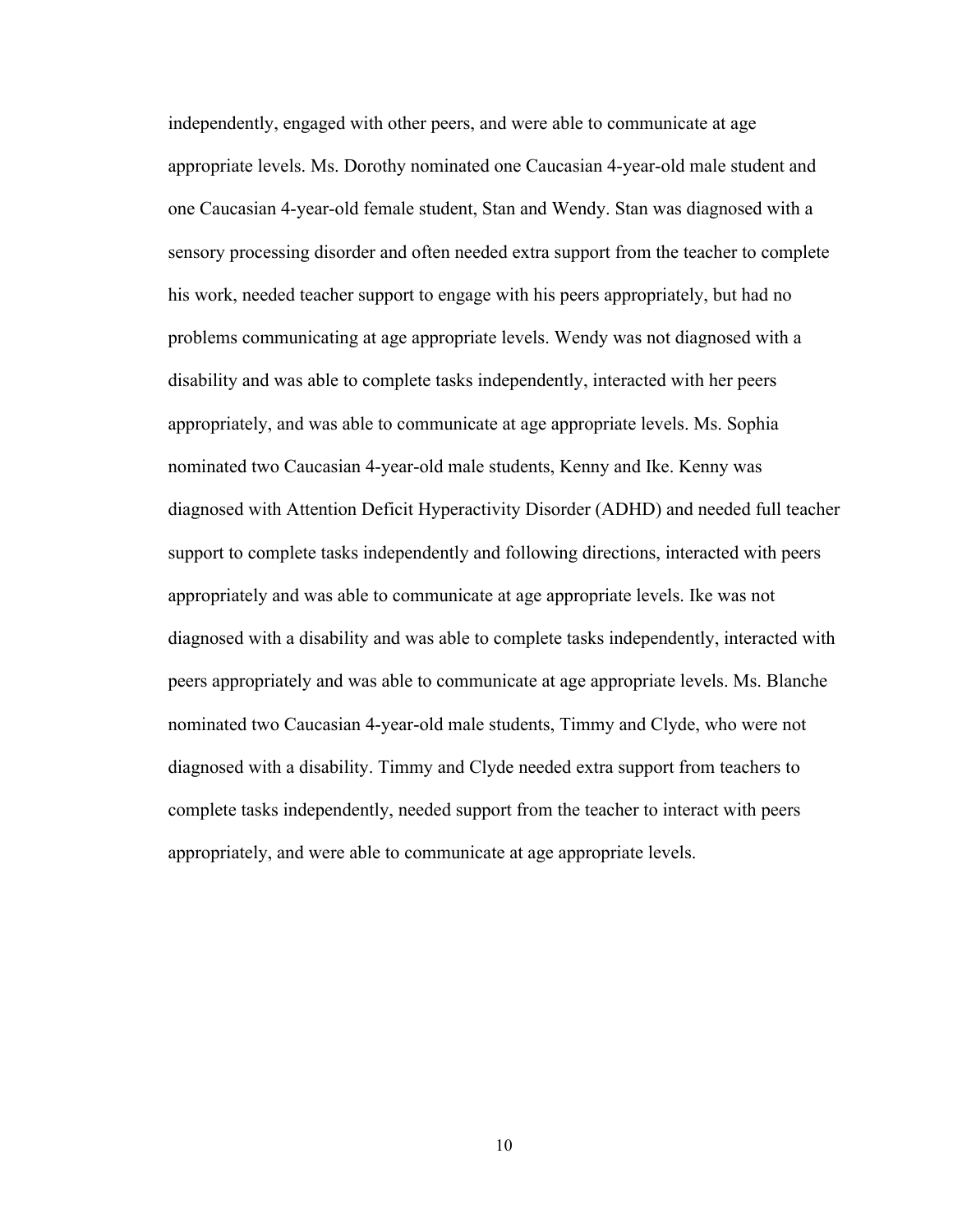| <b>Name</b>    |       |          | <b>Ethnicity Experience Certification</b> | <b>Classroom</b> | <b>Student:</b>    |  |
|----------------|-------|----------|-------------------------------------------|------------------|--------------------|--|
|                |       |          |                                           | <b>Size</b>      | <b>Adult Ratio</b> |  |
| Ms. Rose       | White | 9 Years  | B.A. in                                   | 20 Students      | 10:1               |  |
|                |       |          | Special                                   |                  |                    |  |
|                |       |          | Education                                 |                  |                    |  |
| Ms.            | White | 4 Years  | B.A. in Child                             | 12 Students      | 6:1                |  |
| <b>Dorothy</b> |       |          | Development                               |                  |                    |  |
| Ms. Sophia     | White | 4 Years  | B.A. in Child                             | 20 Students      | 10:1               |  |
|                |       |          | Development                               |                  |                    |  |
| Ms.            | White | 15 Years | B.A. in                                   | 12 Students      | 6:1                |  |
| <b>Blanche</b> |       |          | English                                   |                  |                    |  |
|                |       |          | $M.A.$ in                                 |                  |                    |  |
|                |       |          | Secondary                                 |                  |                    |  |
|                |       |          | Education                                 |                  |                    |  |
|                |       |          |                                           |                  |                    |  |

# Table 1. Teacher and Classroom Characteristics

*Note.* All teachers were female and between 25 and 37 years of age.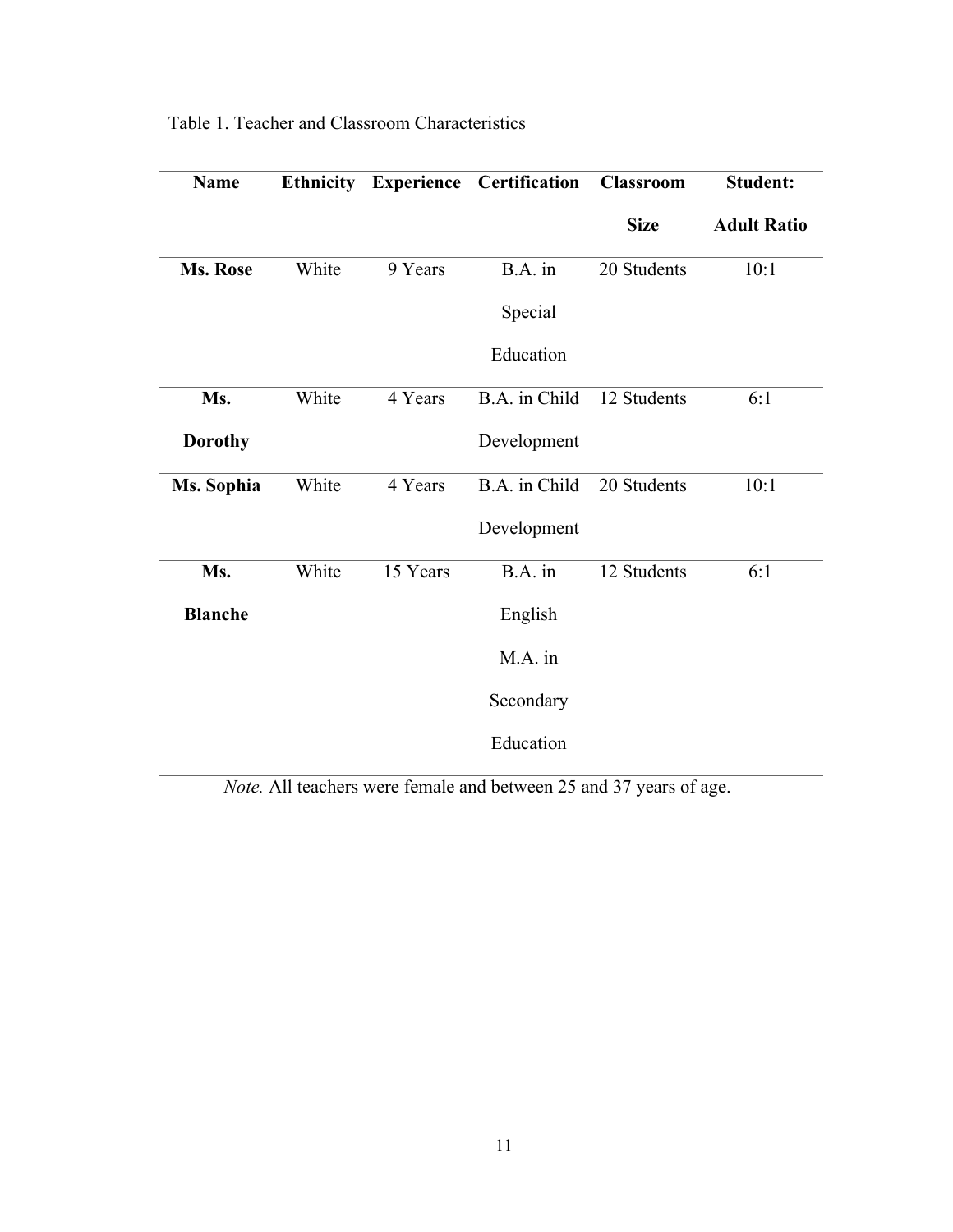### **Setting**

This study took place in 4 classrooms in a non-profit, university-affiliated preschool that served children with and without disabilities from ages 6 weeks to 5 years old. The school had a total of 172 students with approximately 30% identified with a disability. The maximum student to adult ratio for the preschool classes was 10:1. Two pre-school classes (Ms. Dorothy and Ms. Blanche) consisted of 12 students ages 3-4 years old and the other two preschool classes (Ms. Rose and Ms. Sophia) consisted of 20 students ages 4-5 years old.

### **Materials**

**Electronic materials.** For this study, an iPod Touch® using a voice monitoring software application called *Voice Analyst* (© Speech Tools 2017) was used to record the voices of the teacher participants during observation sessions. The iPod Touch® was connected to an Apple EarPod® and placed in an exercise arm band that was attached to the teacher's arm.

This study also used e-mail specific performance feedback during intervention. Emails were sent via an Apple MacBook Air® using the Google Mail software. In addition, the computer also was used to store teacher and student data using Microsoft Excel® software. An example of an ESPF e-mail can be seen in Appendix A.

An interval timer application *Interval Timer (*©Appxy 2016) on the researcher's smartphone was used by the researcher when collecting data on student task engagement. The timer signaled the researcher by vibrating every 10s to observe the target student's task engagement.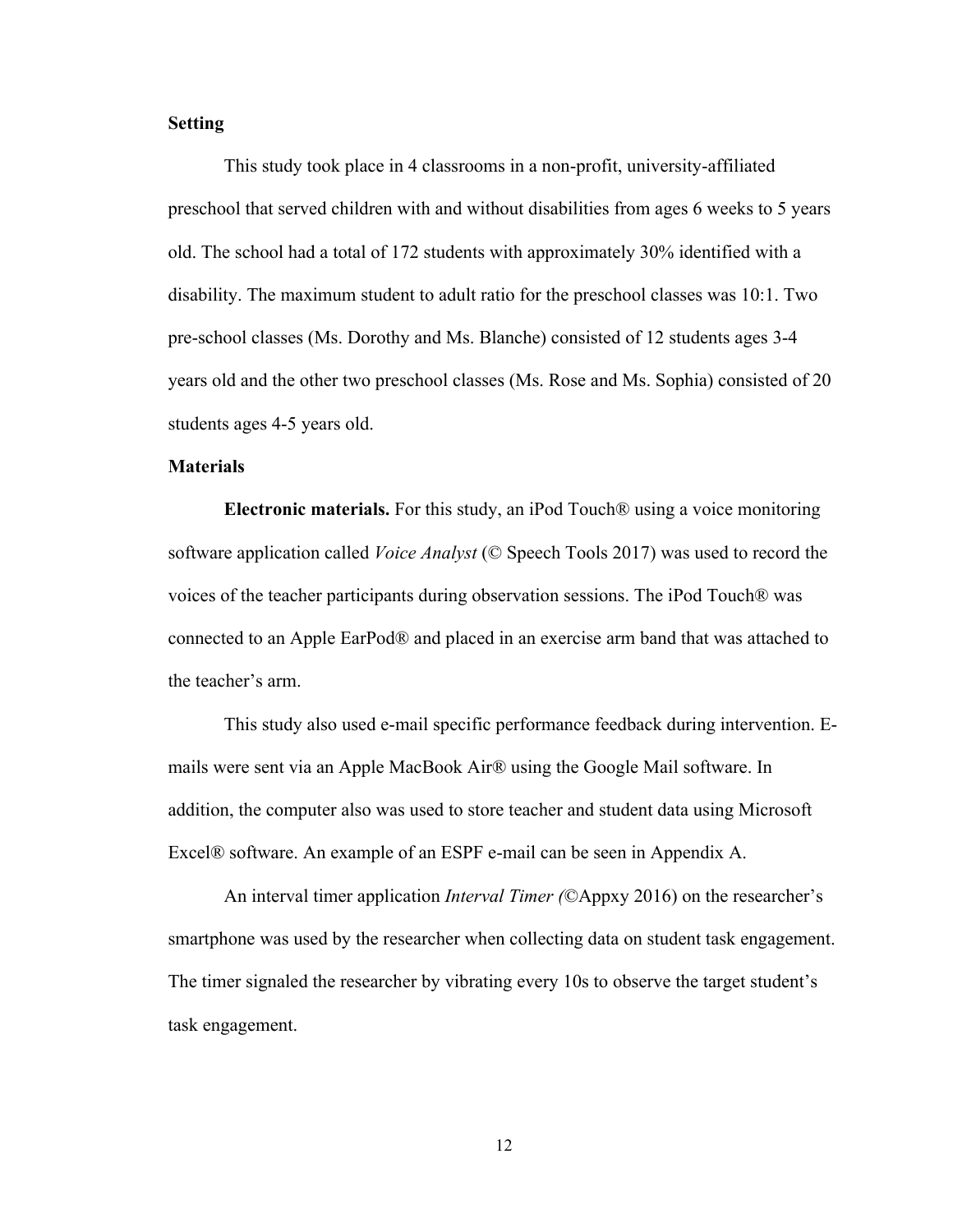**Paper materials.** The researcher created a paper data sheet to record 10s intervals of student task engagement using momentary time sampling. Data sheets included an operational definition of task engagement and 118 intervals for recording task engagement for every 10 s. The data sheet can be seen in Appendix B.

### **Data Collection**

**Behavior specific praise**. The primary dependent variable was BSP. Behavior specific praise was defined as verbal accounts that show approval of the specific behavior being displayed by the student. (e.g. "Alex, I like how you raised your hand before speaking"). Data were collected on positive and negative communication behaviors, but BSP was the primary focus of the intervention. The definition, examples, and nonexamples of positive and negative communication behaviors can be found in Table 2. Each observation session was audio recorded using the voice monitoring software *Voice Analyst*, which created a permanent product. The researcher later listened to the recording and used a frequency count measure was used to capture the number of positive and negative communication used during each session.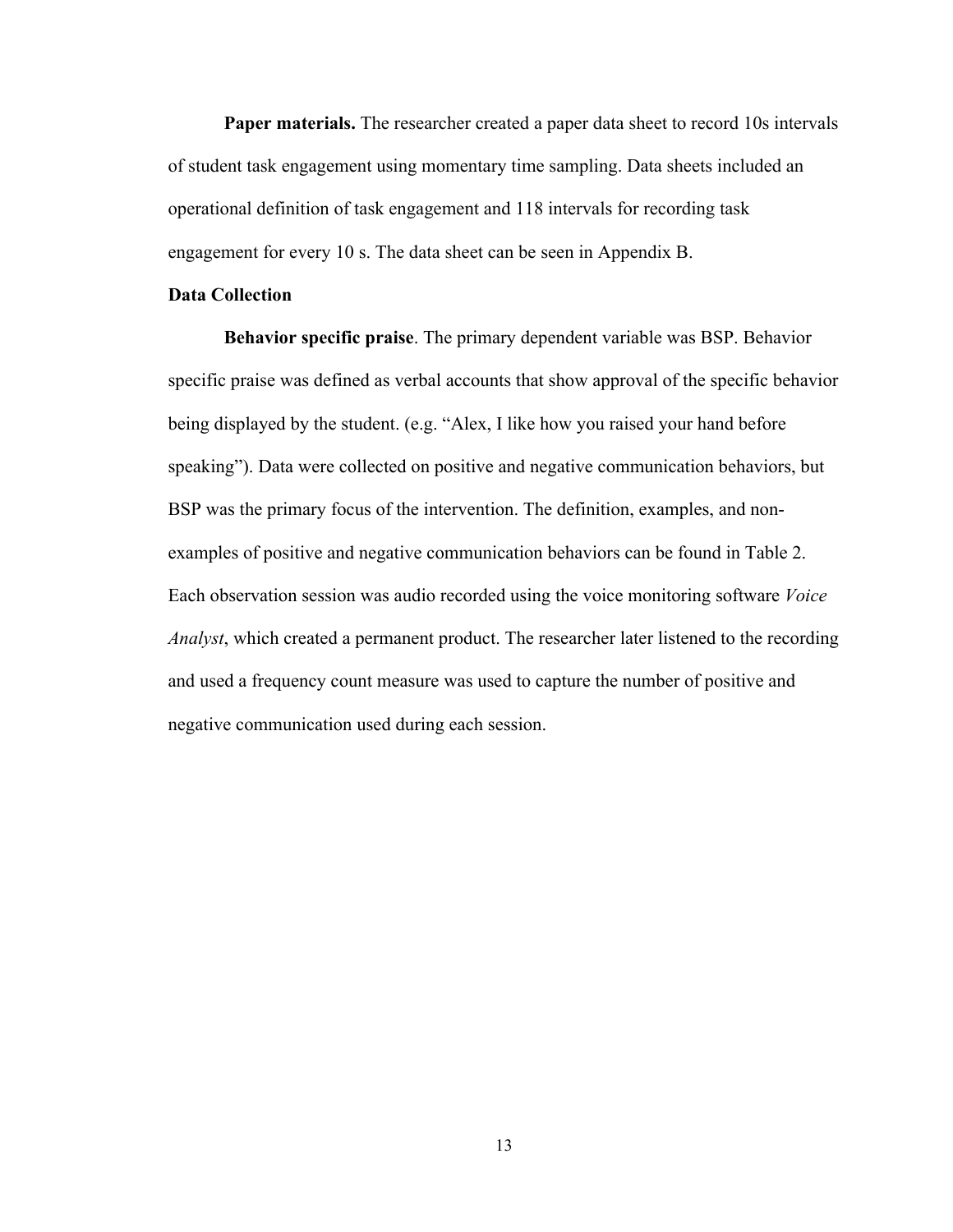| <b>Type of Statement</b>  | <b>Definition</b>     | <b>Examples</b>     | <b>Non-Examples</b>  |  |
|---------------------------|-----------------------|---------------------|----------------------|--|
| <b>Behavior-Specific</b>  | Verbal accounts that  | "Thank you for      | "Good job."          |  |
| Praise                    | show approval of the  | lining up quietly." | "Nice work."         |  |
|                           | specific behavior     | "Nice job writing"  | "Please get out your |  |
|                           | being displayed by    | in complete         | book."               |  |
|                           | the student.          | sentences."         |                      |  |
|                           |                       |                     |                      |  |
| <b>General Praise</b>     | Verbal accounts that  | "Good job."         | "Good job            |  |
|                           | imply validation of   | "Nice work."        | completing your      |  |
|                           | students' behavior.   |                     | classwork."          |  |
| <b>Behavior Specific</b>  | Verbal accounts that  | "Stop talking."     | "Turn to page 24."   |  |
| <b>Verbal Corrections</b> | imply dissatisfaction | "Jill, I am not     | "It's time to begin  |  |
|                           | of specific behavior  | going to ask you    | Math."               |  |
|                           | being displayed by    | again. Sit down."   | "We don't have time  |  |
|                           | the student.          | "You need to be     | for computer today." |  |
|                           |                       | paying attention."  |                      |  |
| <b>General Verbal</b>     | Verbal accounts that  | "Stop it"           | "It's time to go"    |  |
| <b>Corrections</b>        | imply dissatisfaction | "Quit"              |                      |  |
|                           | of students'          |                     |                      |  |
|                           | behavior.             | "I am               |                      |  |
|                           |                       | disappointed"       |                      |  |

Table 2. Operational Definitions of Teacher Communication Behaviors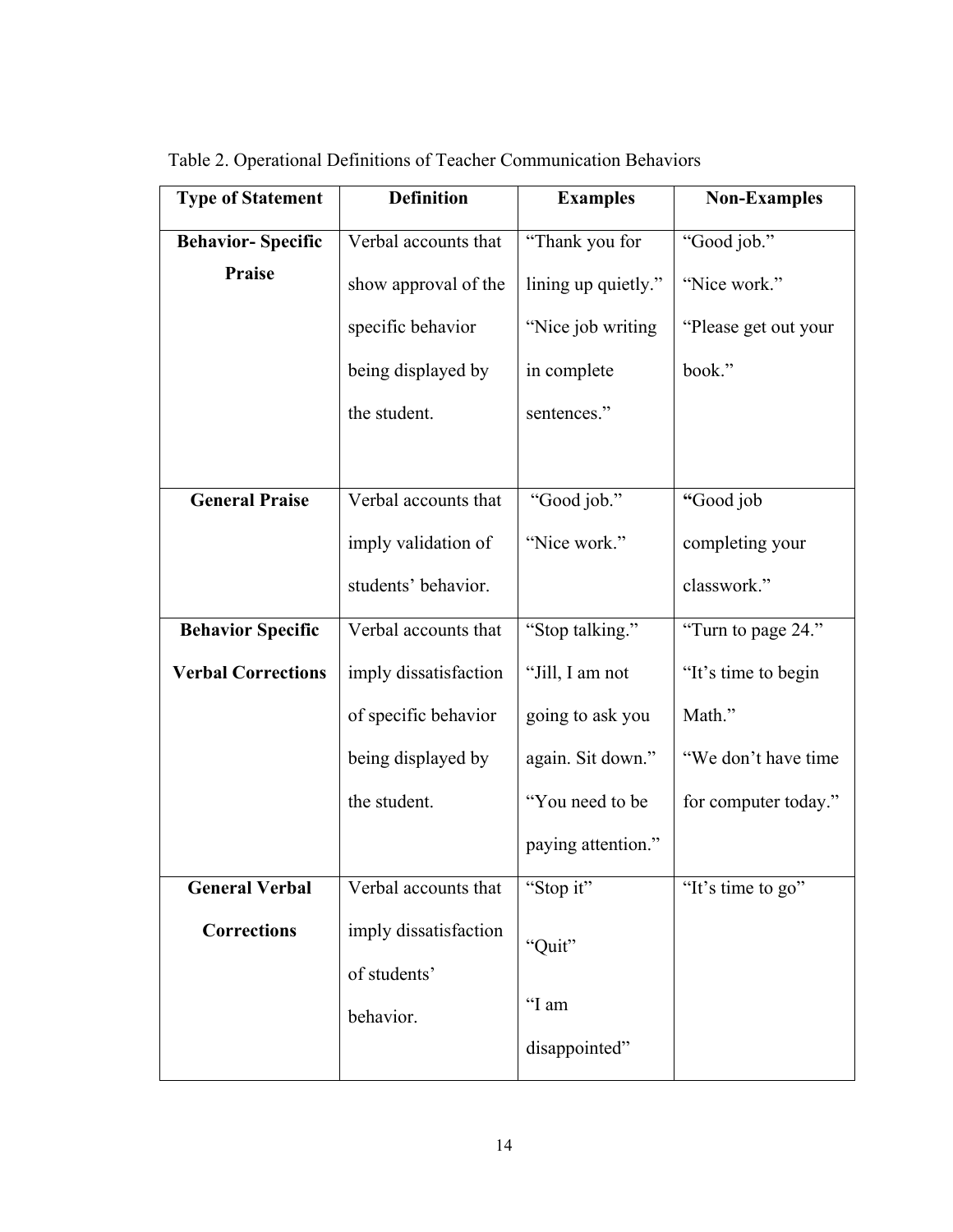**Voice Inflection.** Voice inflection of praise and corrective statements were measured using the voice monitoring software *Voice Analyst.* The researcher listened to the recording and when a praise or corrective statement occurred, the researcher conducted the following steps: (a) paused the recording, (b) zoomed in on the iPod Touch® using forefinger and thumb to where the statement occurred, (c) isolated the statement so no other parts of speech were visible, and (d) pressed the statistics button that displayed maximum pitch, minimum pitch, range, average, and duration of the statement. Examples of the software measurement can be found below in Figure 1. For the purposes of this study the researcher only focused on the range of praise and corrective statements range was calculated by subtracting the minimum pitch from the maximum pitch. Range was used because it gave the researcher a quantified value of the speaker's voice inflection and could be used as a constant measure across all participants because they all had different pitched voices. Range was calculated by subtracting the minimum pitch from the maximum pitch. A higher range suggested more voice inflection within the statement. This was hypothesized to suggest a higher quality of voice which was determined by the researcher's own professional judgment.

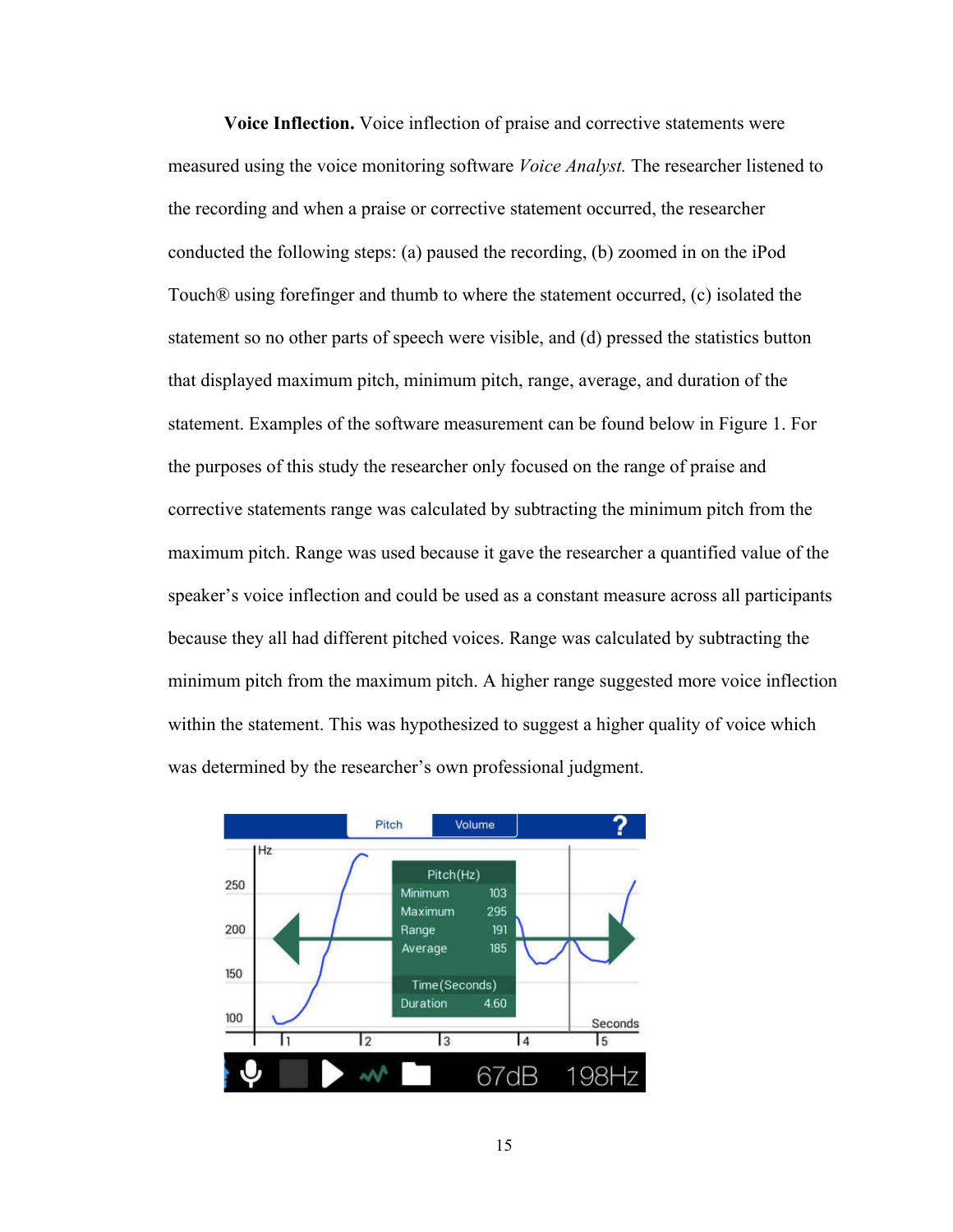Figure 1. *Voice Analyst* 

**Student Task Engagement.** Task engagement was operationally defined as the student (a) being oriented toward the appropriate person or item; (b) following teacher directions; (c) working on assigned work and ongoing activity. Off task behavior was defined as students who were not oriented toward the appropriate person or item, not following directions and not working on assigned work and ongoing activity. Task engagement was recorded using momentary time sampling with 10 s intervals during the observation. Actual data were recorded for 9 min and 50 s of recording due to the researcher having to turn on the voice monitoring software. At the end of the 10 seconds the researcher would look at the child to see if they were engaging in on or off task behavior. Data were collected by using alternating intervals between the two students. Each participant was observed for 5 minutes. Percentages of task engagement were determined by diving the number of intervals of on-task behavior by the total number of intervals ( $n = 59$ ) for each student and multiplied by 100.

### **Experimental Design**

This study used a multiple probe design across four teachers to test the effects ESPF on quantity and quality of praise statements. A multiple probe design was deemed appropriate based on the setting of the study. A multiple probe was chosen because it was much less intrusive for the teacher, but could still capture relative data while being more efficient than a multiple baseline design (Gast  $&$  Ledford, 2014). A multiple probe design across participants was also chosen because increasing BSP statements is an irreversible behavior and once teachers are aware their BSP statements are being observed, they might keep using relatively high rates of BSP even when intervention is removed. It also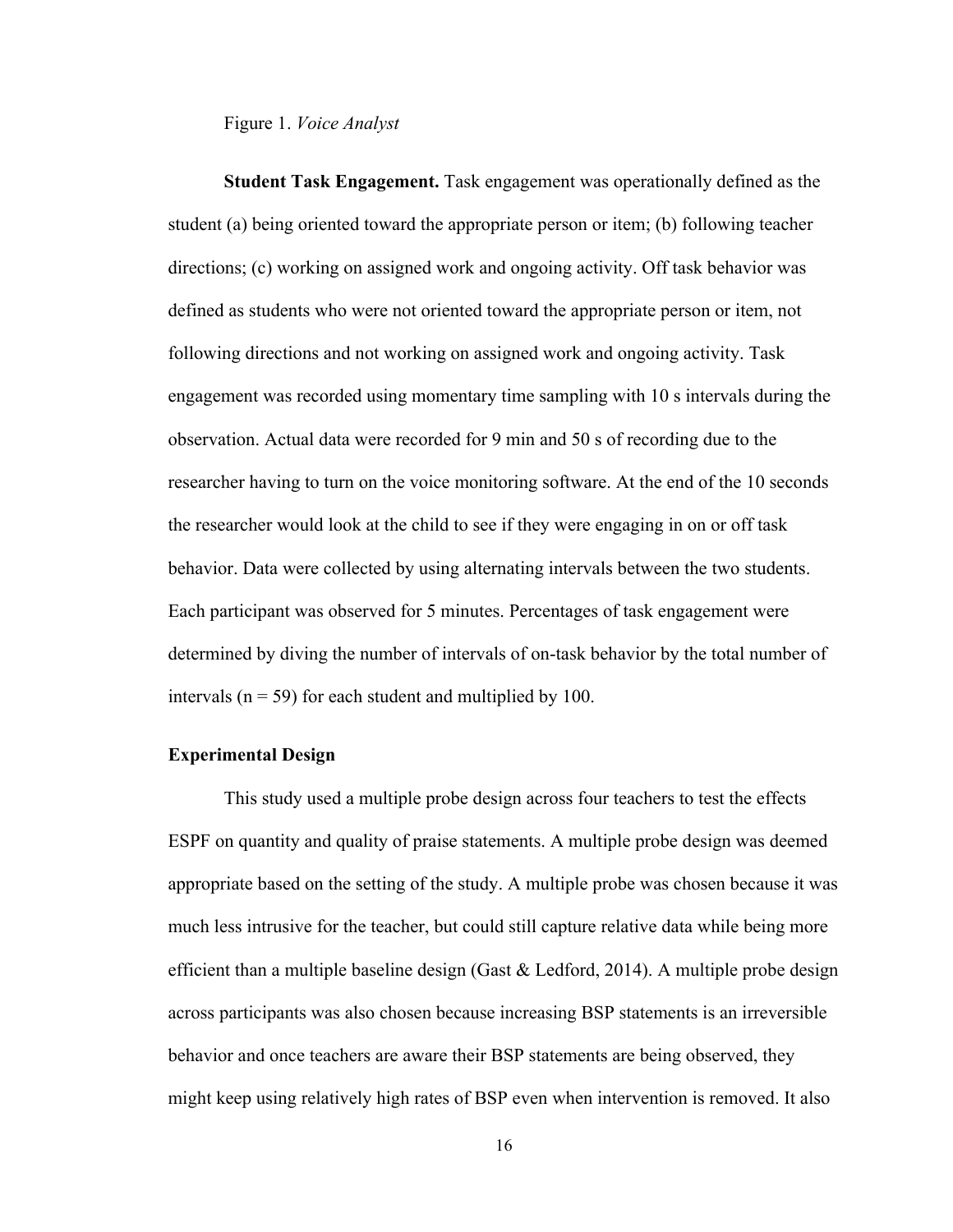identifies behavioral covariation because intervention was introduced to four participants who are functionally independent of each other, but still similar enough due to their professions and work environment which would prevent varying effects (Gast & Ledford, 2014).

Decisions to implement intervention with teachers in the next tier included the teacher giving at least 50% or more BSP statements compared to their average baseline BSP statements for 3 consecutive days. For example, if the teacher's average BSP statement was 2 during the baseline condition, they needed to provide at least 3 BSP statements during intervention for 3 consecutive days to begin intervention for the next teacher. This criterion was chosen based off of the notion of difference threshold (Grodin, 2008). This difference threshold proposes that a difference in stimulus change is not noticed until it reached a 25% change. The researcher chose a 50% increase because of the relatively low rates of behavior occurring during baseline sessions. A more robust change would be noticed if the teacher was to increase their BSP by 50% rather than 25%. For voice inflection, the teacher's range needed to be at least one-half a standard deviation more than baseline average for 3 consecutive days. A one-half standard deviation was chosen as a criterion level because it would show enough change in the teacher's inflections without having to be too straining on teacher's natural voice ability.

### **Procedures**

**General Procedures.** The researcher conducted 4 classroom observations per week during the same class period at the same time each day. The researcher observed Ms. Rose's class during circle time at 9:00 a.m., Ms. Dorothy's circle time at 11:00 a.m., Ms. Sophia's small group instruction at 11:30 a.m. and Ms. Blanche's small group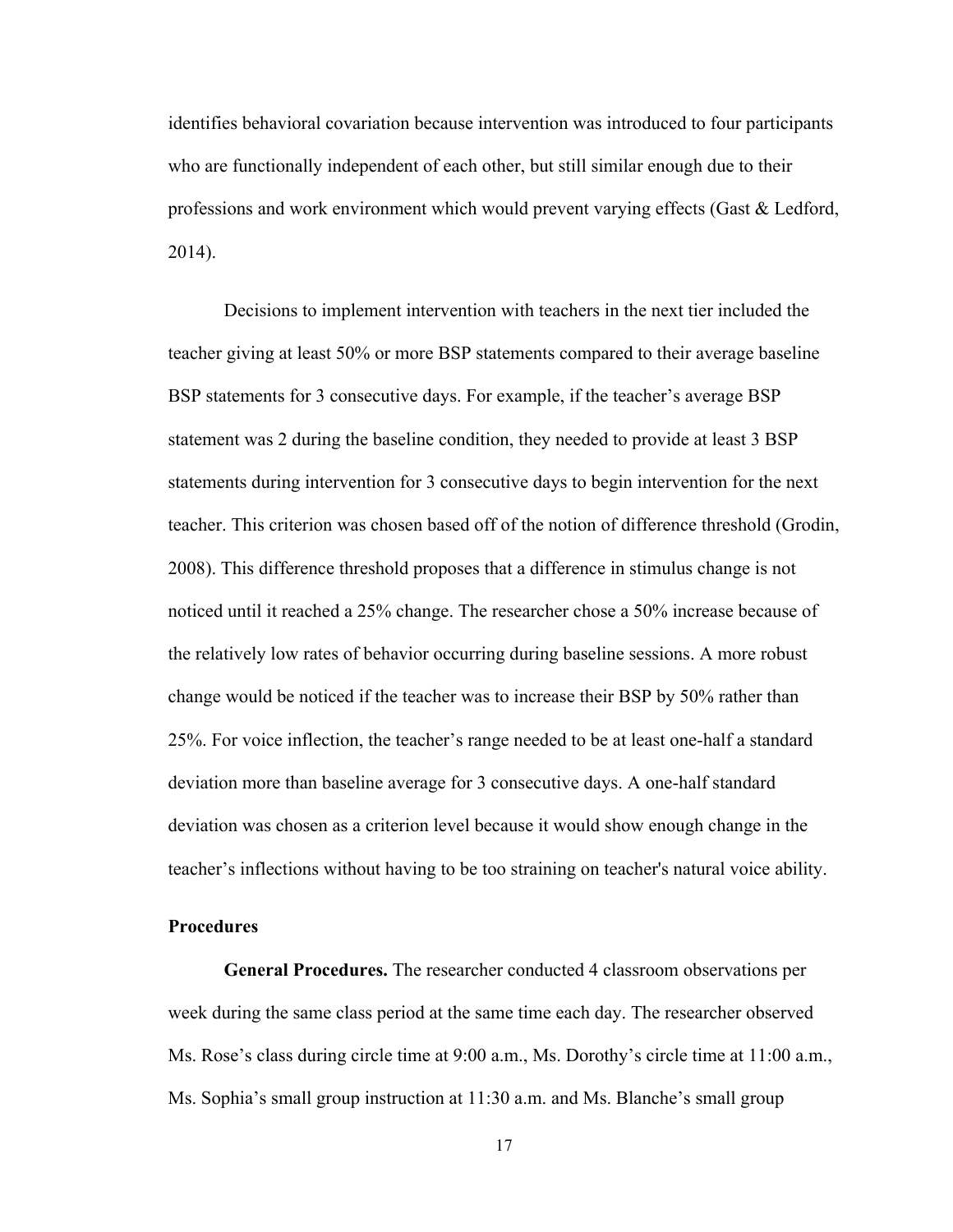instruction at 12:00 p.m. The researcher entered the room 5 minutes prior to observation, approached the teacher, put the armband holding the iPod Touch® on the teacher's right arm and had the teacher insert EarPod® with the microphone in her right ear. The microphone was used to capture a higher voice quality of the teacher and reduce background noise. The researchers then sat in a location within 4 meters where they could easily see the target students.

Observational periods lasted 10 minutes because the voice monitoring software could only record up to 10 minutes of data. Although a longer observation period would be preferred, a 10-minute session measuring task engagement had been conducted in previous research (Spence, 2003). Teacher data were collected on the teacher's communication behaviors using the voice monitoring software. Student data were collected by the researcher using momentary time sampling with 10s intervals. After the researcher attached the iPod Touch® to the teacher's arm, they had 10 s to start their interval timer, position themselves where they could easily see both target students and began recording the student's task engagement on premade data sheets.

Following the 10-minute observation, the investigator removed the iPod Touch® from the teacher's arm, thanked the teacher, and exited the classroom without giving any verbal feedback regarding teacher performance. Upon leaving the school, the researcher listened to the recording and recorded the frequency count, range of voice of behavior specific and general praise, behavior specific and general corrective statements on an Excel spreadsheet.

**Probe Procedures.** Probe procedures were conducted succeeding the general procedures but did not provide ESPF to the teacher. The researcher attached the arm band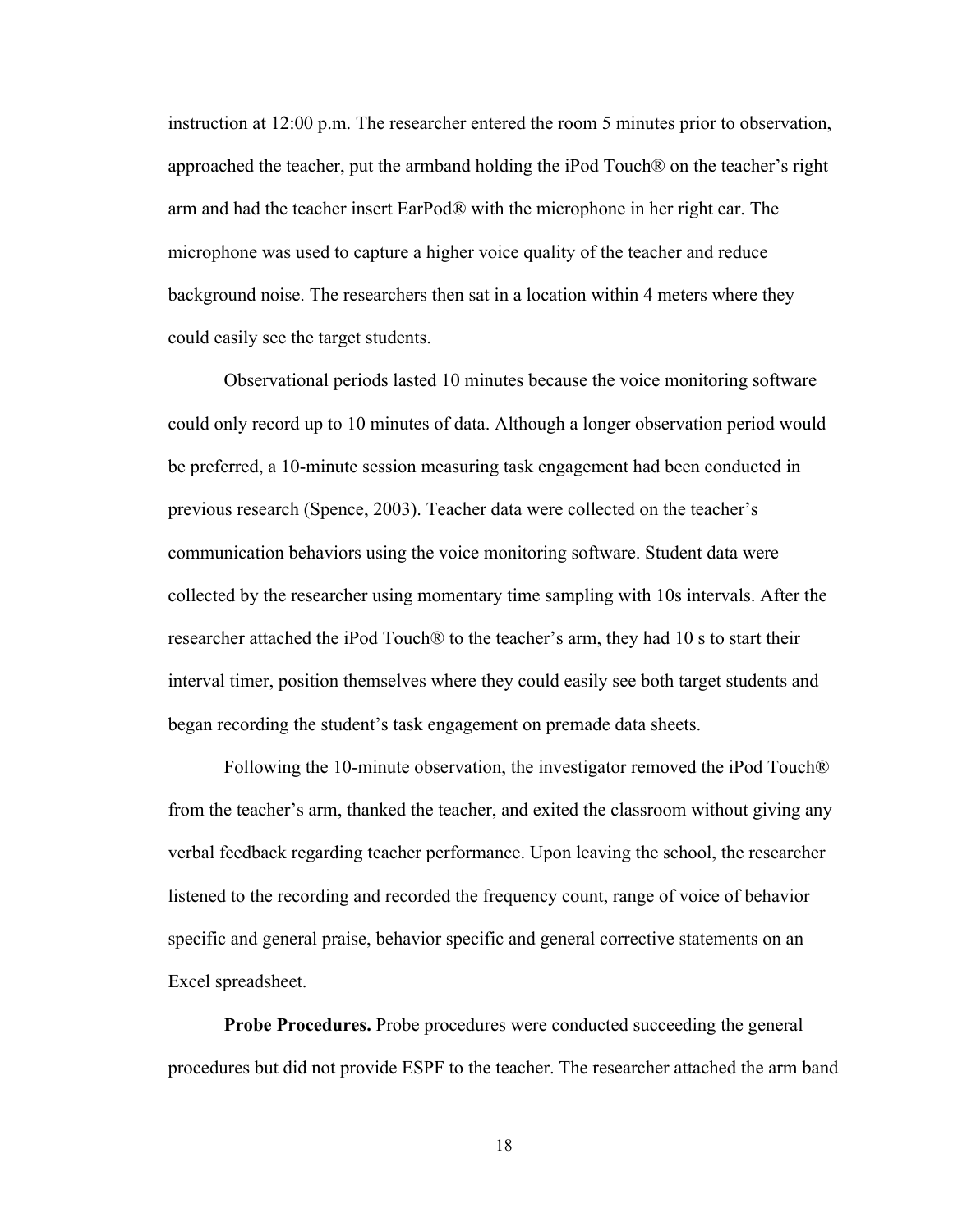with the iPod to the teacher's right arm and had the teacher placed the EarPod® in their right ear. The teacher was unaware of how the software worked. The researcher then turned on the software and positioned themselves where they could see both target students and were no further than 4 meters from them. The researcher then began collecting data on student task engagement with momentary time sampling with alternating intervals within 10 s as in the general procedures. Once the 10-min observation period was over, the researcher removed the armband and EarPod® from the teacher, thanked them and left without giving any feedback to the teacher. The researcher then listened to the recording and recorded the frequency and range of behavior specific and general praise, behavior specific and general corrective statements on an Excel spreadsheet. The researcher did not send ESPF to the teachers.

### **Intervention Procedures**

**Teacher training.** Teacher trainings were conducted following the probe condition. The lead researcher met with the teachers separately for approximately 30 minutes. The purpose of this meeting was to train teachers to increase quantity and quality of BSP. The researcher presented a prepared power point that included literature that supported the benefits of BSP, explained how little research has measured voice inflection of praise and why it may be important, examples of how to increase voice inflection when providing praise statements, and played audio recordings of high and low voice inflection. Operationally defined dependent variables were given to the teacher and were discussed. The researcher also presented the software *Voice Analyst* by showing them the iPod with the application on and explained how it was used to measure voice inflection. Lastly, the researcher reviewed the performance feedback e-mails with the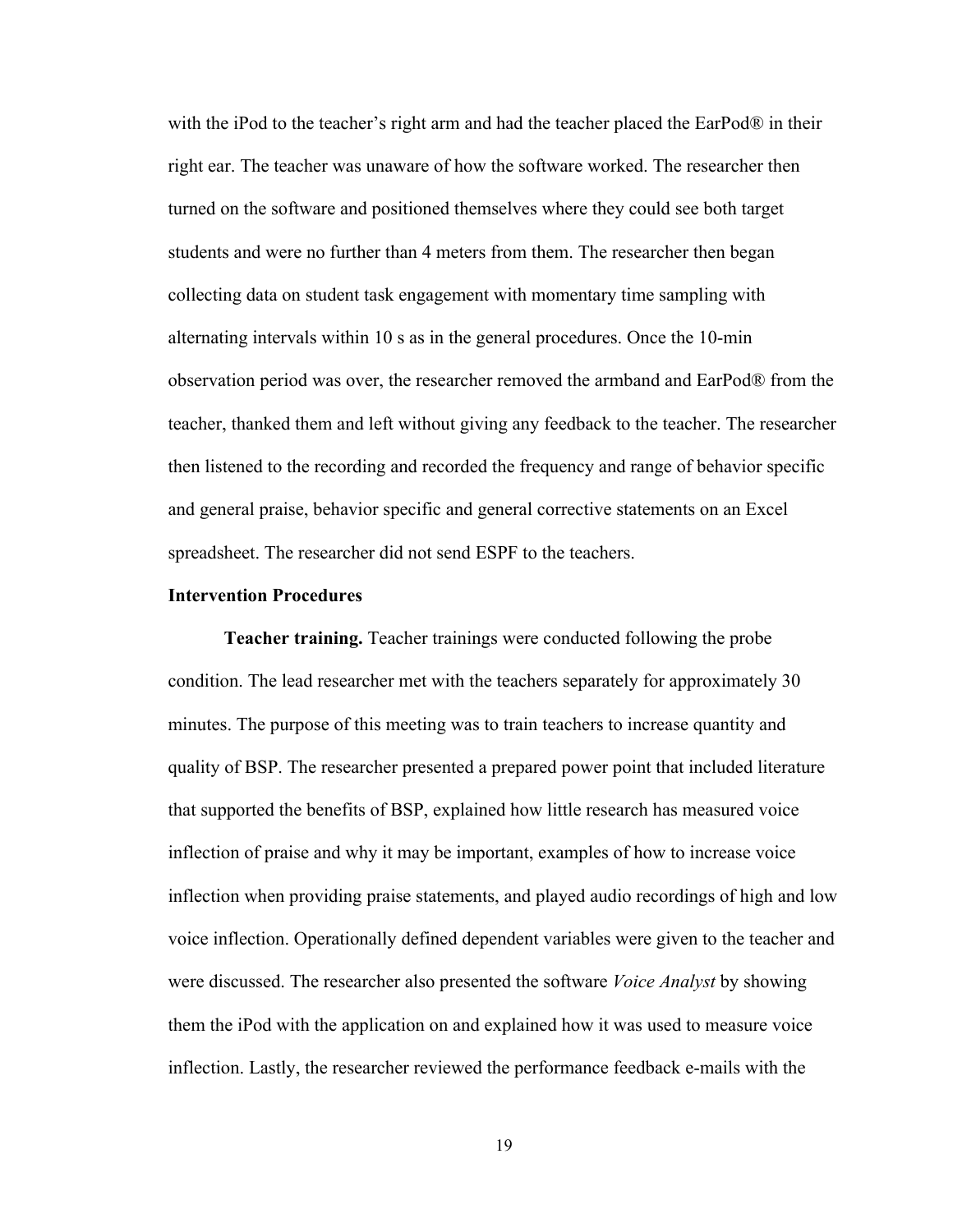teachers. It was explained what the e-mails would look like, and allowed teachers to ask questions about the e-mail feedback.

**E-mail specific performance feedback.** ESPF intervention conditions were conducted following the teacher training. General procedures were followed during observation sessions. After each observation following teacher training, the researcher emailed the teacher before 4:30 p.m. providing feedback based on her data collection report. Each ESPF included: (a) a greeting, (b) praise for correct applications of BSP, (c) explanation of frequency count of BSP statements and range of statements in hertz, (c) corrective feedback, (d) closing statement that offered any advice or additional feedback via e-mail or in person, (e) a statement asking the teacher to respond that they received the e-mail highlighted in red and (f) salutation. Corrective feedback was given to the teacher based on BSP statements. If their frequency or range fell below the previous session, the researcher would suggest that they focus on increasing it during the next session. Observational sessions looked identical to baseline procedures. The decision to move to the next tier of the study was made when once the teacher's met the criterion level of increasing praise statements by 50% compared to the probe condition average and increased their voice inflection by one-half of a standard deviation for three consecutive sessions.

**Maintenance.** Maintenance of teacher BSP statements and student task engagement was evaluated with weekly probes identical to probe sessions succeeding intervention. However, teachers no longer received e-mail feedback after maintenance observation sessions.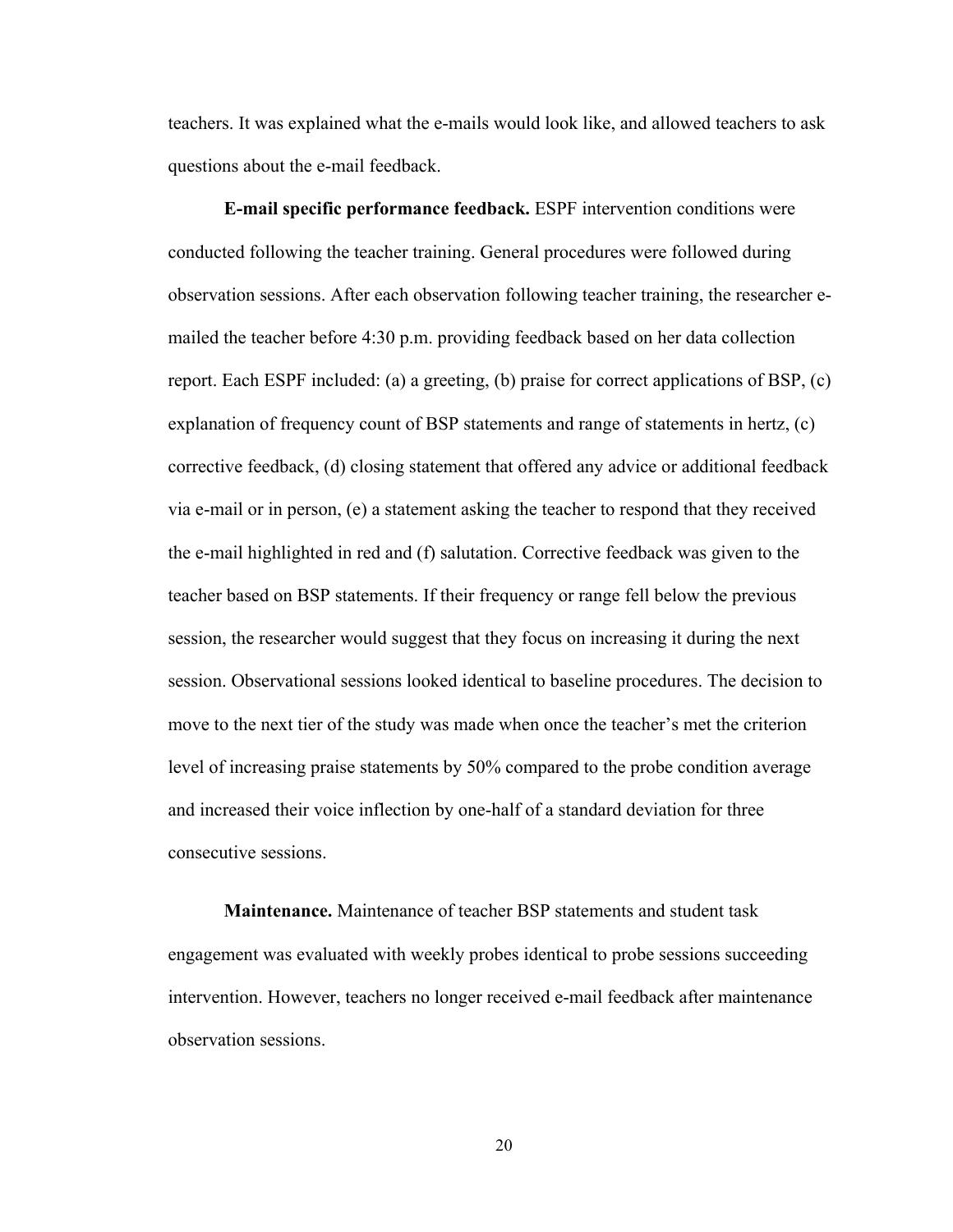#### **Reliability and Procedural Fidelity**

Point-by-point agreement based off of a time stamp at the starting point of the statement within .5 s was used to determine IOA for frequency of teacher BSP statements. Observers compared the time the BSP statement occurred calculated percentage of agreement by dividing the number of agreements by the number of agreements plus disagreements. The researcher and a faculty member listened to the recordings separately. IOA for Ms. Rose's probe sessions were calculated for 100% of sessions with 100% agreement. Her intervention sessions were calculated for 75% of sessions with 100% agreement. Ms. Dorothy's probe sessions were calculated for 40% of sessions with 100% agreement. Her intervention and maintenance sessions were calculated for 20% of sessions with 95% agreement (range 80% to 100%). Ms. Sophia's probe sessions were calculated for 22% of sessions with 100% agreement. Her intervention and maintenance sessions were calculated for 22% of sessions with 80% agreement (range 80%). Ms. Blanche's probe sessions were calculated for 22% of sessions with 100% agreement. Her probe and maintenance sessions were calculated for 20% of sessions with 100% agreement.

Point by point agreement was used on teacher voice inflection. Agreements were based off of the time stamp of the statement, the duration within a .5 second time frame and within 10 htz (5 htz for the minimum pitch and 5 htz for the maximum pitch). Percentage scores were calculated by dividing agreements by agreements plus disagreements and then multiplying by 100. The researcher and faculty member determined that the statement could be considered accurate as long as the range was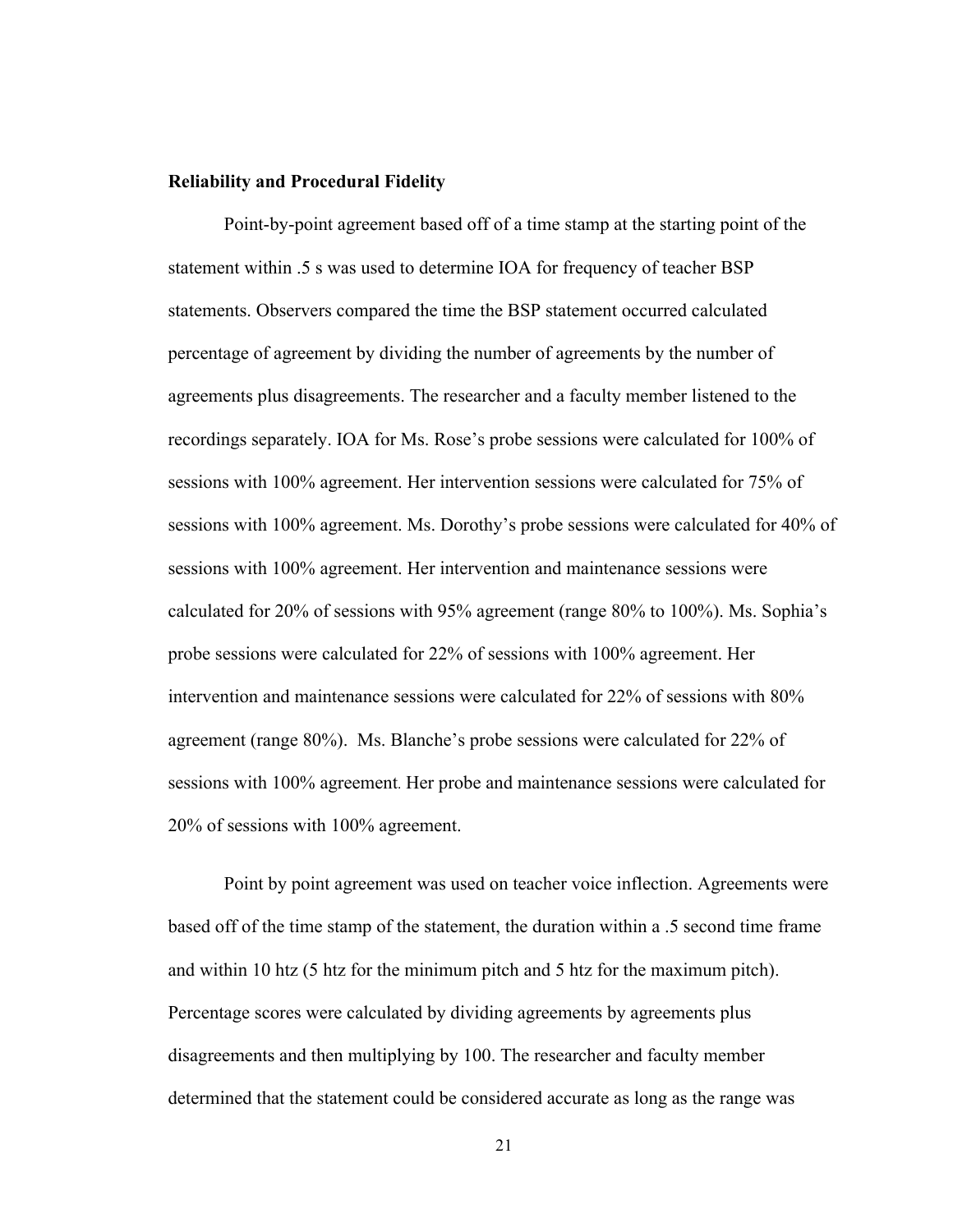within 10 htz of each other. There were times that background noise would interfere with the accurate range measurement and researchers would have to manually measure the range themselves by determining the highest and lowest pitch. Vogel, Maruff, Snyder, and Mundt (2009) found that the standard deviation for the female voice during normal conversation was 20 htz. For any disagreements, the researcher and faculty member discussed them and came to a consensus for each. Ms. Rose's point-by-point IOA for probe sessions were calculated for 100% of sessions with 100% agreement. Her intervention sessions were calculated for 75% of sessions with 100% agreement. Ms. Dorothy's IOA for probe sessions were calculated for 20% of sessions with 100% agreement. Her intervention and maintenance sessions were calculated for 20% of sessions with 89% agreement (range 80%to 97%) Ms. Sophia's IOA for probe sessions were calculated for 22% of sessions with 100% agreement. Her intervention and maintenance sessions were calculated for 22% of sessions with 92% agreement. Ms. Blanche's IOA for probe sessions were calculated for 22% of sessions with 100% agreement. IOA was not able to be collected for Ms. Blanche's intervention sessions due to a time conflict with the faculty staff member who collected IOA.

Point-by-point method was used to determine IOA for student task engagement per session. Percentage scores were calculated by dividing agreements by agreements plus disagreements and then multiplying by 100. A graduate student was trained prior to observations and conduced co-observations in the classroom with the primary researcher. The researcher explained the operational definition of task engagement, gave examples and non-examples, explained the procedures of momentary time sampling with alternating intervals, showed the co-observer how to use the interval timer application on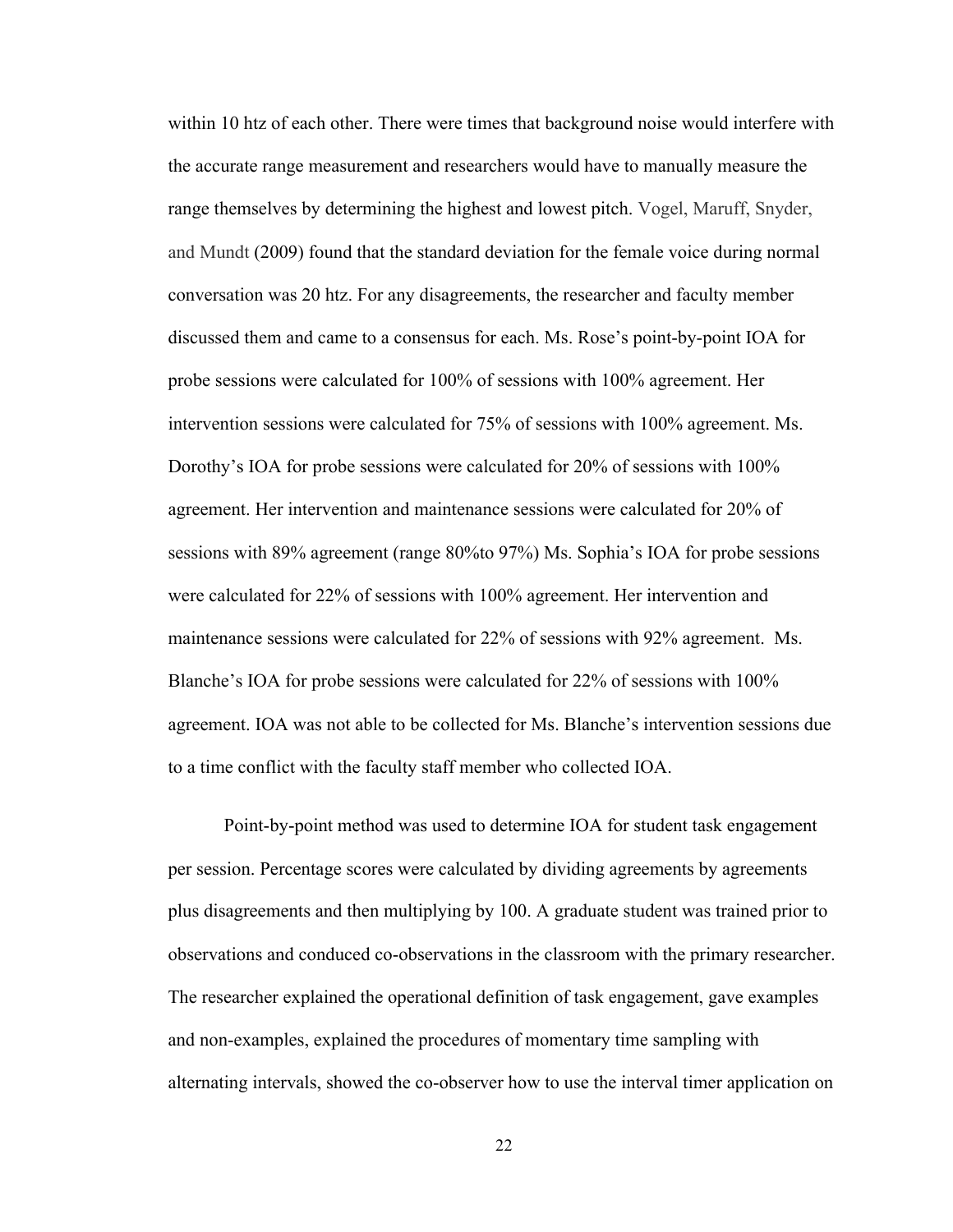the co-observer's smart phone, and had the co-observer practice the procedures before actual observations. For student task engagement, Ms. Rose's class had IOA for 20% of the probe sessions with 88% agreement (range 88%). Ms. Rose's class IOA during intervention was collected for 33% of sessions with 73% agreement (range 65% to 80%). One session reached 65% agreement due to a misinterpretation error of task engagement with the lead researcher and the co-observer. Following the session, the lead researcher retrained the observer by giving them more detailed examples and non-examples of task engagement. No further IOA was able to be collected because Ms. Rose left the study after that observation. Ms. Dorothy's class had IOA during probe sessions for 20% of the sessions, with 80% agreement (range 80%). Her class's IOA for intervention and maintenance sessions was collected for 20% of sessions with 85% agreement (82%- 88%). Ms. Sophia's class had IOA during probe sessions for 22% of the sessions with an 83% agreement (range 78%- 83%). One session reached 78% due to a timing error between therapists. Their interval timers were not synced during the observation which led to a lower IOA. The lead therapist fixed the syncing issue for further sessions by manually starting the timers herself instead of having the co-observers start their own timer. Ms. Sophia class's IOA during intervention and maintenance sessions were collected for 33% of sessions with 85% agreement (range 81- 88%). Ms. Blanche's class had IOA collected during probe sessions for 22% of sessions with 87% agreement (range 80-93%). During intervention and maintenance sessions, IOA was collected for 20% of sessions with 96% agreement (range 96%).

Procedural fidelity was measured during the teacher training for 3 of the 4 teachers. Procedural reliability data were collected on the researcher's behavior during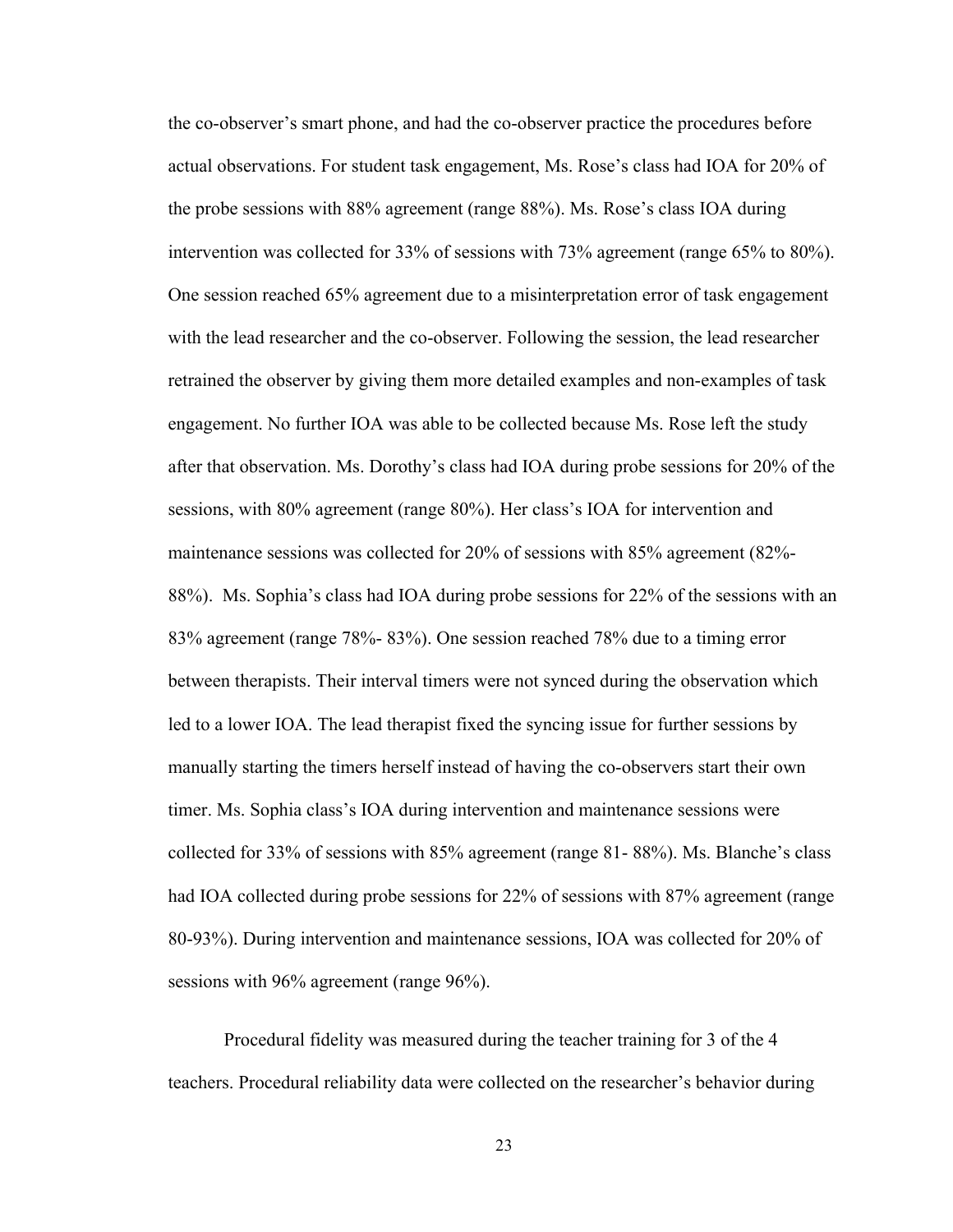training sessions with the teacher participants. A task analysis (see Appendix C) was written on the procedures of the training and the observer recorded observed behaviors then divided them by the number of planned behaviors and multiplying by 100. Procedural fidelity was 100% for 3 teacher training sessions. Procedural fidelity of e-mail feedback was collected by the researcher forwarding the e-mails with pseudonyms to a faculty member to ensure that the e-mails contained the information listed in the intervention procedures. Procedural fidelity was not collected on the researcher's procedures for attaching the armband to the teacher's arm and on turning on the voice monitoring software.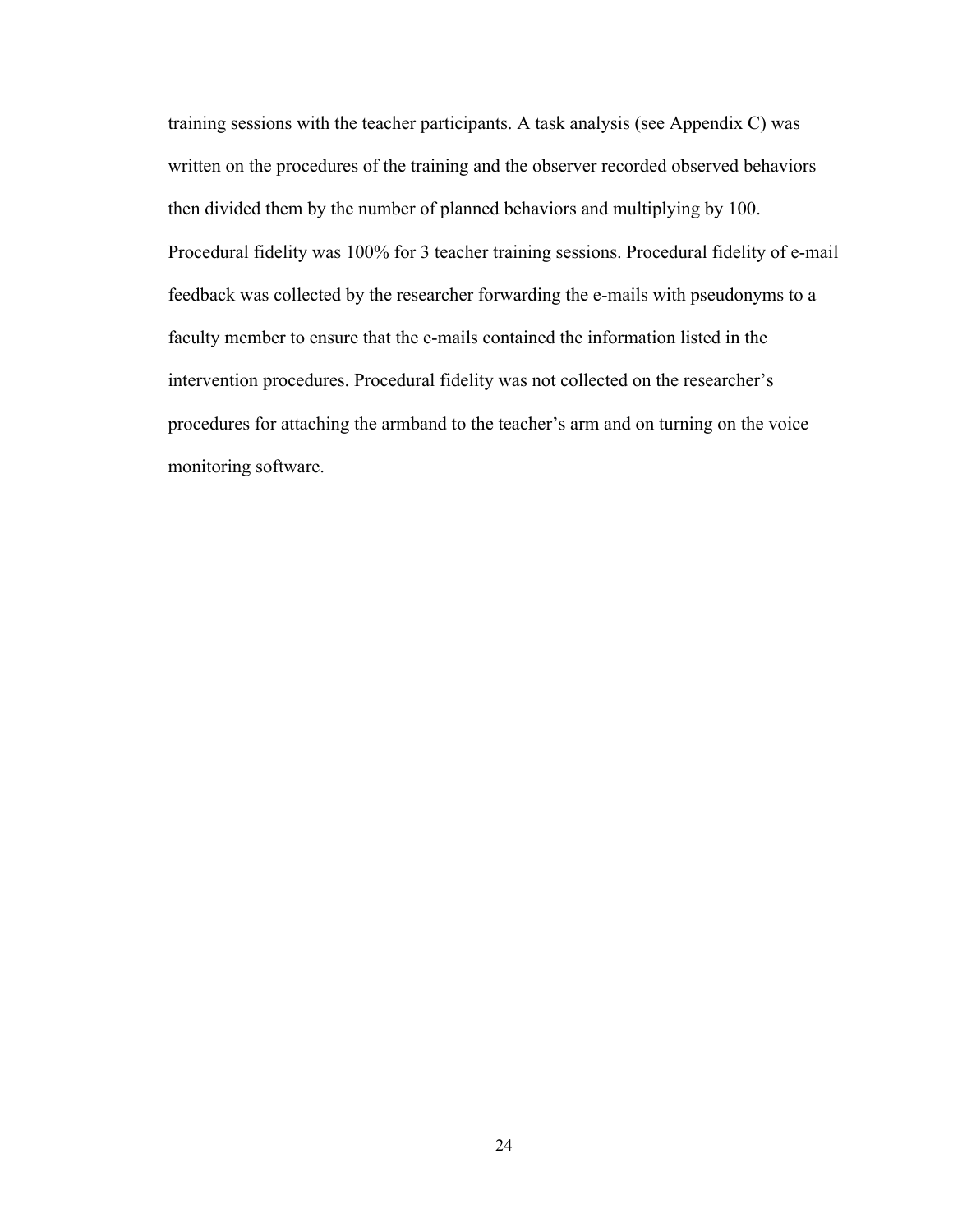#### **Section 5: Results**

### **Effectiveness of E-mail Performance Feedback**

Data illustrated in Figure 2 present teacher frequency of BSP statements with open circles, while average hertz per BSP statement is represented by grey bar graphs. Data illustrated in Figure 3 represents student task engagement. Table 3 represents students' average task engagement data.

#### **Dyad 1**

**Ms. Rose.** During the probe condition Ms. Rose had a total of 4 BSP statements (range 0 to 3) across 5 probe sessions which averaged .8 BSP statements per session. The average range of the probe condition BSP statements across 5 days was 102 htz (range 0 htz to 320 htz). The probe condition data show a therapeutic trend, but because of time limitations for the participant to continue in the study due to her pregnancy, the researcher decided to proceed with intervention in order to collect sufficient intervention data. There was an immediate increase in Ms. Rose's BSP statements following teacher training. However, there was variability in her BSP statements in the following sessions. There was an overall increase in the total statements during intervention to 26 BSP statements (range 0 to 7), which averaged 4.3 statements per session during intervention. Ms. Rose's average range for BSP statements across 5 sessions during intervention was 223 hertz (range 0 htz to 387 htz). There was slight increase in her range of BSP, nor was there an overall increase but her range did become more stable. Ms. Rose's intervention data were decelerating, but she was no longer to participate due her pregnancy. The final session recorded, was not typical compared to previous sessions. A new student was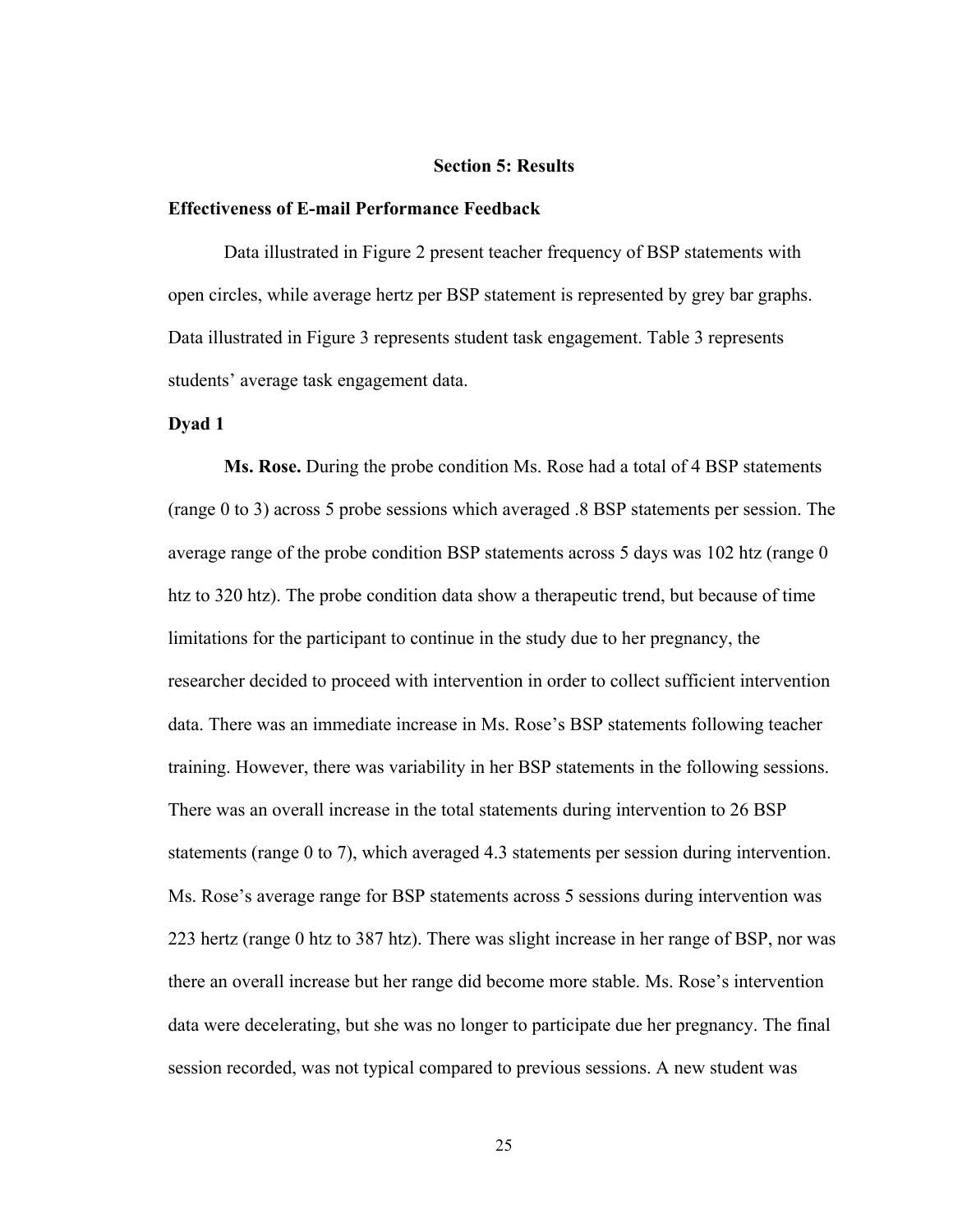introduced to the class and the majority of the observational period was spent introducing the student to his classmates and the rules of the classroom. There were no academic activities during the final session, which may have lessened the opportunity to provide BSP statements. Percentage of non-overlapping data points (PND) was 66%. Maintenance data were not collected due to maternity leave extending beyond data collection.

*Kyle***.** Data illustrated as open squares in Figure 3 represent Kyle's percentages of task engagement. The majority of Kyle's task engagement during the probe condition reached below 72% which can be considered relatively low task engagement. Kyle engaged in high rates of task engagement during session 2 due to the fact that he was also asked to do his class job which was being the weather helper during circle time. He was given high rates of teacher attention because he was interacting with Ms. Rose during circle time. The remainder of the sessions, he was not asked to participate in any class jobs during circle time which also showed a decrease in his task engagement. Refer to Table 3 for Kyle's overall task engagement percentages. Following intervention, Kyle's average task engagement increased by 18%.

*Eric*. Data illustrated as closed circles in Figure 3 represent Eric's percentages of task engagement. Eric displayed 80% or above of task engagement for the first 3 sessions in the probe condition. During the second probe session, Eric's task engagement reached 98% because Ms. Rose asked him to complete his class job of setting the tables for breakfast and he engaged in that task for the entire session. The remainder of the sessions, Eric was not asked to do his class job during the circle time, and his task engagement decreased but was still relatively high. Despite session 2, Eric's task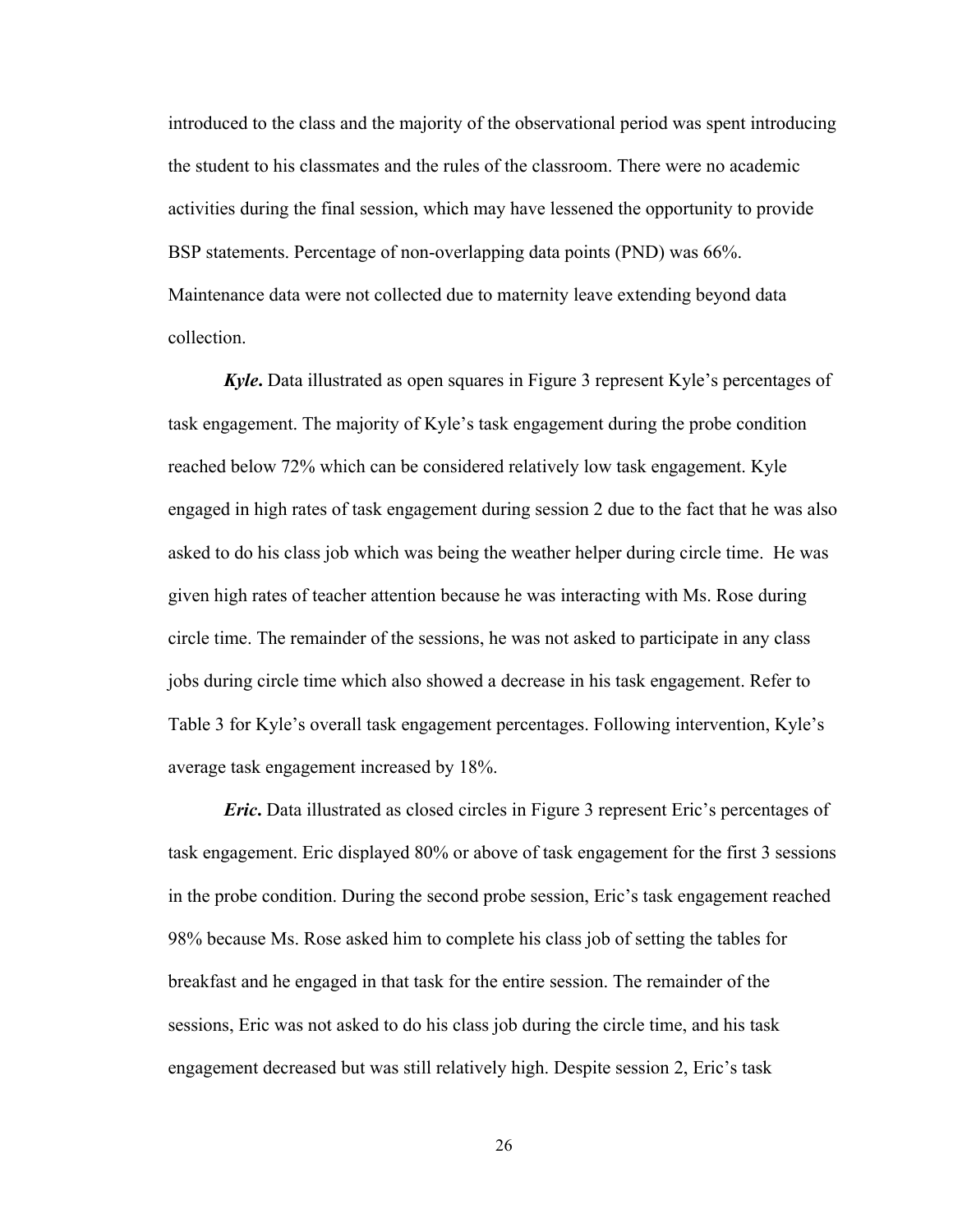engagement during the probe condition showed a decelerating trend. Refer to Table 3 for Eric's overall percentages. Following intervention, Eric's task engagement showed a sudden level change during session 6 and showed an accelerating therapeutic trend. Refer to Table 3 for Eric's overall percentages. Eric's average task engagement increased by 6%. Eric was absent during session 7.

### **Dyad 2**

**Ms. Dorothy.** In the probe condition, Ms. Dorothy had a total of 3 BSP statements (range 0 to 2) across 5 probe sessions which averaged .6 BSP statements per session. The average range of the 3 BSP statements was 132 htz (range 0 htz to 396 htz). There was an immediate increase in Ms. Dorothy's BSP statements following teacher training. Her BSP statements remained stable and showed a steady accelerating therapeutic trend. There was an overall increase in the total statements. Ms. Dorothy made 36 BSP statements (range 2 to 8) per session during intervention, which averaged 4.12 statements per session. Ms. Dorothy's average range for BSP statements during intervention was 393 htz (range 30 htz to 570 htz). Her range of BSP statements steadily increased during intervention and surpassed her average range in the probe condition. During Ms. Dorothy's first maintenance probe she had a total of 3 BSP statements with an average range of 299 htz (range 42 htz to 494 htz). Her second maintenance probe had a total of 6 BSP statements with an average range of 260 htz (135 htz to 365 htz). Ms. Dorothy's PND was 90% including her maintenance probes.

*Stan***.** Data illustrated as open squares in Figure 3 represent Stan's percentages of task engagement. Stan displayed 77% or below of task engagement and remained relatively low and stable for his 4 probe sessions. His data showed a slight therapeutic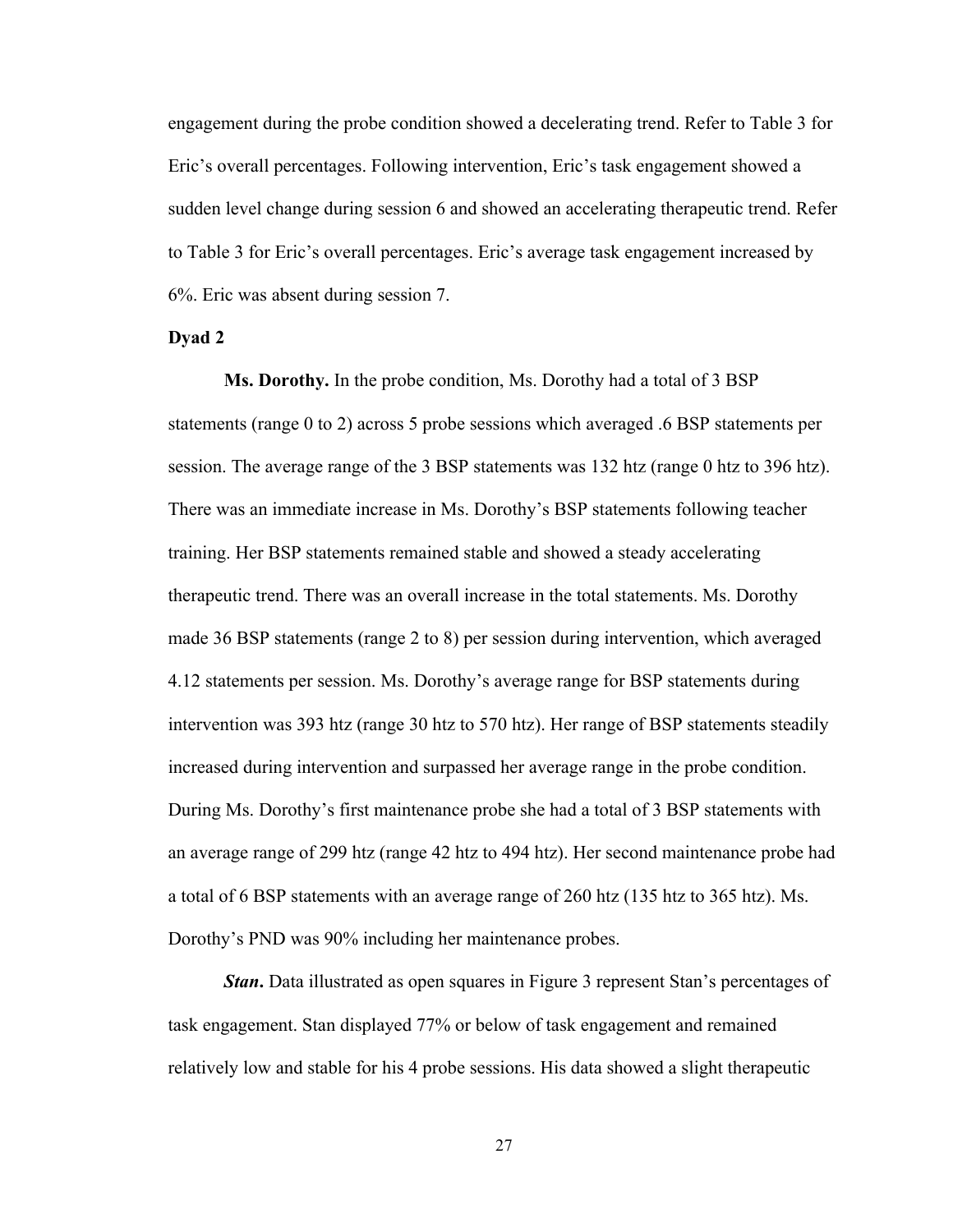accelerating trend. Following intervention, his average task engagement increased and remained stable above his probe sessions. Refer to Table 3 for Stan's overall percentages. His average task engagement increased by 17%. Stan was absent for sessions 9, 12, 13, 14, 22 and the first maintenance probe.

*Wendy***.** Data illustrated as closed circles in Figure 3 represents Wendy's percentage of task engagement. Wendy displayed 73% or below of task engagement for her 5 probe sessions. Her data were variable and showed a slight accelerating therapeutic trend. Following intervention, her data became more stable with the exception of session 16 when Wendy's task engagement dropped to 63%, but then increased and remained stable during the final four sessions. and showed an accelerating therapeutic trend. Refer to Table 3 for Wendy's overall percentages. Her average task engagement increased by 20%. Wendy was absent for session 11.

### **Dyad 3**

**Ms. Sophia.** During the probe condition, Ms. Sophia had a total of 16 BSP statements (range 0 to 7) across 9 probe sessions which averaged 1.7 BSP statements per session. The average range of her BSP statements was 186 htz (range 0 htz to 320 htz). There was an immediate increase in Ms. Sophia's BSP statements following intervention. Ms. Sophia made 55 BSP statements (range 2 to 13) during her 8 intervention sessions, which averaged 6.8 statements per session. Her frequency of BSP statements increased during intervention with the exception of session 24 where she only had 2 BSP statements but then during the following 2 sessions they increased and remained stable while moving in an accelerating therapeutic trend. Ms. Sophia's average range for BSP statements during intervention was 331 htz (range 100 htz to 544 htz). Ms. Sophia's PND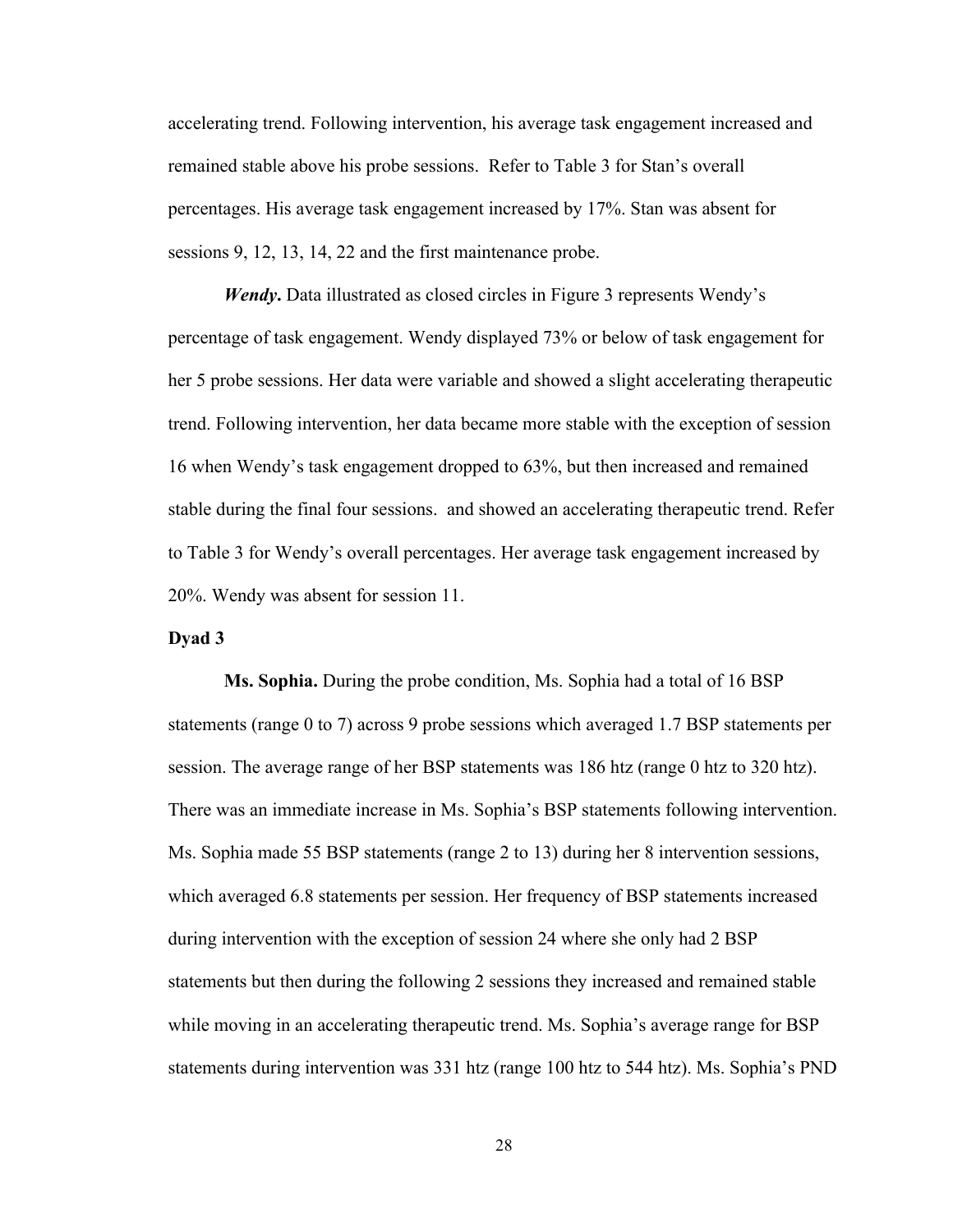was 25%. Ms. Sophia had a low PND due to her outlying data point during session 1. Maintenance probes were not yet collected for Ms. Sophia.

*Kenny***.** Data illustrated as open squares in Figure 3 represents Kenny's percentage of task engagement. Kenny displayed 85% or below of task engagement for his 9 probe sessions Kenny's task engagement during the probe condition was very variable but showed a decelerating trend. Following intervention, Kenny's task engagement increased and remained stable. Refer to Table 3 for Kenny's overall percentages. Kenny's task engagement average task engagement increased by 16%. Kenny was absent during session 24.

*Ike.* Data illustrated as closed circles in Figure 3 represents Kenny's percentage of task engagement. Ike displayed 93% or below of task engagement for his 9 probe sessions. Ike's task engagement during the probe condition was variable and showed an accelerating trend. Following intervention, Ike's task engagement increased slightly and remained stable. Refer to Table 3 for Ike's overall percentages. Ike's task engagement during the probe condition was variable and was relatively high. Following intervention, Ike's average task engagement increased by 13%. Ike was absent for session 18.

### **Dyad 4**

**Ms. Blanche.** During the probe condition, Ms. Blanche had a total of 44 BSP statements (range 1 to 8) across 10 probe sessions which averaged 4.4 BSP statements per session. The average range of the 44 BSP statements was 274 htz (range 73 htz to 513 htz). There was an immediate increase in Ms. Blanche's BSP statements following intervention. She had a total of 55 BSP statements (range 7 to 20) across 4 sessions which averaged to 13.75 BSP statements per session. Her range of BSP statements increased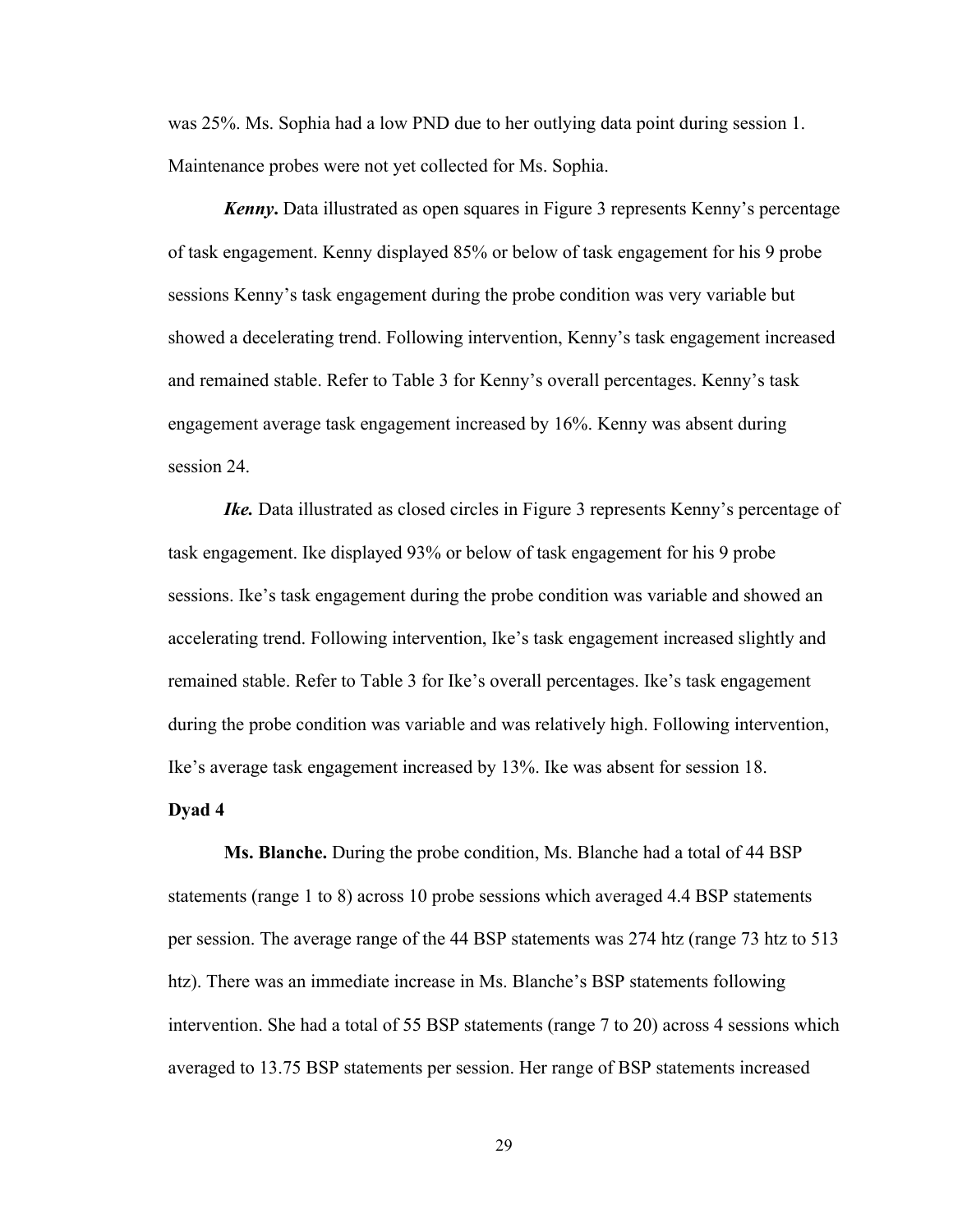during intervention. The average range in htz of the 55 statements was 300 htz (range 74 htz to 543 htz). Ms. Blanche's PND was 75%. Maintenance probes were not yet collected for Ms. Blanche.

**Timmy.** Data illustrated as open squares in Figure 3 represents Timmy's percentage of task engagement. Timmy displayed 100% or below of task engagement for his 9 probe sessions. Timmy had 100% task engagement during session 20 because Ms. Blanche let him have a free play session. He was not given any task demands and he did not have to participate in the ongoing activity. Timmy's task engagement during the probe condition was highly variable and showed an accelerating trend. Following intervention, Timmy's task engagement became more stable and his average task engagement increased by 19%. Refer to table 3 for Timmy's overall percentages. Timmy was absent during session 5.

*Clyde***.** Data illustrated as closed circles in Figure 3 represents Clyde's percentage of task engagement. Clyde displayed 86% or below of task engagement for his 8 probe sessions. Clyde's task engagement during the probe condition was variable but steadily declined. Following intervention, Clyde's average task engagement increased by 25% but decreased again during maintenance. Refer to Table 3 for Clyde's overall percentages Clyde was absent for sessions 1 and 21 and 25.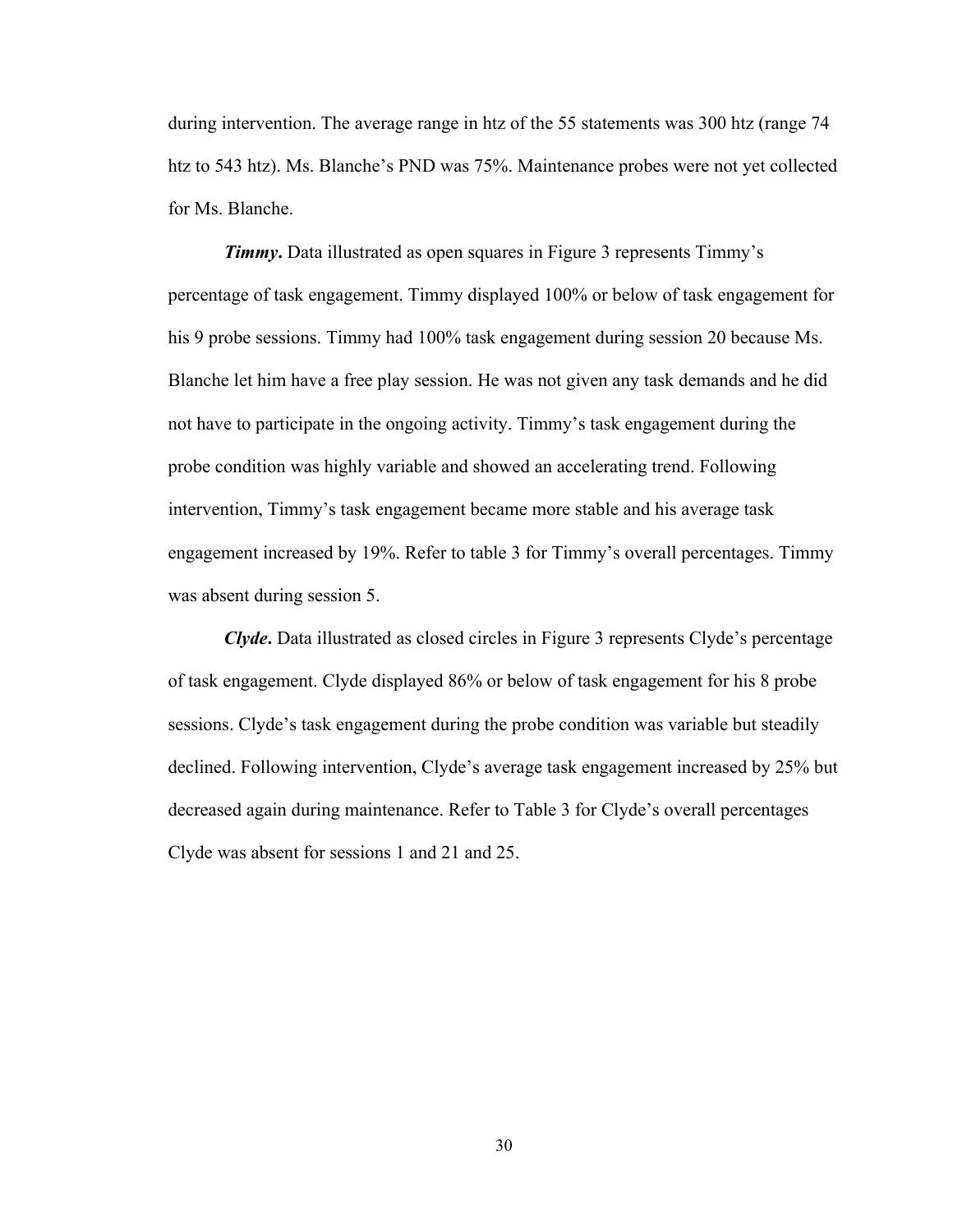

Figure 2: Graph results of frequency of BSP and average hertz of BSP across all teachers.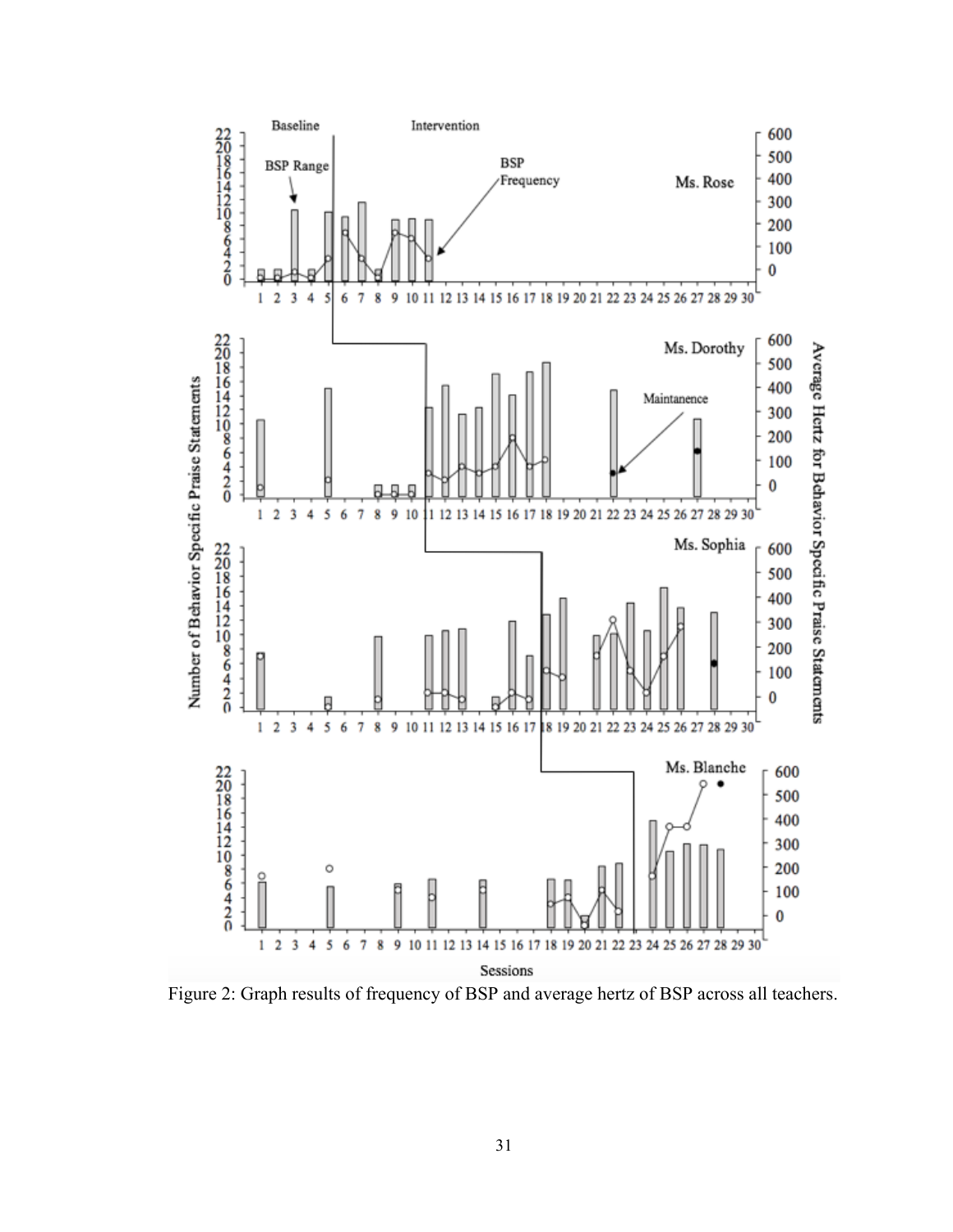

Figure 3: Graph results of percentage of student task engagement.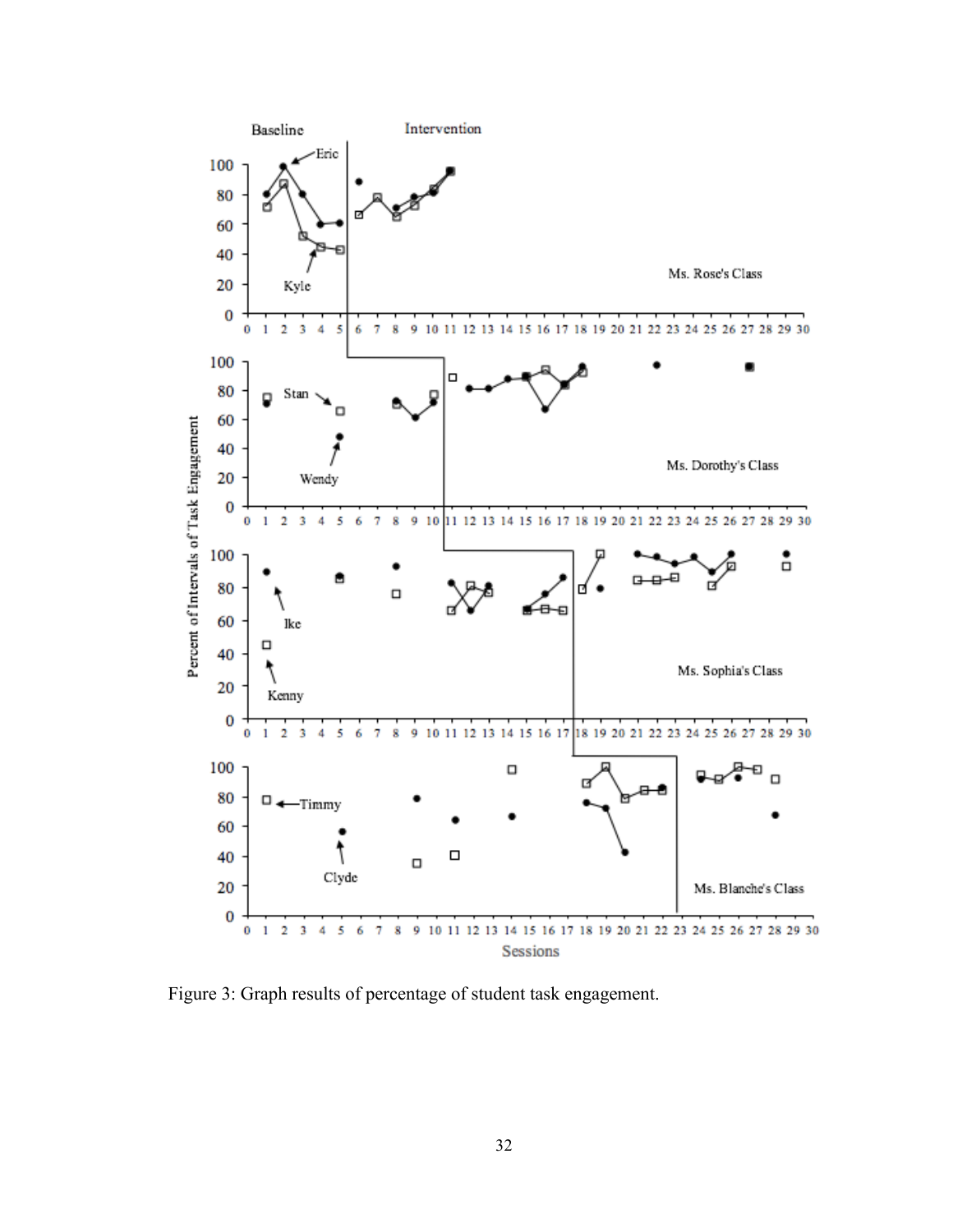| Student | <b>Baseline Mean</b> | <b>Intervention Mean</b> | Maintenance |  |
|---------|----------------------|--------------------------|-------------|--|
|         | (range)              | (range)                  | (range)     |  |
| Kyle    | 59 (43-87)           | 77 (65-96)               | --          |  |
| Eric    | 76 (60-100)          | 82 (71-96)               | --          |  |
| Stan    | 72 (66-77)           | 89 (84-94)               | 96          |  |
| Wendy   | 64 (48-71)           | 84 (67-96)               | 97 (96-98)  |  |
| Kenny   | 70 (45-85)           | 86 (81-100)              | 93          |  |
| Ike     | 80 (66-89)           | 93 (79-100)              | 100         |  |
| Timmy   | 76 (35-100)          | 95 (91-100)              | 91          |  |
| Clyde   | $67(42-86)$          | 92 (91-93)               | 69          |  |

Table 3. Student Task Engagement Percentages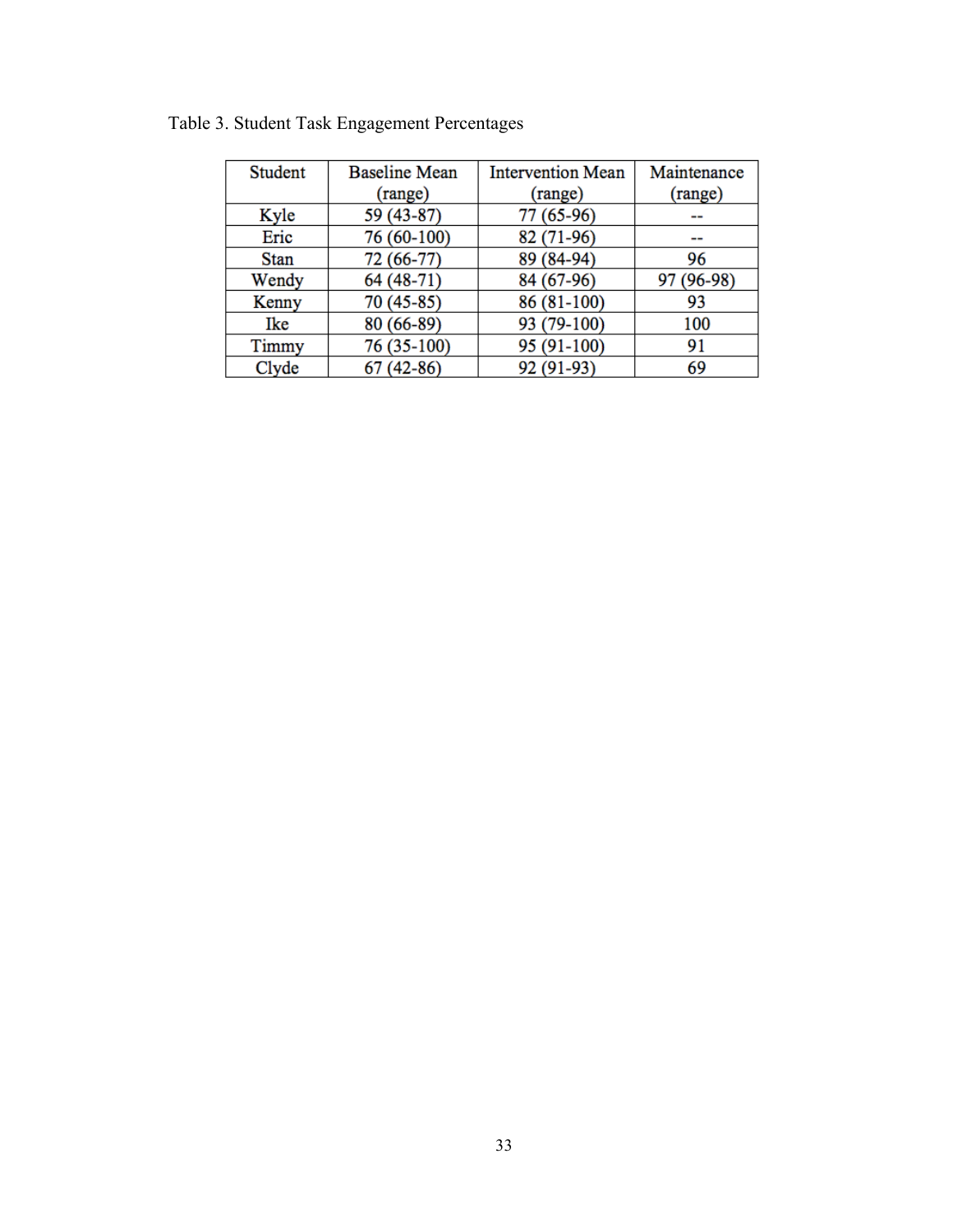#### **Section 6: Discussion**

The purpose of this study was to expand the literature on ESPF as a form of communication between researcher and teacher and its effect on increasing the quantity and quality of praise statements. A previous study, Rathel et. al. (2014) had positive results on the effects of e-mail performance feedback on increasing BSP statements with pre-service teachers. This study expanded the literature on ESPF with teachers with at least 4 years of teaching experience. This study also expanded the literature on ESPF by not only focusing on frequency of BSP statements, but also on how BSP were delivered based on the teacher's voice inflection.

The results of this study showed a functional relation between the use of ESPF and increasing the quantity and quality of teacher's BSP statements for three of the four participants. This study showed three demonstrations of effect at three different points in time. The first participant had variable data but overall increased her rate of BSP statements. However, she left the study before establishing a stable therapeutic trend. She did increase voice inflection and remained over at least one-half of a standard deviation for 5 sessions. The second participant's frequency of BSP statements had an immediate level change following intervention and maintained a steady accelerating trend for the remaining sessions including her maintenance probes. Her voice range measured in htz increased steadily and stayed above her average probes by at least one-half of a standard deviation for 8 sessions. The third participant's frequency in BSP statements also had an immediate increase following intervention and showed a steady accelerating trend with the exception of session 24 where her frequency of BSP statements returned to probe condition levels, but then showed an increasing therapeutic trend the following 2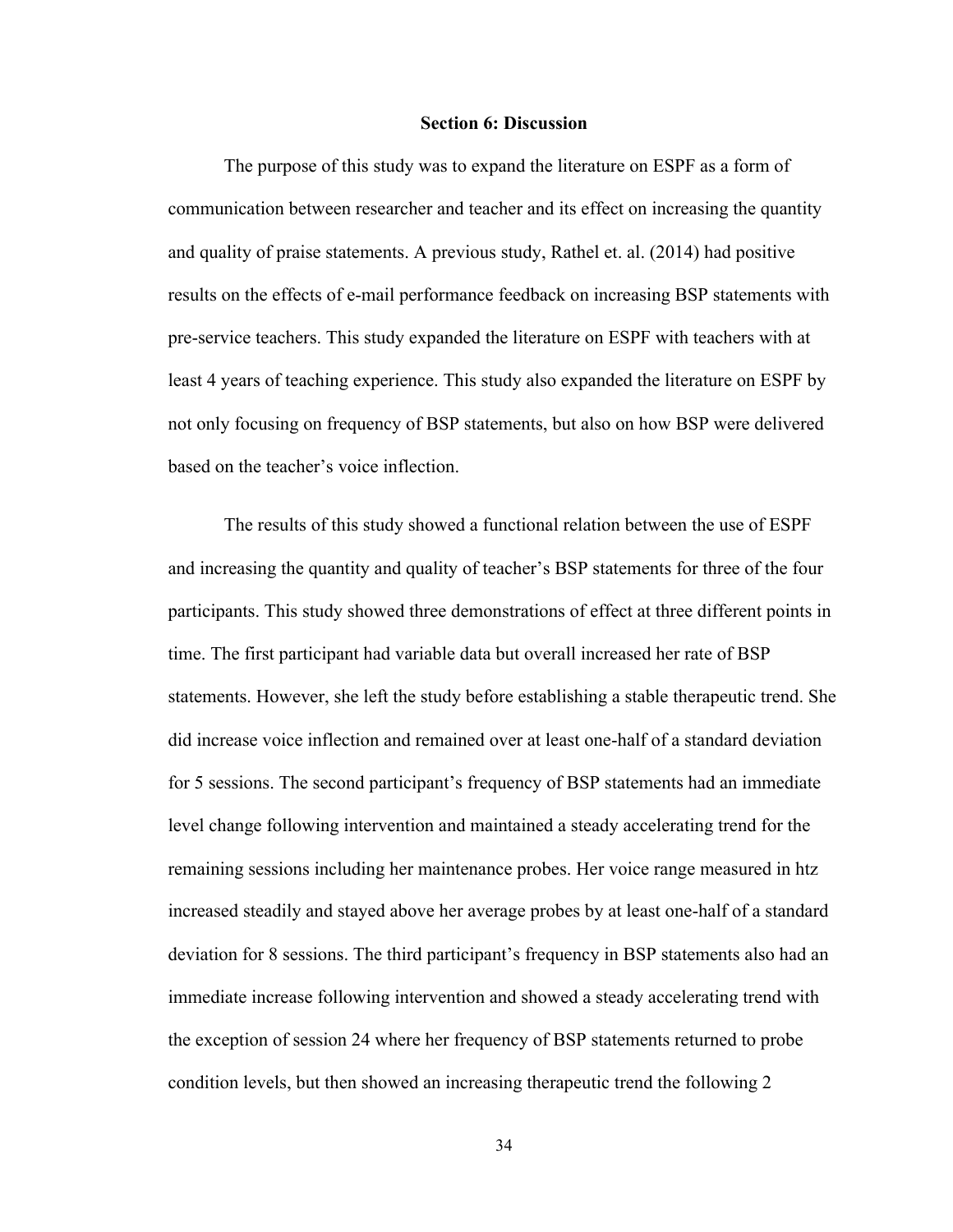sessions. Her voice inflection range remained above one-half of a standard deviation compared to her probe data for 8 sessions. The fourth participant had an immediate level change and an accelerating therapeutic trend following intervention. Following intervention, her voice inflection range increased above half of her standard deviation compared to her probe condition averages for 3 sessions. One explanation for these results is that the teacher participants were attentive during the training sessions by asking questions and set goals for themselves. Another explanation could be that the teachers claimed that they read their e-mail feedback everyday which gave them goals to aim for and informed them about how often they were giving praise and what their voice inflection was. These results are similar to what Rathel et. al., (2014) found when giving ESPF to pre-service teachers. They showed a functional relation upon implementation of the teacher training and ESPF and an increase of BSP.

Every students' average task engagement increased after the intervention was implemented on their teachers. Increases ranged from 6% (Eric) to 25% (Clyde). The student identified with ADHD (Kenny) showed an increase of 16%. Though these are marginal increases in task engagement and the students' data were variable, there was an increase between probe and intervention averages. It is possible that an increase of BSP statements increased the target student's task engagement for a variety of reasons. One reason could be that the students saw the teacher giving praise to on task students and so they modified their behavior in order to receive praise. Another reason could be that they were receiving higher rates of praise for their on-task behavior and therefore continued to stay on task because they received teacher approval of their actions. These results are similar to those found in Allday et. al. (2012) when teachers increased their BSP, student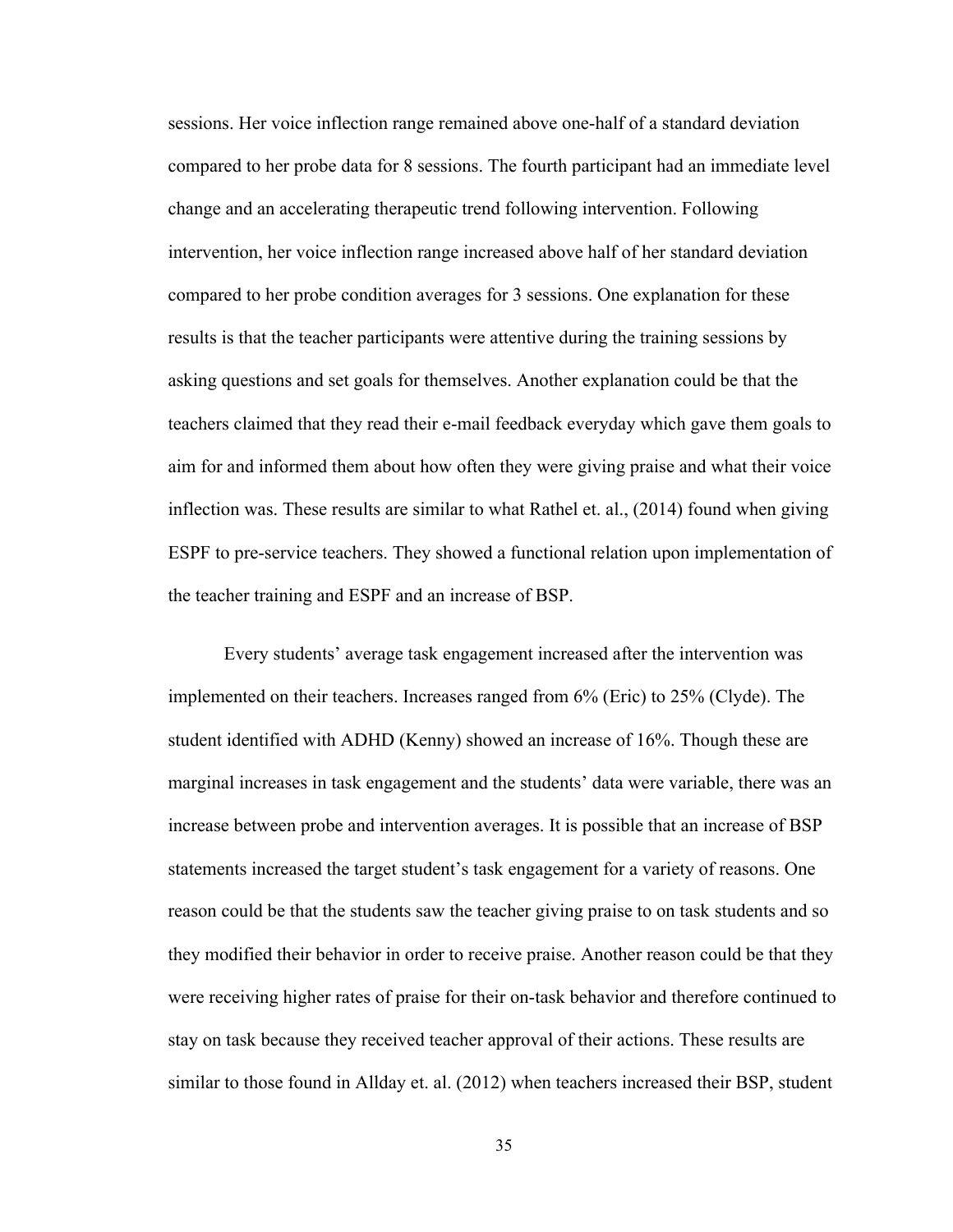task engagement also increased. Rathel et. al., (2014) also saw an increase in student task engagement following increased of rates BSP.

#### **Limitations**

There were several limitations present in this study. The first limitation was the time constraint with Ms. Rose. There was not enough sufficient data collected from her to establish a clear therapeutic trend. Due to her due date of her pregnancy, she was no longer able to participate, which prevented from establishing a clear effect of the intervention for her. The second limitation was the voice monitoring software, which would record some background noise which would register on the recording software. The third limitation was that no pre-baseline assessments were conducted to determine if the student participants had low rates of task engagement. Many of the students had relatively high rates of task engagement during the probe condition, which might have been related to the fact that the teachers' perception of their task engagement was low even though in reality it did not appear to be so in this study. The fourth limitation of this study was that procedural fidelity was only collected for 75% of the teacher trainings. Ms. Rose's teacher training did not have procedural fidelity due to a time conflict and sudden change in the teacher's schedule that altered the ability of a co-observer to collect procedural fidelity. However, procedural fidelity was collected for the remaining teacher trainings with 100% accuracy. Also, no procedural fidelity was collected on the lead researcher's application of procedures of putting the armband on the teacher and turning the software on. Ms. Rose's teacher training did not have procedural fidelity due to a time conflict and sudden change in the teacher's schedule that altered the ability of a coobserver to collect procedural fidelity. However, procedural fidelity was collected for the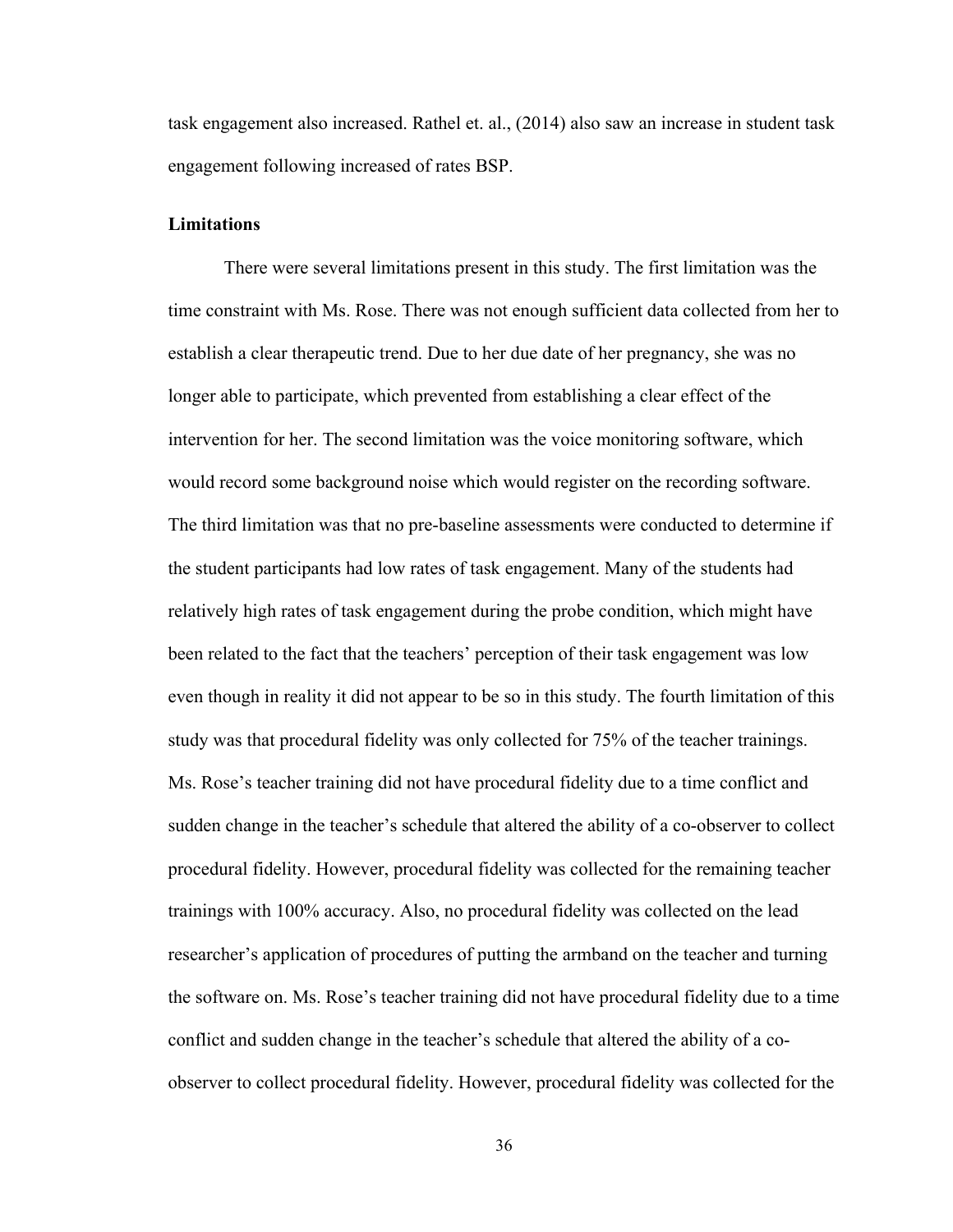remaining teacher trainings with 100% accuracy. The fifth limitation was collecting IOA on student task engagement during unstructured transitions for Ms. Rose's class. There were times when the researcher and another observer were confused about what was considered on task behavior which caused a low rate of IOA. There was not time to rectify the low rates of IOA with Ms. Rose due to her leaving the study. The sixth limitation was that no IOA was collected for Ms. Blanche's voice recordings during the intervention condition. IOA was not able to be collected due to a time conflict with the faculty member who was collecting IOA data for the voice recordings.

### **Practical Limitations**

One practical limitation is that the operational definition made some statements difficult to interpret. There were instances when the teacher would make a statement that sounded like behavior specific praise but could be considered too vague to be behavior specific (e.g., "Good listening ears").

### **Future Research**

There are several components of this study that should be investigated further in future studies. First, researchers should test if the training had long-term effects on teacher and student behavior. It is possible that teachers may return to baseline levels after no longer receiving performance feedback and knowing that they are no longer being observed. Future studies should also investigate if measuring the teacher's voice inflection when giving BSP in hertz is an accurate and meaningful way to do so as well as testing if increased enthusiasm increases task engagement. Another consideration is to incorporate a social validity element such as teacher surveys or interviews, and selfreflection sessions so that researchers have a better idea of the teacher's perception on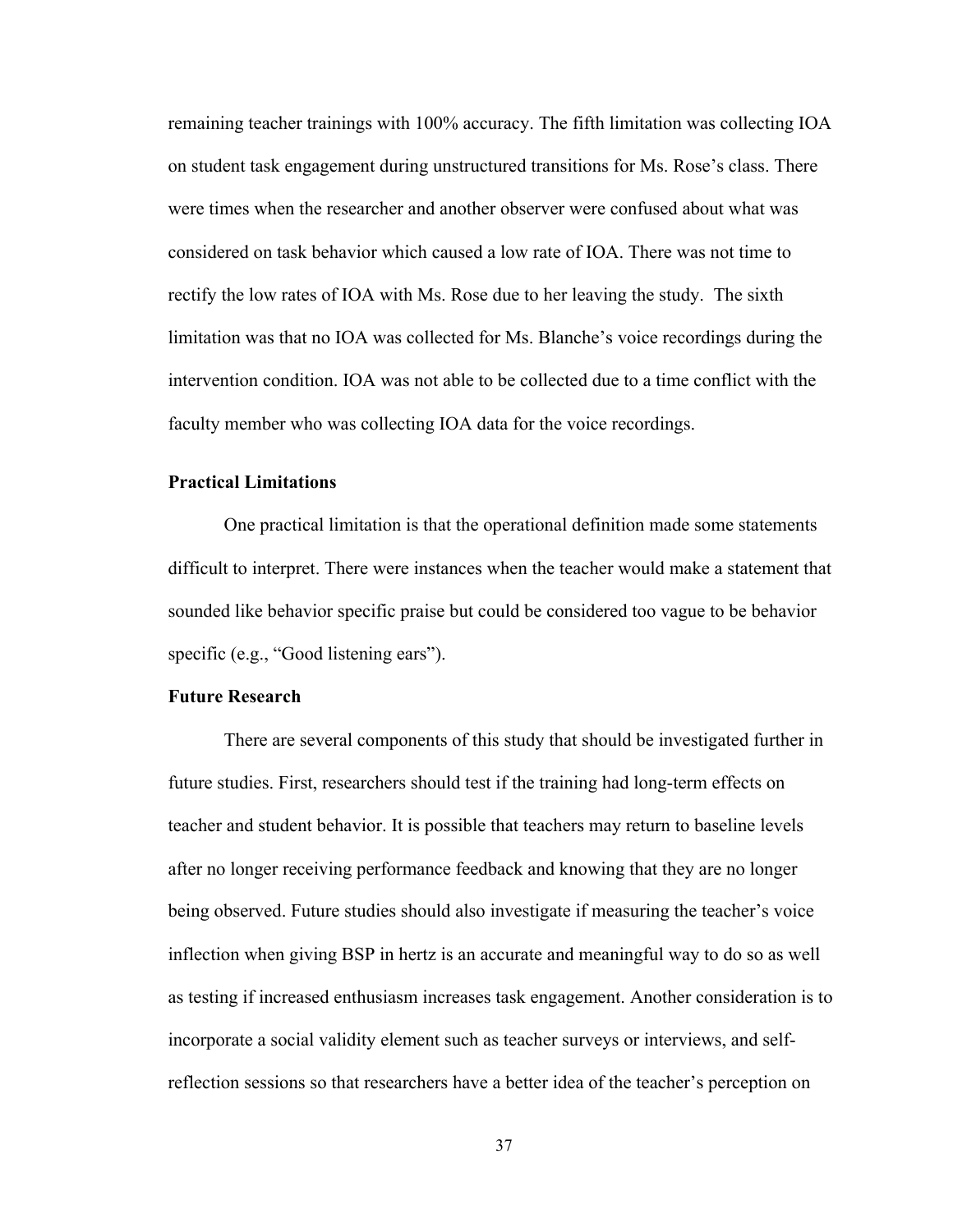how meaningful the intervention was to them. Future studies should incorporate a read receipt component to the ESPF to ensure that the teachers opened the e-mail. There is no way to enforce the teacher to read the e-mail, but knowing that the received it and opened it would strengthen the internal validity of ESPF. Another consideration for future studies is to implement the independent variable with paraprofessionals or teacher aids. During the classroom observations, the researcher noticed that very little praise was given from the paraprofessionals and it might be possible that they have not received training on BSP. Future studies should also consider examining the effects of BSP with older students and should also use longer observation sessions. Longer sessions may provide a more accurate depiction of how often BSP statements are given by the teacher and give better estimates of student task engagement.

### **Conclusions**

This study concludes that ESPF can be a practical intervention to use with training teachers to increase their use of BSP and to improve their voice inflection while giving praise. Not only does it give the teacher specific feedback, but it can open a dialog between the researcher and the participant that is non-intrusive, simple, and creates a permanent product that the teacher can later reflect. This study also showed that BSP can be used as a possible intervention to increase student task engagement across various settings. However, student task engagement data were variable, but when comparing the overall averages of task engagement, this study saw an increase of task engagement when the teachers' frequency and quality of BSP increased. This study expanded BSP research by not only examining higher rates of BSP but also measured the quality of how BSP statements were given.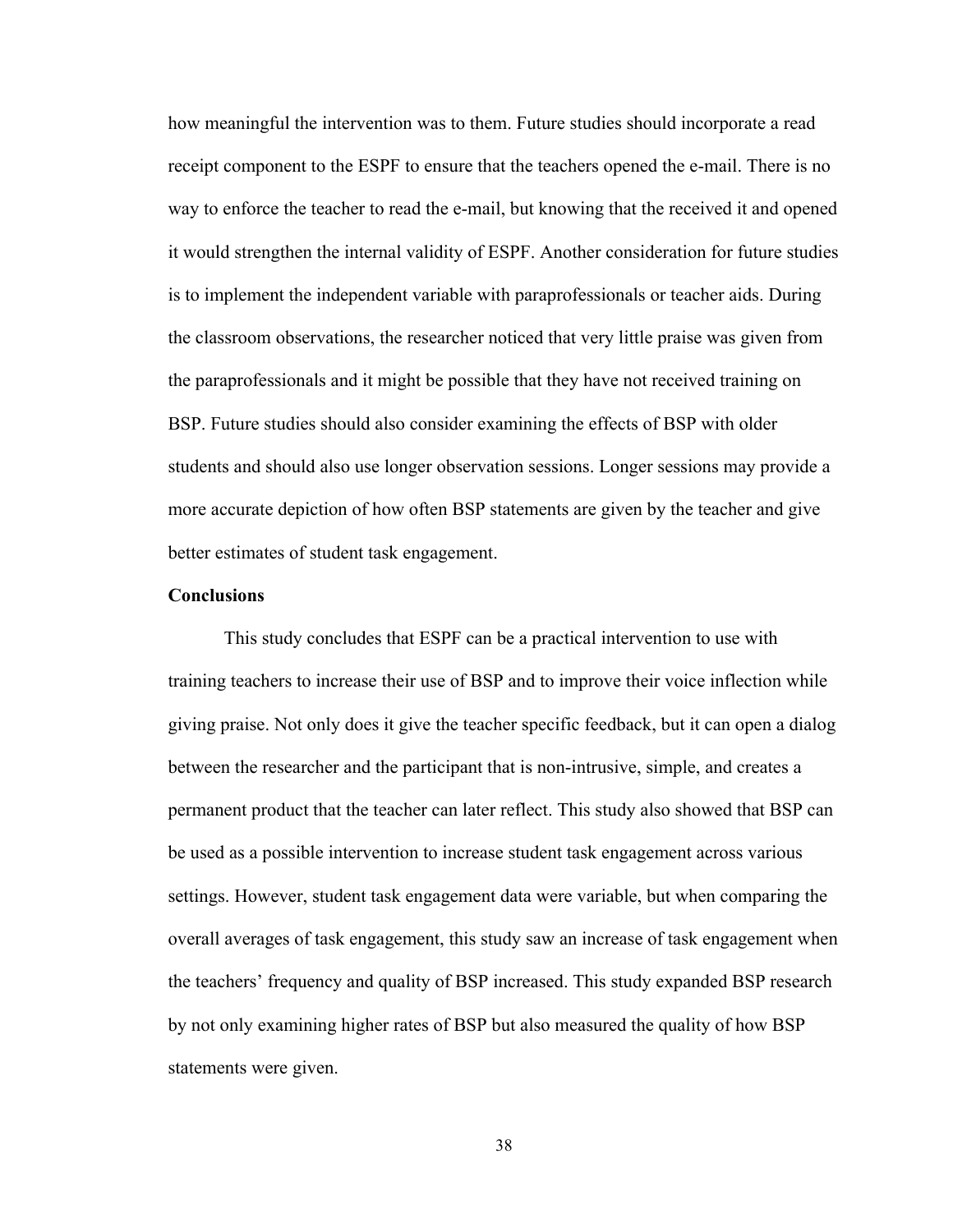### Appendix A: Example E-mail Specific Performance Feedback

Hi Ms. Sophia,

Fantastic job today! Here is the data I collected:

**Frequency** General Praise (GP): 6 Behavior Specific Praise (BSP): 12 General Corrections (GC): 3 Behavior Specific Corrections (BSC): 5

Your behavior specific praise statements increased by 5 compared to last session. Today was the highest count you have had so far. Great job! Your general praise statements were the same compared to last session. Your behavior specific corrections increased by 1 compared to yesterday. You did a really nice job finding opportunities to give Kenny praise when he was on task. Way to go!

#### Here is the range for today's observation

GP statements had an average range 328 of htz BSP statements had an average range of 254 htz BSC statements had an average range of 190 htz

Your range in GP increased significantly compared to the previous session. They sounded really enthusiastic. Your range in BSP statements increased slightly compared to the last session.

Kenny had 84% task engagement today and Ike had 98% task engagement today.

For next time, let's continue to focus on increasing the range and enthusiasm in your voice when giving behavior specific praise statements. See you tomorrow!

If you have any questions, feel free to email me.

Please respond to this email so I know you received it.

Thanks,

Kate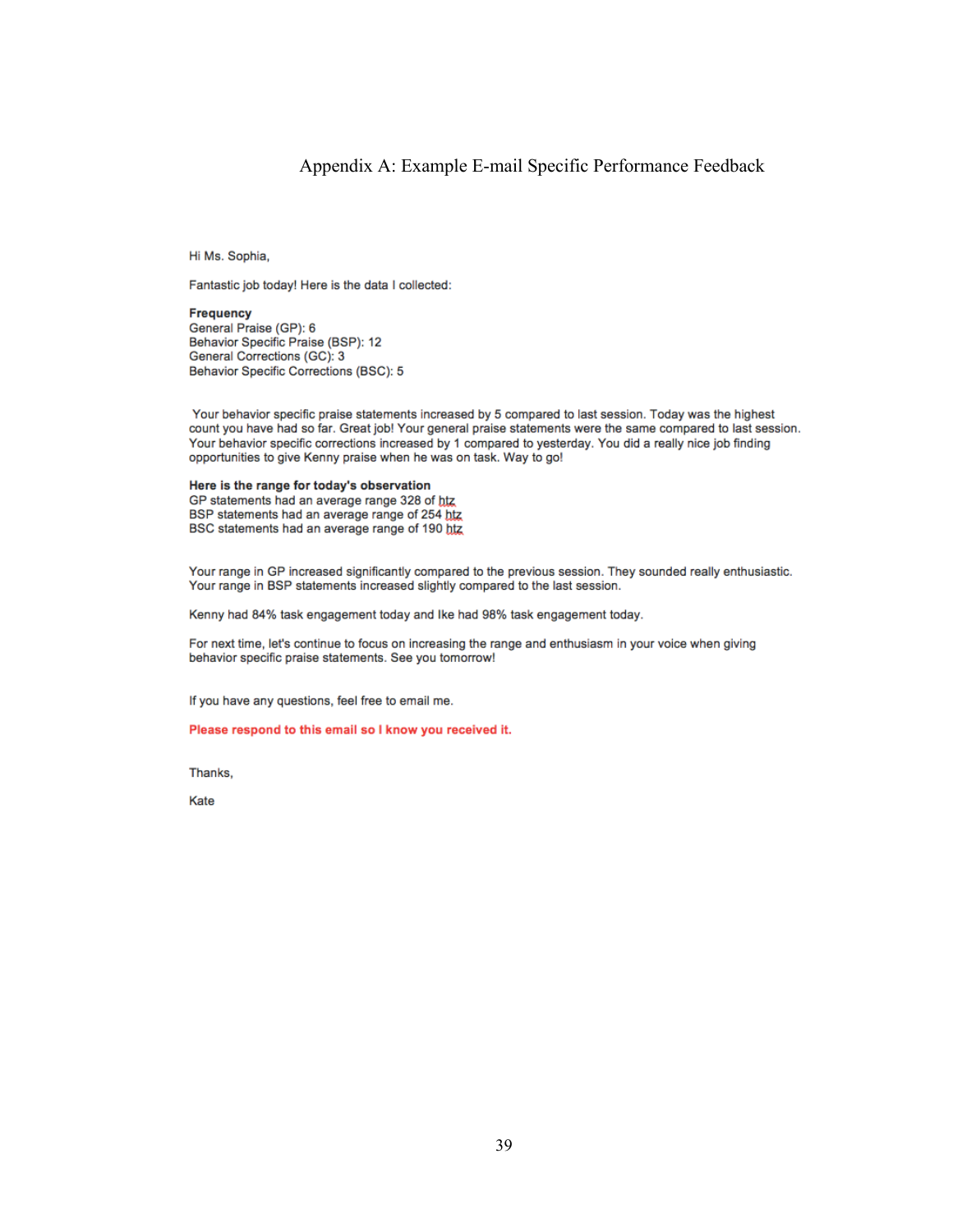### Appendix B: Student Task Engagement Data Sheet

Task engagement: student is orientated toward the appropriate person or item, following teacher directions, working on assigned work or ongoing activity.

Data Collector Circle: Primary Reliability Date

| S <sub>1</sub> | S <sub>2</sub>             | S <sub>1</sub> | S <sub>2</sub> | S <sub>1</sub> | S <sub>2</sub> | S1 | S <sub>2</sub> | S <sub>1</sub> | S <sub>2</sub> | S <sub>1</sub> | S <sub>2</sub> |
|----------------|----------------------------|----------------|----------------|----------------|----------------|----|----------------|----------------|----------------|----------------|----------------|
|                |                            |                |                |                |                |    |                |                |                |                |                |
|                |                            |                |                |                |                |    |                |                |                |                |                |
|                |                            |                |                |                |                |    |                |                |                |                |                |
|                |                            |                |                |                |                |    |                |                |                |                |                |
|                |                            |                |                |                |                |    |                |                |                |                |                |
|                |                            |                |                |                |                |    |                |                |                |                |                |
|                |                            |                |                |                |                |    |                |                |                |                |                |
|                |                            |                |                |                |                |    |                |                |                |                |                |
|                |                            |                |                |                |                |    |                |                |                |                |                |
|                |                            |                |                |                |                |    |                |                |                |                |                |
|                | $(+)$ = Occurred (On task) |                |                |                |                |    |                |                |                |                |                |

 $(-) = Did not occur (Off task)$  S1 % Occurred S2 % Occurred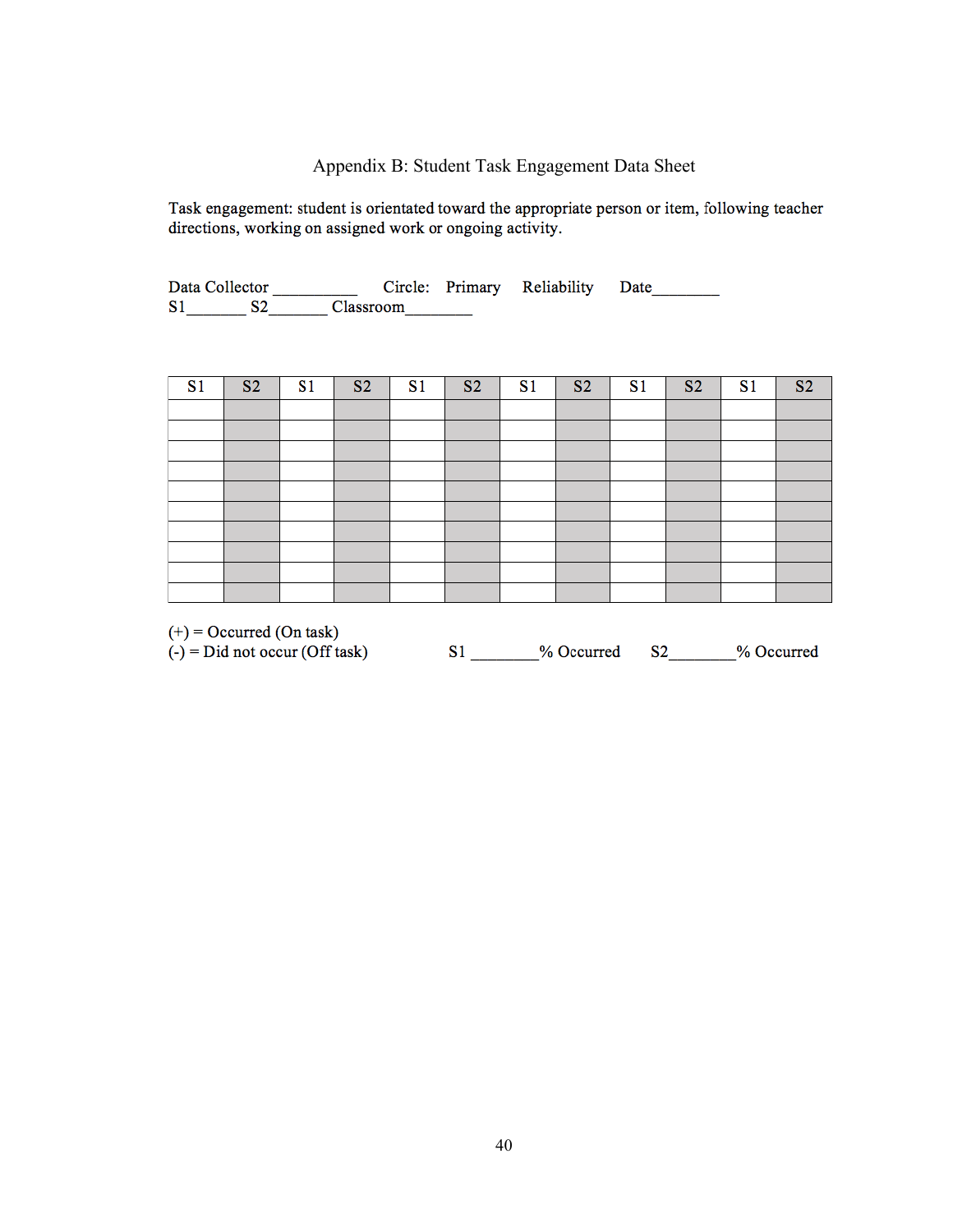# Appendix C: Teacher Training Procedural Fidelity Data Sheet

Procedural Fidelity

| Date | Data Collector                                                                    |
|------|-----------------------------------------------------------------------------------|
|      |                                                                                   |
|      | Thanked Teacher for being willing to be a part of the study and for coming to the |
|      | training                                                                          |
|      | Gave a brief overview of what the training will consist of                        |
|      | Presented definitions of praise statements and verbal corrections                 |
|      | Presented evidence based practice and review studies that support it              |
|      | Presented what affect and voice inflection of praise is                           |
|      | Played voice recording examples                                                   |
|      | Presented Baseline data                                                           |
|      | Presented why we used the voice software                                          |
|      | Asked if they have any questions                                                  |
|      | Presented e-mail performance feedback                                             |
|      | Set goals                                                                         |
|      | Allowed to ask any further questions                                              |
|      | Thanked them for their time                                                       |
|      |                                                                                   |

(+) Occurred<br>(-) Did not occur

\_\_\_\_\_\_\_\_\_\_% Occurred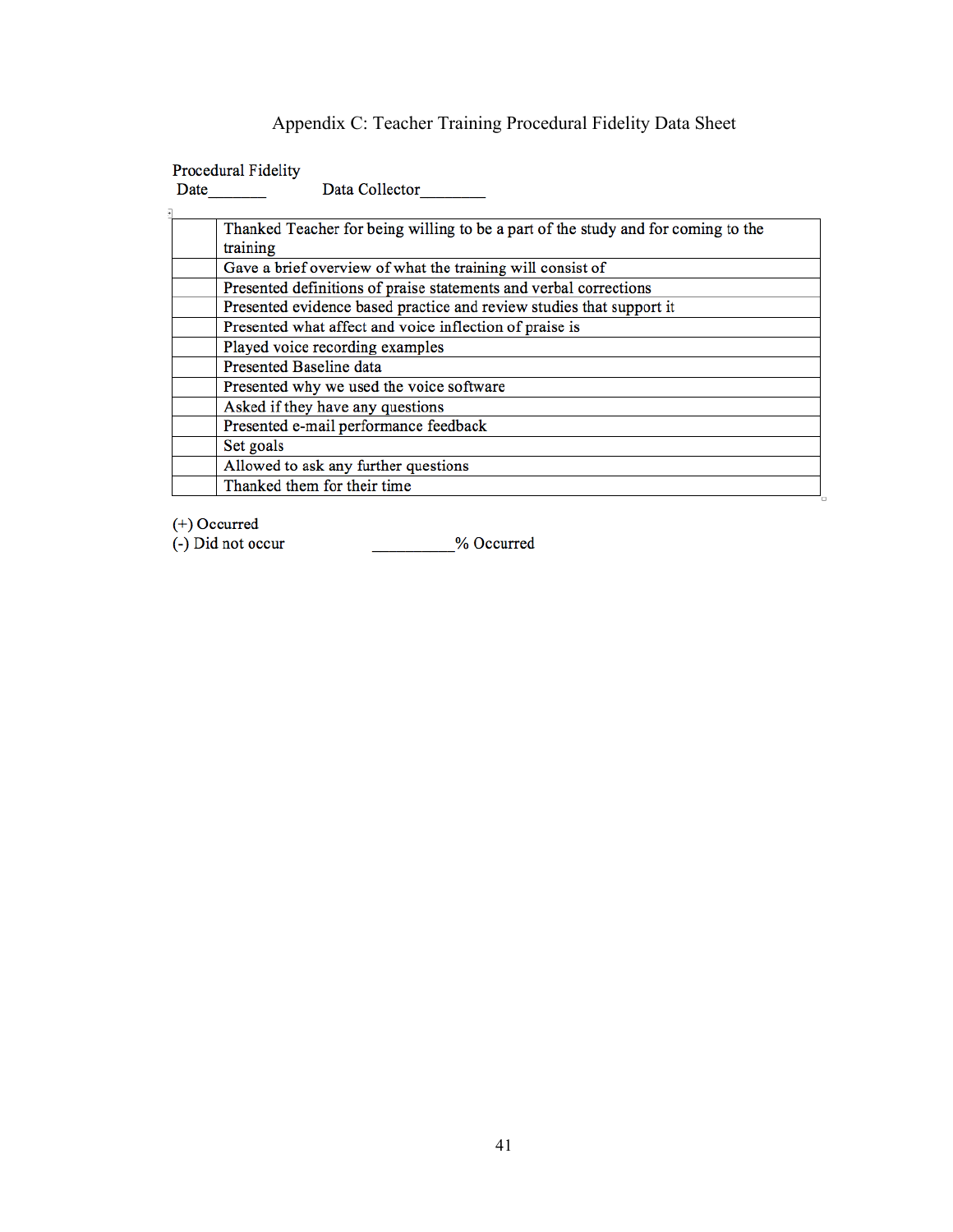### **References**

- Allday, R. A. (2011). Responsive management: Practical strategies for avoiding overreaction to minor misbehavior. *Intervention in School and Clinic, 46*(5), 292- 298.
- Allday, R. A., Hinkson-Lee, K., Hudson, T., Neilsen-Gatti, S., Kleinke, A., & Russel, C. S. (2012). Training general educators to increase behavior-specific praise: Effects on students with EBD. *Behavioral Disorders, 37*(2), 87-98.
- Barton, E. E., & Wolery, M. (2007). Evaluation of e-mail feedback on the verbal behaviors of pre-service teachers. *Journal of Early Intervention, 30*(1), 55-72.
- Cook, B. G., Cameron, D. L., & Tankersley, M. (2007). Inclusive teachers' attitudinal ratings of their students with disabilities. *The Journal of Special Education, 40*(4), 230-238.
- Filcheck, H. A., McNeil, C. B., & Herschell, A. D. (2001). Types of verbal feedback that affect compliance and general behavior in disruptive and typical children. *Child study journal*, *31*(4), 225-249.
- Forlin, C., & Chambers, D. (2011). Teacher preparation for inclusive education: increasing knowledge but raising concerns. *Asia-Pacific Journal of Teacher Education, 39*(1), 17-32.
- Forlin, C., Loreman, T., Sharma, U., & Earle, C. (2011). Demographic differences in changing pre-service teachers' attitudes, sentiments and concerns about inclusive education. *International Journal of Inclusive Education, 13*(2), 195-209.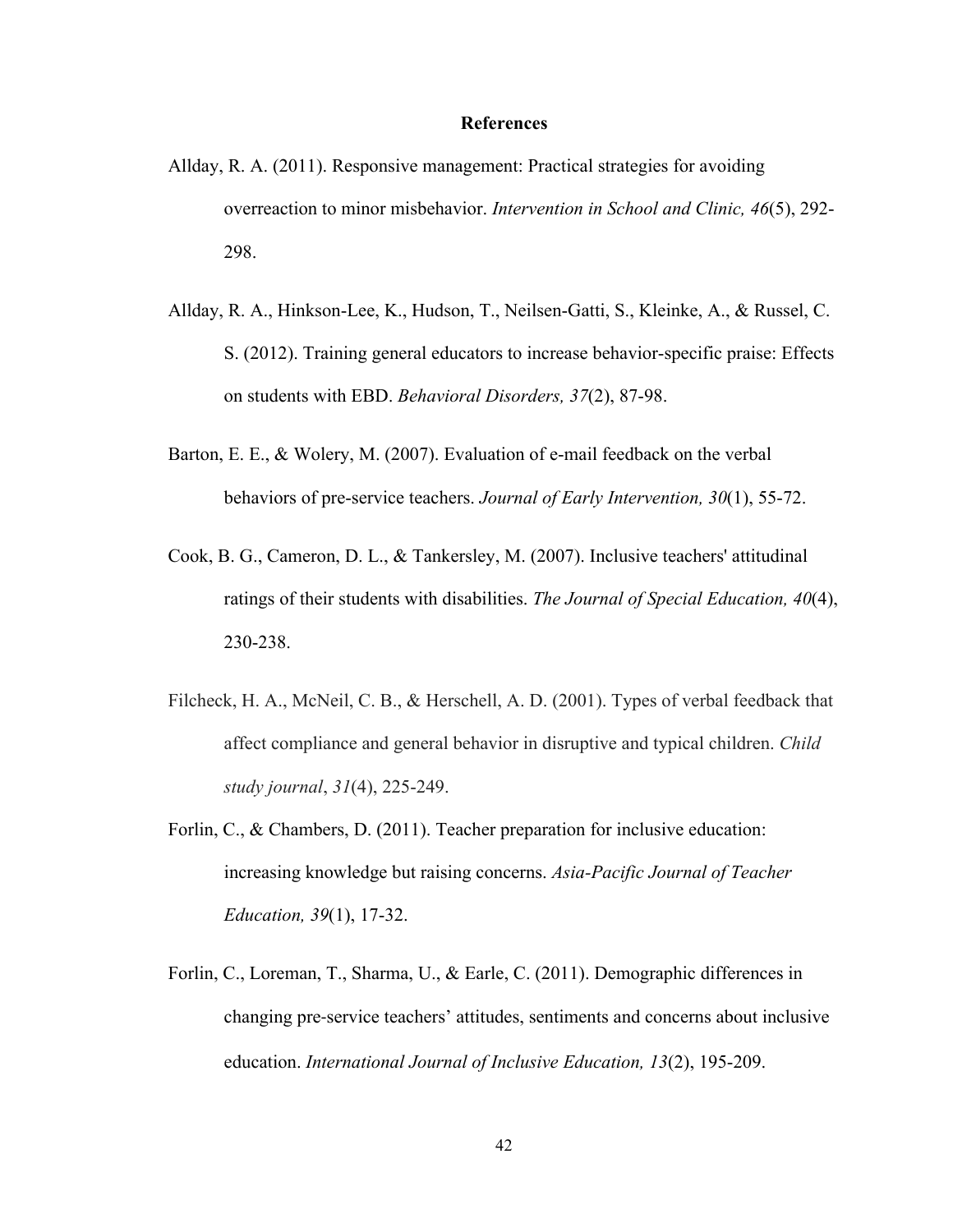- Freeman, J., Simonsen, B., Briere, D., & MacSuga-Gage, A. (2014). Pre-Service Teacher Training in Classroom Management. *Teacher Education and Special Education, 37*(2), 106-120
- Gast, D.L. & Ledford, J.R. (Eds.). (2014). Single case research methodology: Applications in special education and behavioral sciences. New York: Routledge.
- Grondin, S. (2008). Methods for studying psychological time. In S. Grondin (Ed.), *Psychology of time* (pp. 51-74). Bingley, United Kingdom: Emerald Group Publishing.
- Hawkins, S. M., & Heflin, L. J. (2011). Increasing secondary teachers' behavior-specific praise using a video self-modeling and visual performance feedback intervention. *Journal of Positive Behavior Interventions, 13*(2), 97-108.
- Haydon, Todd, & Musti-Rao, S. (2011). Effective use of behavior-specific praise: A middle school case study. *Beyond Behavior, 20*(2), 31-39.
- Lepper, M., Keavney, M., & Drake, M. (1996). Intrinsic motivation and extrinsic rewards: a commentary on Cameron and Pierce's meta-analysis. *Review of Educational Research, 66*(1), 5-32.
- Musti-Rao, S., & Haydon, T. (2011). Strategies to increase behavior-specific teacher praise in an inclusive environment. *Intervention in School and Clinic, 47*(2), 91- 97.
- O'Reilly, M., Renzaglia, A., & Lee, S. (1994). An analysis of acquisition, generalization and maintenance of systematic instruction competencies by preservice teachers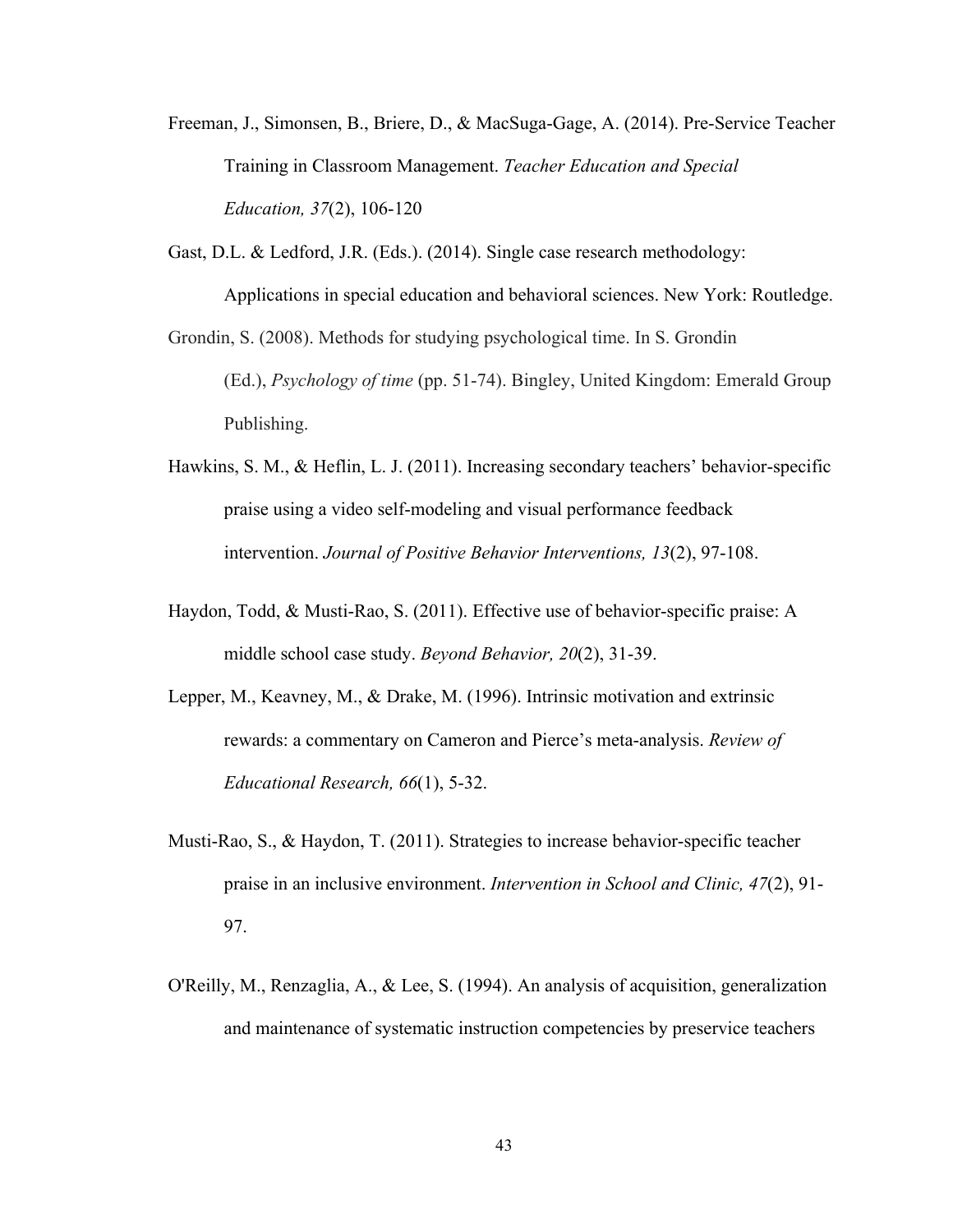using behavioral supervision techniques. *Education and Training in Mental Retardation and Developmental Disabilities,* 29(1), 22-33.

- Parsons, L., Miller, Heather, & Deris, Aaron. (2014). The Effects of special education training on educator efficacy in classroom management and inclusive strategy use for students with autism in inclusion classes, ProQuest Dissertations and Theses.
- Plank, S. B., & Condliffe, B. F. (2013). Pressures of the Season: An examination of classroom quality and high-stakes accountability. *American Educational Research Journal, 50*(5), 1152-1182.
- Rathel, J. M., Drasgow, E., Brown, W. H., & Marshall, K. J. (2014). Increasing induction-level teachers' positive-to-negative communication ratio and use of behavior-specific praise through e-mailed performance feedback and its effect on students' task engagement. *Journal of Positive Behavior Interventions, 16*(4), 219- 233.
- Rathel, J. M., Drasgow, E., & Christle, C. C. (2008). Effects of supervisor performance feedback on increasing preservice teachers' positive communication behaviors with students with emotional and behavioral disorders. *Journal of Emotional and Behavioral Disorders, 16*(2), 67-77.
- Reinke, W., Lewis-Palmer, T., & Martin, E. (2007). The effect of visual performance feedback on teacher use of behavior-specific praise. *Behavior Modification, 31*(3), 247-263.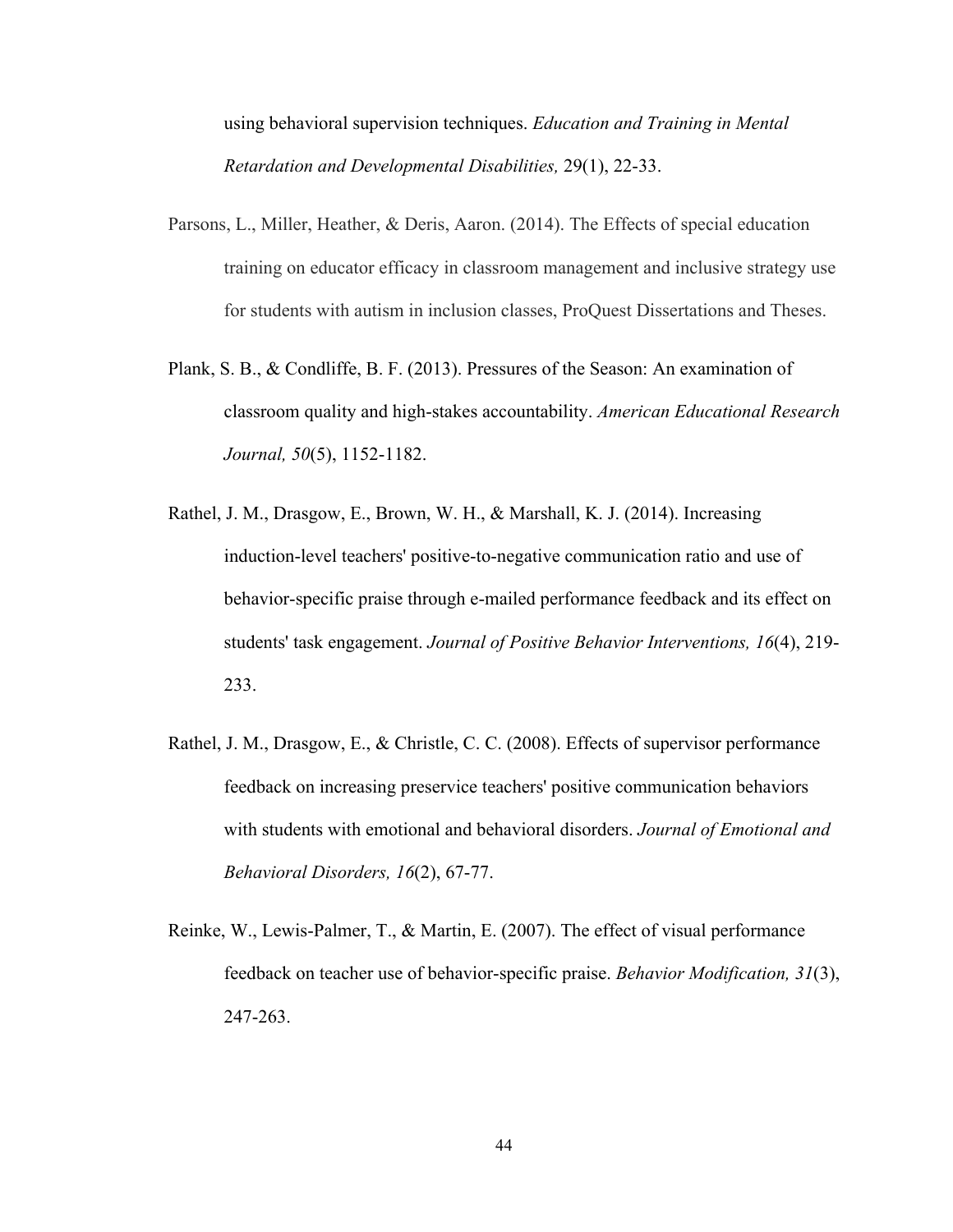- Ryan, R. M., & Deci, E. L. (1996). When paradigms clash: comments on Cameron and pierce's claim that rewards do not undermine intrinsic motivation. *Review of Educational Research*, *66*(1), 33-38.
- Sharpe, T., So, H., Mavi, H., & Brown, S. (2002). Comparative effects of sequential behavior feedback and goal setting across peer teaching and field based practice teaching. *Journal of Teaching Physical Education, 21*, 337-360.
- Spence, S. H. (2003). Social skills training with children and young people: theory, evidence and practice. *Child and Adolescent Mental Health, 8*(2), 84-96.
- Sutherland, K. (2000). Promoting positive interactions between teachers and students with emotional/behavioral disorders. *Preventing School Failure, 44*(3), 110-115.
- Sutherland, K. S., Wehby, J. H., & Copeland, S. R. (2000). Effect of varying rates of behavior- specific praise on the on-task behavior of students with EBD. *Journal of Emotional and Behavioral Disorders*, *8*, 2-8.
- U. S. Department of Education. (2016). *2015-2016 IDEIA Part B child count and settings.* Retrieved from https://www2.ed.gov/about/offices/list/osers/osep/index.html
- Van Acker, R., Grant, S. H., & Henry, D. (1996). Teacher and student behavior as a function of risk for aggression. *Education and Treatment of Children*, *19*, 316- 334.
- Vogel, A. P., Maruff, P., Snyder, P.J., & Mundt, J.C. (2009). Standardization of pitch range setting in voice acoustic analysis. *Behavioral Research Methods, 41*, 318- 324.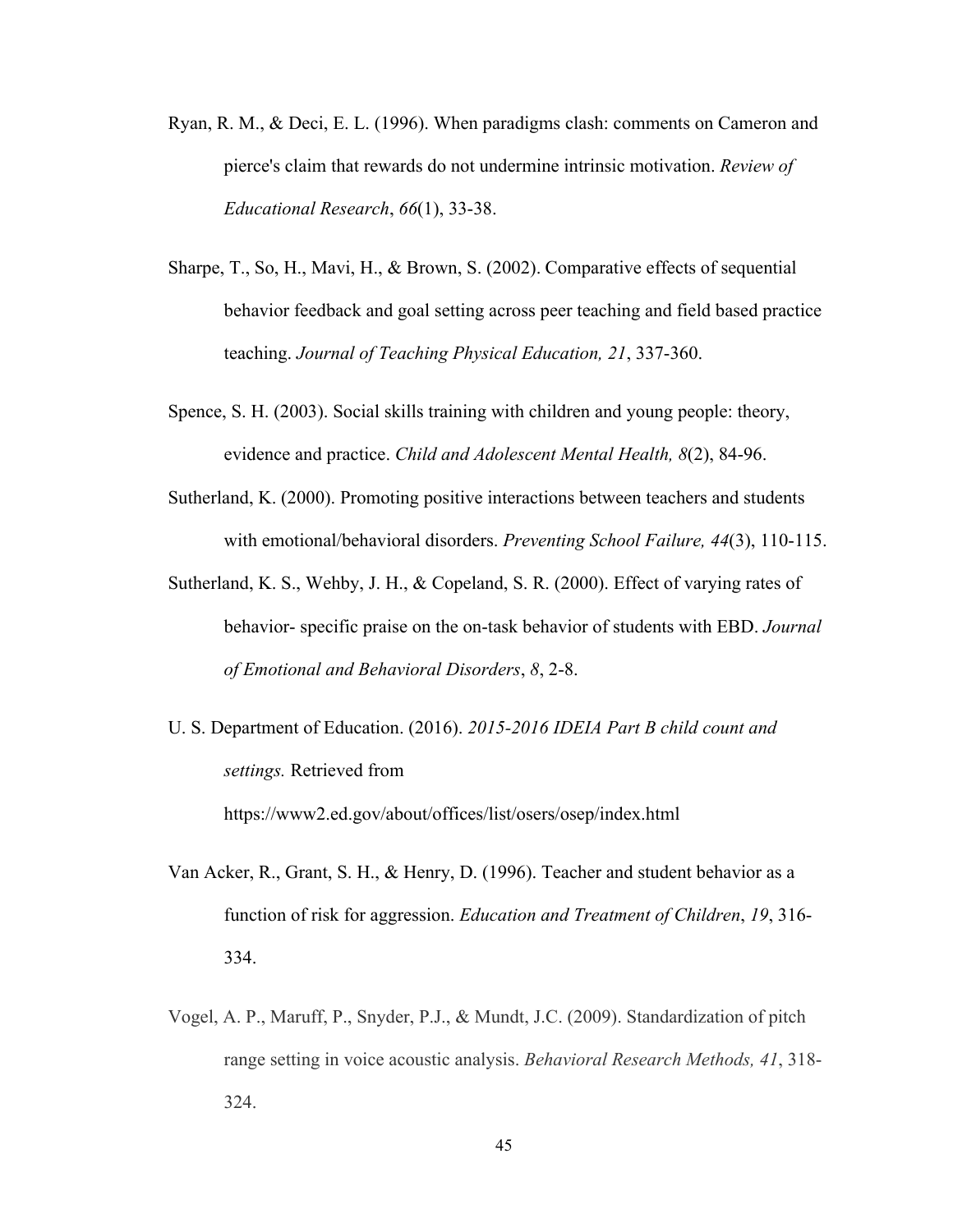Yeung, A. S., Craven, R. G., Mooney, M., Tracey, D., Barker, K., Power, A., & Lewis, T. J. (2015). Positive behavior interventions: The issue of sustainability of positive effects. *Educational Psychology Review, 28*(1), 145-170.